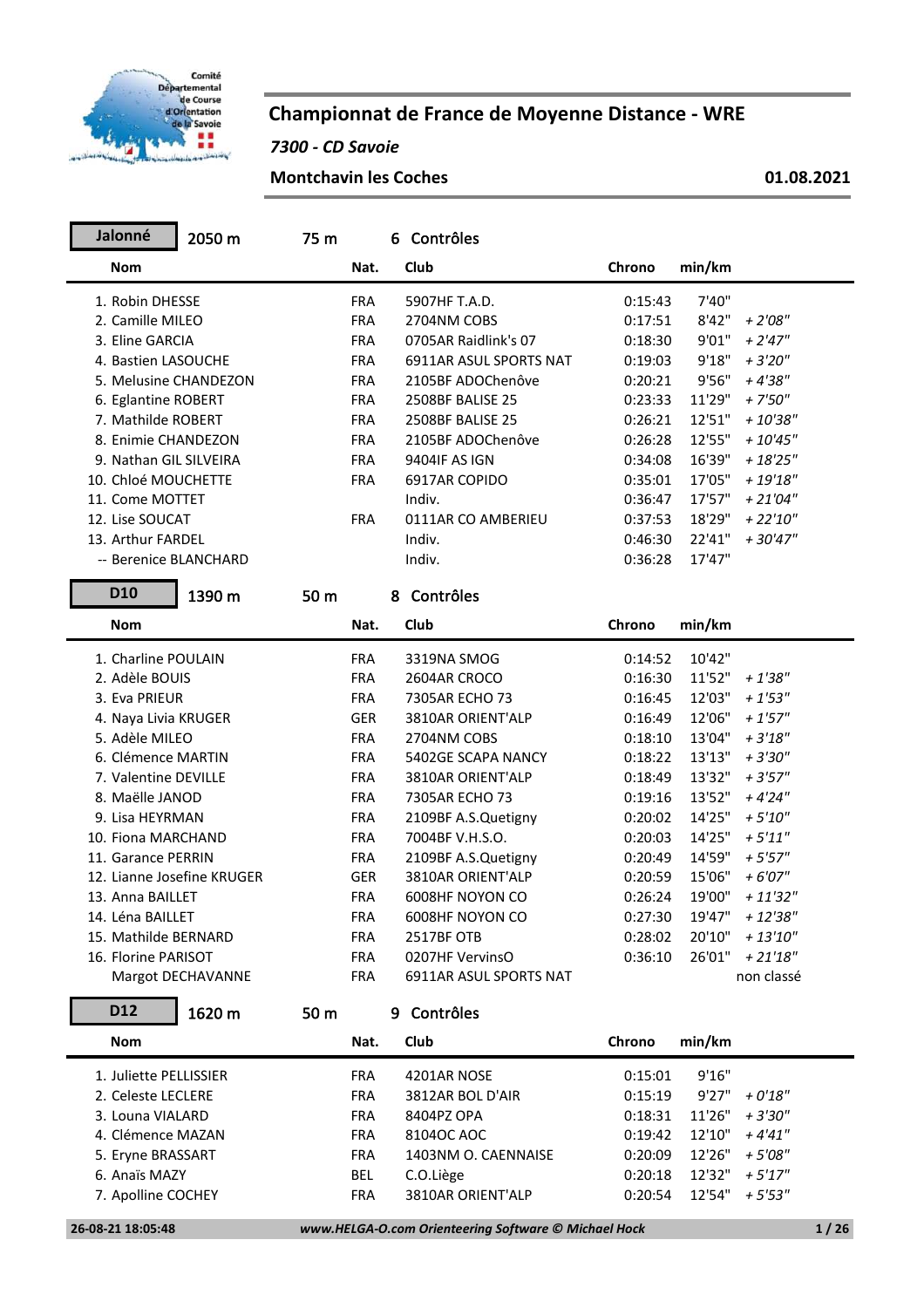| D12                    | 1620 m | 50 m            |            | 9 Contrôles            |         |        |                                    |
|------------------------|--------|-----------------|------------|------------------------|---------|--------|------------------------------------|
| <b>Nom</b>             |        |                 | Nat.       | Club                   | Chrono  | min/km |                                    |
| 8. Anahi PERRIN        |        |                 | <b>FRA</b> | 4201AR NOSE            | 0:20:59 | 12'57" | $+5'58''$                          |
| 9. Pauline SKOWRONEK   |        |                 | <b>FRA</b> | 2109BF A.S.Quetigny    | 0:23:00 | 14'12" | $+7'59''$                          |
| 10. Maé VADROT         |        |                 | <b>FRA</b> | 1303PZ MARCO           | 0:23:07 | 14'16" | $+8'06''$                          |
| 11. Adèle AUNEAU       |        |                 | <b>FRA</b> | 6806GE COBuhl.Florival | 0:24:25 | 15'04" | $+9'24"$                           |
| 12. Eden CHEVALIER     |        |                 | <b>FRA</b> | 8702NA ORIENTATION 87  | 0:26:21 | 16'16" | $+ 11'20''$                        |
| 13. Eloïse BADOR       |        |                 | <b>FRA</b> | 0207HF VervinsO        | 0:32:55 | 20'19" | $+17'54''$                         |
| 14. Apolline LION      |        |                 | <b>FRA</b> | 0207HF VervinsO        | 0:35:17 | 21'47" | $+20'16''$                         |
| 15. Jeanne BADOR       |        |                 | <b>FRA</b> | 0207HF VervinsO        | 0:47:11 | 29'08" | $+32'10''$                         |
| Julie CATALON          |        |                 | <b>FRA</b> | 6917AR COPIDO          |         |        | non classé                         |
| Lisa DIDYME            |        |                 | <b>FRA</b> | 8105OC BOA Albi        |         |        | non classé                         |
| Chloé FREY             |        |                 | <b>FRA</b> | 6803GE COMulhouse      |         |        | non classé                         |
| Léonie ECHILLEY        |        |                 | <b>FRA</b> | 7004BF V.H.S.O.        |         |        | non classé                         |
| D14                    | 2780 m | 10 <sub>m</sub> |            | 13 Contrôles           |         |        |                                    |
| <b>Nom</b>             |        |                 | Nat.       | Club                   | Chrono  | min/km |                                    |
| 1. Laura MARTIN        |        |                 | <b>FRA</b> | 5402GE SCAPA NANCY     | 0:22:46 | 8'11"  |                                    |
| 2. Camille PINARD      |        |                 | <b>FRA</b> | 2508BF BALISE 25       | 0:23:10 | 8'20"  | $+0'24"$                           |
| 3. Prune MASSON        |        |                 | <b>FRA</b> | 2108BF Talant SO       | 0:23:58 | 8'37"  | $+1'12''$                          |
| 4. Sasha FLANDRIN      |        |                 | <b>FRA</b> | 6208HF B.A             | 0:24:37 | 8'51"  | $+1'51''$                          |
| 5. Tess BASSET         |        |                 | <b>FRA</b> | 6911AR ASUL SPORTS NAT | 0:24:58 | 8'59"  | $+ 2'12''$                         |
| 6. Jéromine JANOD      |        |                 | <b>FRA</b> | 7305AR ECHO 73         | 0:27:18 | 9'49"  | $+4'32''$                          |
| 7. Avril VADROT        |        |                 | <b>FRA</b> | 1303PZ MARCO           | 0:28:01 | 10'05" | $+5'15''$                          |
| 8. Satine CHEVALIER    |        |                 | <b>FRA</b> | 8702NA ORIENTATION 87  | 0:28:31 | 10'15" | $+5'45''$                          |
| 9. Margot CHABANIS     |        |                 | <b>FRA</b> | 8404PZ OPA             | 0:29:58 | 10'47" | $+ 7'12''$                         |
| 10. Lilie ROQUIER      |        |                 | <b>FRA</b> | 1705NA CMO             | 0:30:50 | 11'05" | $+8'04"$                           |
| 11. Liv PERRIN         |        |                 | <b>FRA</b> | 4201AR NOSE            | 0:30:51 | 11'06" | $+8'05"$                           |
| 12. Emma BARRIERE      |        |                 | <b>FRA</b> | 3319NA SMOG            | 0:31:17 | 11'15" | $+8'31"$                           |
| 13. Anna VERNEAU       |        |                 | <b>FRA</b> | 6208HF B.A             | 0:31:19 | 11'16" | $+8'33"$                           |
| 14. Titouane JANOD     |        |                 | <b>FRA</b> | 7305AR ECHO 73         | 0:33:04 | 11'54" | $+$ $10^{\prime}18^{\prime\prime}$ |
| 15. Camille LATIL      |        |                 | <b>FRA</b> | 1303PZ MARCO           | 0:33:12 | 11'57" | $+10'26"$                          |
| 16. Louise MATTART     |        |                 | <b>BEL</b> | 0207HF VervinsO        | 0:33:36 | 12'05" | $+10'50"$                          |
| 17. Estelle MAZAN      |        |                 | <b>FRA</b> | 81040C AOC             | 0:34:14 | 12'19" | $+11'28''$                         |
| 18. Louane GARCIA      |        |                 | <b>FRA</b> | 0705AR Raidlink's 07   | 0:35:03 | 12'36" | $+12'17''$                         |
| 19. Clémentine PRADEAU |        |                 | <b>FRA</b> | 6307AR Balise 63       | 0:35:13 | 12'40" | $+12'27''$                         |
| 20. Zélie ZANATTA      |        |                 | <b>FRA</b> | 1705NA CMO             | 0:39:25 | 14'11" | $+16'39''$                         |
| 21. Inès PINNA         |        |                 | <b>FRA</b> | 32040C CARTO 32        | 0:41:31 | 14'56" | $+ 18'45''$                        |
| 22. Habygaël DESTREZ   |        |                 | <b>FRA</b> | 0207HF VervinsO        | 0:41:35 | 14'57" | $+ 18'49''$                        |
| 23. Lola MOULIERE      |        |                 | <b>FRA</b> | 0207HF VervinsO        | 0:43:40 | 15'42" | $+20'54"$                          |
| 24. Elsa DECHAVANNE    |        |                 | <b>FRA</b> | 6911AR ASUL SPORTS NAT | 0:49:20 | 17'45" | $+26'34"$                          |
| 25. Lilou MARCHAND     |        |                 | <b>FRA</b> | 7004BF V.H.S.O.        | 0:52:47 | 18'59" | $+30'01"$                          |
| 26. Amandine FREY      |        |                 | <b>FRA</b> | 6803GE COMulhouse      | 1:01:23 | 22'05" | $+38'37''$                         |
| 27. Aglaé TALON        |        |                 | <b>FRA</b> | 8607NA Poitiers CO     | 1:02:53 | 22'37" | + 40'07"                           |
| 28. Lylouane VIGNAL    |        |                 | <b>FRA</b> | 5907HF T.A.D.          | 1:05:26 | 23'32" | + 42'40"                           |
| 29. Emmy DESTREZ       |        |                 | <b>FRA</b> | 0207HF VervinsO        | 1:08:21 | 24'35" | + 45'35"                           |
| 30. Lise MOUCHETTE     |        |                 | <b>FRA</b> | 6917AR COPIDO          | 1:12:15 | 25'59" | + 49'29"                           |
| D <sub>16</sub>        | 3060 m | 45 m            |            | 14 Contrôles           |         |        |                                    |
| <b>Nom</b>             |        |                 | Nat.       | Club                   | Chrono  | min/km |                                    |
| 1. Alice MERAT         |        |                 | <b>FRA</b> | 3913BF O'JURA          | 0:24:43 | 8'05"  |                                    |
| 2. Mahaut ZANATTA      |        |                 | <b>FRA</b> | 1705NA CMO             | 0:27:01 | 8'50"  | $+2'18''$                          |
| 3. Violette DUPUY      |        |                 | <b>FRA</b> | 1905NA BriveCorrèzeCO  | 0:28:53 | 9'26"  | $+4'10''$                          |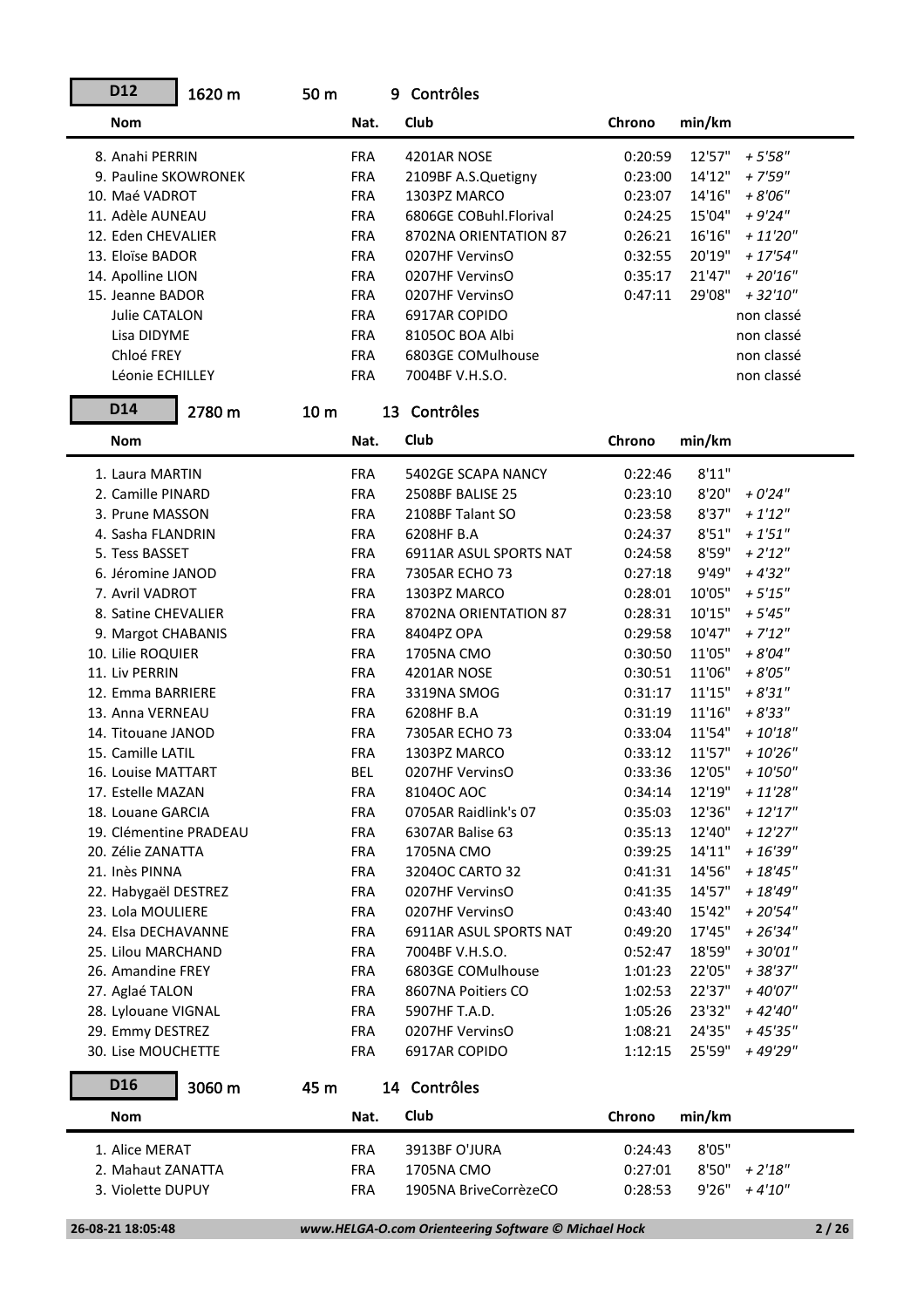| D <sub>16</sub>        | 3060 m                        | 45 m       | 14 Contrôles          |         |         |             |  |
|------------------------|-------------------------------|------------|-----------------------|---------|---------|-------------|--|
| <b>Nom</b>             |                               | Nat.       | Club                  | Chrono  | min/km  |             |  |
| 4. Elsa POULAIN        |                               | <b>FRA</b> | 2704NM COBS           | 0:29:14 | 9'33"   | $+4'31''$   |  |
| 5. Alyssia WYMER       |                               | <b>FRA</b> | 2508BF BALISE 25      | 0:29:19 | 9'35"   | $+4'36''$   |  |
| 6. Lise PELLISSIER     |                               | <b>FRA</b> | 4201AR NOSE           | 0:30:50 | 10'05"  | $+6'07''$   |  |
| 7. Louna CHATELON      |                               | <b>FRA</b> | 4203AR OE42           | 0:31:36 | 10'20"  | $+6'53''$   |  |
| 8. Elsa DUVERNEY       |                               | <b>FRA</b> | 4201AR NOSE           | 0:32:01 | 10'28"  | $+ 7'18''$  |  |
| 9. Mélissa TROCHUT     |                               | <b>FRA</b> | 7309AR COCS           | 0:32:38 | 10'40"  | $+7'55''$   |  |
| 10. Flavie MAHALIN     |                               | <b>FRA</b> | 1403NM O. CAENNAISE   | 0:35:38 | 11'39"  | $+10'55"$   |  |
| 11. Lola COLLE         |                               | <b>FRA</b> | 0705AR Raidlink's 07  | 0:39:36 | 12'56"  | $+ 14'53''$ |  |
| 12. Lilou BOISSONNET   |                               | <b>FRA</b> | 8809GE HVO            | 0:40:36 | 13'16"  | $+15'53''$  |  |
| 13. Louise MOULIERE    |                               | <b>FRA</b> | 0207HF VervinsO       | 0:42:09 | 13'46"  | $+17'26''$  |  |
| 14. Enola BARDINE      |                               | <b>FRA</b> | 0705AR Raidlink's 07  | 0:43:36 | 14'15"  | $+18'53"$   |  |
| <b>Justine POULAIN</b> |                               | <b>FRA</b> | 2704NM COBS           | 0:43:36 | 14'15"  | $+18'53"$   |  |
| 16. Fanni MAZAN        |                               | <b>FRA</b> | 81040C AOC            | 0:43:55 | 14'21"  | $+19'12"$   |  |
| 17. Atea GANDELIN      |                               | <b>FRA</b> | 3914BF JSO            | 0:49:43 | 16'15"  | $+25'00''$  |  |
| 18. Amélie PRADELLE    |                               | <b>FRA</b> | 46010C FINO46         | 0:52:34 | 17'11'' | $+27'51''$  |  |
| 19. Mélanie HUGUET     |                               | <b>FRA</b> | 2605AR VSO            | 0:54:31 | 17'49"  | $+29'48"$   |  |
| 20. Emma ALBIN         |                               | <b>FRA</b> | 1905NA BriveCorrèzeCO | 0:55:16 | 18'04"  | + 30'33"    |  |
| 21. Lilie PECHSTEIN    |                               | <b>FRA</b> | 5402GE SCAPA NANCY    | 0:55:54 | 18'16"  | $+31'11''$  |  |
| 22. Valentine SELLIER  |                               | <b>FRA</b> | 0111AR CO AMBERIEU    | 0:58:27 | 19'06"  | + 33'44"    |  |
|                        | 23. Malorie RIGOLLOT-BERTRAND | <b>FRA</b> | 7004BF V.H.S.O.       | 1:08:09 | 22'16"  | $+43'26''$  |  |
| 24. Cathy SOULAINE     |                               | <b>FRA</b> | 2904BR Quimper 29     | 1:09:52 | 22'50"  | + 45'09"    |  |
| 25. Justine CHALAS     |                               | <b>FRA</b> | 3705CE COTS           | 1:36:31 | 31'32"  | $+ 71'48''$ |  |
| Alix GOURGEOT          |                               | <b>FRA</b> | 9105IF COLE           |         |         | non classé  |  |
|                        |                               |            |                       |         |         |             |  |

**D18 Nom ChronoNat. Club Chrono** 3570 m 75 m Nat. Club **Chrono** min/km 18 Contrôles 1. Lilou PARIGOT FRA 2109BF A.S.Quetigny 0:35:26 9'56" 2. Mélanie DALIBARD FRA 6804GE COColmar 0:38:52 10'53" *+ 3'26"* 3. Annabelle DELENNE FRA 1307PZ ACA AIX EN PROV 0:38:54 10'54" *+ 3'28"* 4. Justine PELLISSIER FRA 4201AR NOSE 0:40:00 11'12" *+ 4'34"* 5. Mahaut PLAGNOL FRA 2605AR VSO 0:40:50 11'26" *+ 5'24"* 6. Sarah GHIBAUDO FRA 4203AR OE42 0:41:36 11'39" *+ 6'10"* 7. Liv CHARBONNIER FRA 4201AR NOSE 0:42:50 12'00" *+ 7'24"* 8. Maribelle HENKY FRA 2109BF A.S.Quetigny 0:46:02 12'54" *+ 10'36"* 9. Emilie DIEZ FRA 3204OC CARTO 32 0:46:44 13'05" *+ 11'18"* 10. Nesrine KERMEZLI FRA 5907HF T.A.D. 0:50:33 14'10" *+ 15'07"* 11. Siliza PINNA FRA 3204OC CARTO 32 0:53:02 14'51" *+ 17'36"* 12. Louise AHOND FRA 5907HF T.A.D. 0:54:28 15'15" *+ 19'02"* 13. Lana FORGE FRA 4204AR Boussole en F. 0:56:53 15'56" *+ 21'27"* 14. Cassandra DARRAS FRA 5907HF T.A.D. 1:02:05 17'23" *+ 26'39"* 15. Margaux DEVILLE FRA 3810AR ORIENT'ALP 1:02:36 17'32" *+ 27'10"* 16. Cassiane GAUDILLAT FRA 2517BF OTB 1:03:04 17'40" *+ 27'38"* 17. Marion LAROSE FRA 3810AR ORIENT'ALP 1:05:45 18'25" *+ 30'19"* 18. Amélie GOURGEOT FRA 9105IF COLE 1:09:52 19'34" *+ 34'26"* 19. Heïdi ROCHE FRA 8607NA Poitiers CO 1:20:51 22'39" *+ 45'25"* 20. Pauline LASSALLE FRA 0111AR CO AMBERIEU 1:26:01 24'06" *+ 50'35"* 21. Cécile MURAT FRA 8104OC AOC 1:30:26 25'20" *+ 55'00"* **D20 Nom ChronoNat. Club Chrono** 3690 m 100 m Nat. Club **Chrono** min/km 19 Contrôles 1. Corina HÜNI SUI OLG Thun 0:31:57 8'40"

 **<sup>26-08-21 18:05:48</sup>** *www.HELGA-O.com Orienteering Software © Michael Hock* **3 / 26**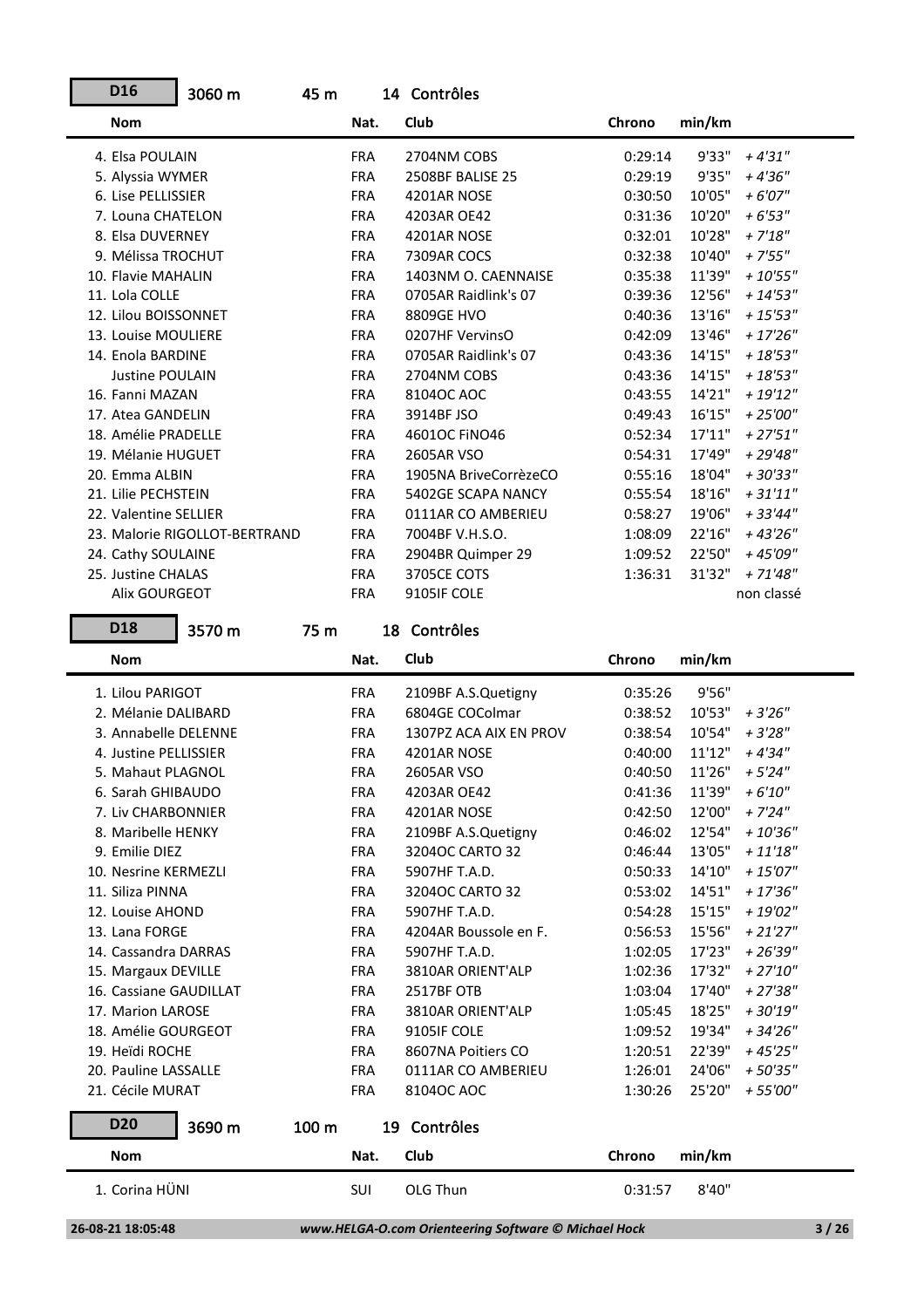| <b>D20</b>              | 3690 m | 100 <sub>m</sub> |            | 19 Contrôles           |         |        |             |
|-------------------------|--------|------------------|------------|------------------------|---------|--------|-------------|
| <b>Nom</b>              |        |                  | Nat.       | Club                   | Chrono  | min/km |             |
| 2. Cécile CALANDRY      |        |                  | <b>FRA</b> | 7404AR ASO             | 0:33:01 | 8'57'' | $+ 1'04''$  |
| 3. Tifenn MOULET        |        |                  | <b>FRA</b> | 2517BF OTB             | 0:34:44 | 9'25"  | $+ 2'47''$  |
| 4. Perrine TOUSSAINT    |        |                  | <b>FRA</b> | 7716IF BALISE 77       | 0:35:58 | 9'45"  | $+4'01''$   |
| 5. Lucine GINTZBURGER   |        |                  | <b>FRA</b> | 7407AR SOS GO          | 0:36:33 | 9'54"  | $+4'36''$   |
| 6. Diane BODY           |        |                  | <b>FRA</b> | 7305AR ECHO 73         | 0:36:49 | 9'59"  | $+4'52''$   |
| 7. Alix VILLAR          |        |                  | <b>FRA</b> | 6701GE COSE            | 0:37:37 | 10'12" | $+5'40''$   |
| 8. Lucie LATASTE        |        |                  | <b>FRA</b> | 6804GE COColmar        | 0:38:02 | 10'18" | $+6'05''$   |
| 9. Emie VANNIER         |        |                  | <b>FRA</b> | 3308NA SAGC CESTAS     | 0:39:31 | 10'43" | $+ 7'34''$  |
| 10. Chloe MAIRE         |        |                  | <b>FRA</b> | 5703GE T.A. FAMECK     | 0:41:09 | 11'09" | $+9'12"$    |
| 11. Lise BELLET         |        |                  | <b>FRA</b> | 3810AR ORIENT'ALP      | 0:42:08 | 11'25" | $+10'11"$   |
| 12. Manon MARTINIEN     |        |                  | <b>FRA</b> | 2105BF ADOChenôve      | 0:42:45 | 11'35" | $+10'48''$  |
| 13. Yona JACQUEMIN      |        |                  | <b>FRA</b> | 4203AR OE42            | 0:44:39 | 12'06" | $+ 12'42''$ |
| 14. Amandine CAVARROC   |        |                  | <b>FRA</b> | 1106OC COORE MJC       | 0:47:24 | 12'51" | $+15'27''$  |
| 15. Chloé ROBERT        |        |                  | <b>FRA</b> | 5116GE ASO Sillery     | 0:48:46 | 13'13" | $+16'49''$  |
| 16. Marion RIOLLET      |        |                  | <b>FRA</b> | 6911AR ASUL SPORTS NAT | 0:48:50 | 13'14" | $+16'53''$  |
| 17. Estelle MAHALIN     |        |                  | <b>FRA</b> | 1403NM O. CAENNAISE    | 0:48:51 | 13'14" | $+ 16'54''$ |
| 18. Lou COLLE           |        |                  | <b>FRA</b> | 0705AR Raidlink's 07   | 0:50:40 | 13'44" | $+ 18'43''$ |
| 19. Léa PINEAU          |        |                  | <b>FRA</b> | 5402GE SCAPA NANCY     | 0:56:53 | 15'25" | $+ 24'56''$ |
| 20. Gwenola BERTIN      |        |                  | <b>FRA</b> | 3705CE COTS            | 0:59:14 | 16'03" | $+27'17''$  |
| 21. Jordane MARSOT      |        |                  | <b>FRA</b> | 5402GE SCAPA NANCY     | 1:06:29 | 18'01" | $+34'32''$  |
| Romane LESQUER          |        |                  | <b>FRA</b> | 0705AR Raidlink's 07   |         |        | non classé  |
| Romane OLIVIER          |        |                  | <b>FRA</b> | 5116GE ASO Sillery     |         |        | non classé  |
| Léna LASSALLE           |        |                  | <b>FRA</b> | 0111AR CO AMBERIEU     |         |        | non classé  |
|                         |        |                  |            |                        |         |        |             |
| D21                     | 4900 m | 175 m            |            | 19 Contrôles           |         |        |             |
|                         |        |                  |            |                        |         |        |             |
| <b>Nom</b>              |        |                  | Nat.       | Club                   | Chrono  | min/km |             |
| 1. Isia BASSET          |        |                  | <b>FRA</b> | 6911AR ASUL SPORTS NAT | 0:40:21 | 8'14"  |             |
| 2. Florence HANAUER     |        |                  | <b>FRA</b> | 6806GE COBuhl.Florival | 0:45:08 | 9'13"  | $+4'47''$   |
| 3. Tereza SMELIKOVA     |        |                  | <b>SVK</b> | 6911AR ASUL SPORTS NAT | 0:45:52 | 9'22"  | $+5'31"$    |
| 4. Maëlle BEAUVIR       |        |                  | <b>FRA</b> | 1905NA BriveCorrèzeCO  | 0:46:19 | 9'27"  | $+5'58''$   |
| 5. Fanny TILKIN         |        |                  | <b>BEL</b> | 2517BF OTB             | 0:46:30 | 9'29"  | $+6'09''$   |
| 6. Chloé DUDOIGNON      |        |                  | <b>FRA</b> | 2605AR VSO             | 0:47:09 | 9'37"  | $+6'48''$   |
| 7. Cécile FOLTZER       |        |                  | <b>FRA</b> | 2517BF OTB             | 0:47:35 | 9'43"  | $+ 7'14''$  |
| 8. Amélie CHATAING      |        |                  | <b>FRA</b> | 4201AR NOSE            | 0:47:40 | 9'44"  | $+7'19''$   |
| 9. Marie VUITTON        |        |                  | <b>FRA</b> | 6911AR ASUL SPORTS NAT | 0:49:18 | 10'04" | $+8'57"$    |
| 10. Lisa SCHUBNELL      |        |                  | <b>SUI</b> | <b>OLC Winterthur</b>  | 0:50:00 | 10'12" | + 9'39"     |
| 11. Chloé HABERKORN     |        |                  | <b>FRA</b> | 2105BF ADOChenôve      | 0:50:45 | 10'21" | $+10'24"$   |
| 12. Mélanie LEPOUTRE    |        |                  | FRA        | 5907HF T.A.D.          | 0:50:53 | 10'23" | $+10'32"$   |
| 13. Alina PALCAU        |        |                  | FRA        | 7404AR ASO             | 0:51:50 | 10'35" | + 11'29"    |
| 14. Camilla DELENNE     |        |                  | FRA        | 1307PZ ACA AIX EN PROV | 0:52:15 | 10'40" | $+11'54"$   |
| 15. Emilie BACKSCHEIDER |        |                  | <b>FRA</b> | 6911AR ASUL SPORTS NAT | 0:55:01 | 11'14" | $+ 14'40''$ |
| 16. Clémentine BELLET   |        |                  | <b>FRA</b> | 3810AR ORIENT'ALP      | 0:56:40 | 11'34" | $+16'19''$  |
| 17. Audrey DUQUENNE     |        |                  | FRA        | 5907HF T.A.D.          | 0:57:03 | 11'39" | $+16'42''$  |
| 18. Diane HUEBER        |        |                  | FRA        | 1307PZ ACA AIX EN PROV | 0:57:09 | 11'40" | $+16'48''$  |
| 19. Lucile CLOUARD      |        |                  | <b>FRA</b> | 7807IF GO78            | 0:57:12 | 11'40" | $+16'51"$   |
| 20. Elsa AUDEFROY       |        |                  | FRA        | 7716IF BALISE 77       | 0:58:17 | 11'54" | $+17'56''$  |
| 21. Marie BOLZER        |        |                  | FRA        | 5407GE SO Luneville    | 0:59:05 | 12'03" | $+18'44"$   |
| 22. Mathilde DOUSSET    |        |                  | <b>FRA</b> | 4012NA B.R.O.S         | 1:03:11 | 12'54" | $+22'50''$  |
| 23. Elise VANEL         |        |                  | <b>FRA</b> | 5703GE T.A. FAMECK     | 1:03:26 | 12'57" | $+23'05''$  |
| 24. Manon MAIRE         |        |                  | FRA        | 5703GE T.A. FAMECK     | 1:04:35 | 13'11" | $+ 24'14''$ |

26. Aurelia PARIS FRA 3502BR CRCO 1:05:55 13'27" *+ 25'34"*

**D20**

r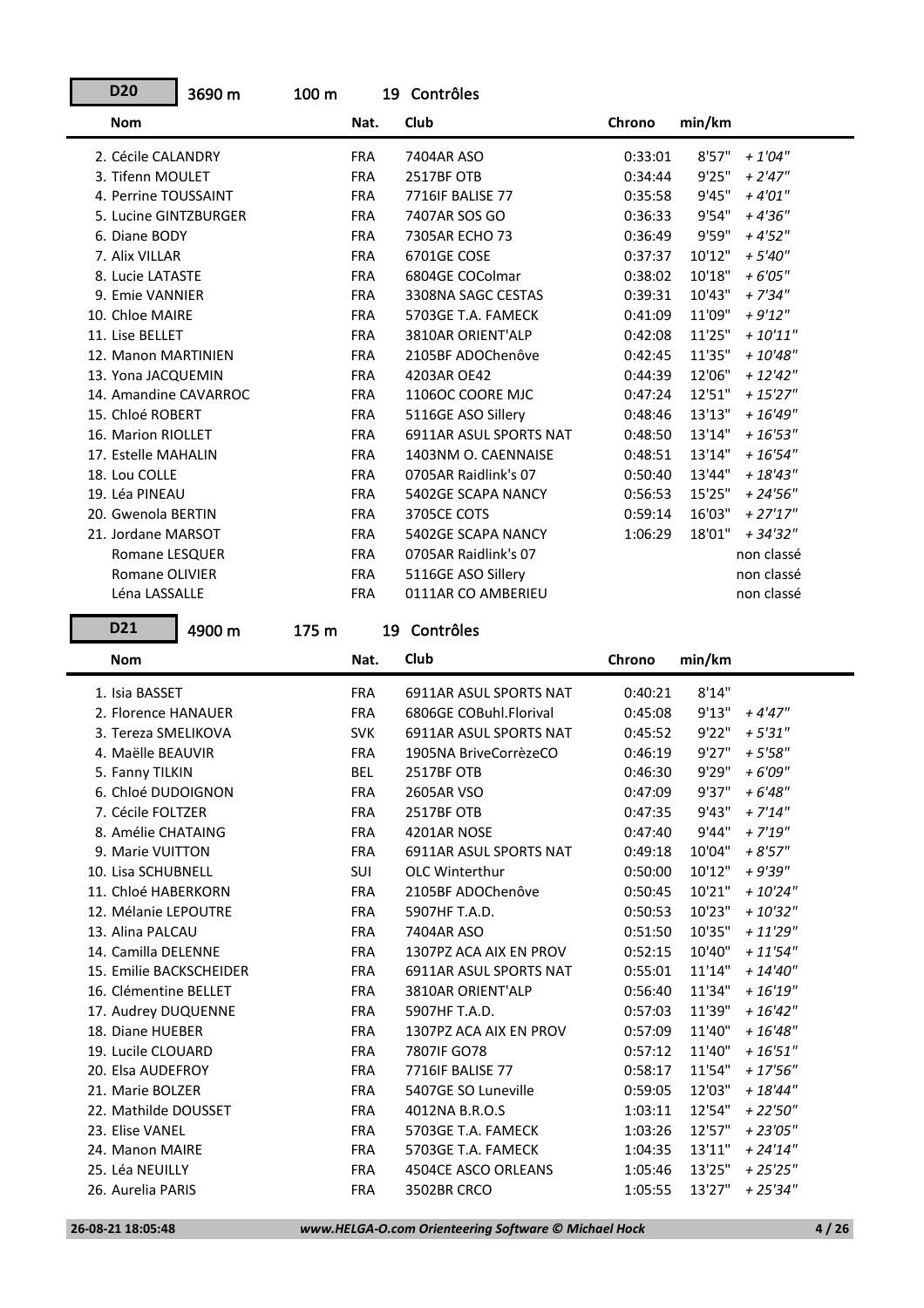| D21                    | 4900 m                      | 175 m |            | 19 Contrôles                  |         |        |            |
|------------------------|-----------------------------|-------|------------|-------------------------------|---------|--------|------------|
| <b>Nom</b>             |                             |       | Nat.       | Club                          | Chrono  | min/km |            |
| 27. Camille RAUTURIER  |                             |       | <b>FRA</b> | <b>6911AR ASUL SPORTS NAT</b> | 1:08:10 | 13'55" | $+27'49''$ |
| 28. Eléonore ROBINSON  |                             |       | <b>BEL</b> | 5116GE ASO Sillery            | 1:10:34 | 14'24" | $+30'13''$ |
| 29. Manon QUERE        |                             |       | <b>FRA</b> | 3810AR ORIENT'ALP             | 1:11:32 | 14'36" | $+31'11''$ |
| 30. Marine DENOUAL     |                             |       | <b>FRA</b> | 6008HF NOYON CO               | 1:14:09 | 15'08" | $+33'48''$ |
| 31. Florine TAILLEUR   |                             |       | <b>FRA</b> | <b>6911AR ASUL SPORTS NAT</b> | 1:17:01 | 15'43" | $+36'40''$ |
| 32. Anne-Lise DUBOIS   |                             |       | <b>FRA</b> | 7404AR ASO                    | 1:17:55 | 15'54" | $+37'34''$ |
| 33. Manuela JOUBERT    |                             |       | <b>FRA</b> | <b>6911AR ASUL SPORTS NAT</b> | 1:19:21 | 16'12" | + 39'00"   |
| 34. Marta GUIJO-ALONSO |                             |       | <b>ESP</b> | <b>6911AR ASUL SPORTS NAT</b> | 1:20:14 | 16'22" | $+39'53"$  |
| 35. Emilie PERRIER     |                             |       | <b>FRA</b> | 3913BF O'JURA                 | 1:21:07 | 16'33" | $+40'46"$  |
| 36. Candice WILD       |                             |       | <b>FRA</b> | 2704NM COBS                   | 1:23:28 | 17'02" | $+43'07''$ |
|                        | 37. Héléna POLASKOVA-MENARD |       | <b>CZE</b> | 4403PL NAO                    | 1:24:06 | 17'10" | $+43'45''$ |
| 38. Melanie REINEN     |                             |       | <b>FRA</b> | 4504CE ASCO ORLEANS           | 1:24:33 | 17'15" | $+44'12"$  |
| 39. Lucie LOGE         |                             |       | <b>FRA</b> | 5703GE T.A. FAMECK            | 1:25:44 | 17'30" | $+45'23''$ |
| 40. Alice DAGICOUR     |                             |       | <b>FRA</b> | 31050C TOAC Orientatio        | 1:27:17 | 17'49" | $+46'56''$ |
| 41. Caroline GANIERE   |                             |       | <b>FRA</b> | 7604NM ALBEOrientation        | 1:27:32 | 17'52" | $+47'11''$ |
| 42. Prune MESYNGIER    |                             |       | <b>FRA</b> | 9502IF ACBeauchamp            | 1:29:58 | 18'22" | + 49'37"   |
| 43. Sandra BESTEL      |                             |       | <b>FRA</b> | 9105IF COLE                   | 1:30:03 | 18'23" | $+49'42"$  |
| 44. Oriane MARCON      |                             |       | <b>FRA</b> | 8607NA Poitiers CO            | 1:31:29 | 18'40" | $+51'08"$  |
| 45. Jeanne LOGE        |                             |       | <b>FRA</b> | 5703GE T.A. FAMECK            | 1:32:59 | 18'59" | $+52'38''$ |
| 46. Flavie BERCHE      |                             |       | <b>FRA</b> | 4403PL NAO                    | 1:37:03 | 19'48" | $+56'42''$ |
| 47. Cécilia HAYER      |                             |       | <b>FRA</b> | 6709GE SCBarr                 | 1:38:56 | 20'11" | $+58'35"$  |
| 48. Tengfei HAN        |                             |       | <b>CHN</b> | 4403PL NAO                    | 1:48:58 | 22'14" | $+68'37''$ |
| <b>Pascaline COLAS</b> |                             |       | <b>FRA</b> | <b>6911AR ASUL SPORTS NAT</b> |         |        | non classé |
|                        |                             |       |            |                               |         |        |            |

3690 m 100 m 19 Contrôles

| Nat.       | Club                   | Chrono | min/km |                                                                                                                                                                                         |
|------------|------------------------|--------|--------|-----------------------------------------------------------------------------------------------------------------------------------------------------------------------------------------|
| <b>FRA</b> | 4203AR OE42            |        | 9'19"  |                                                                                                                                                                                         |
| <b>FRA</b> | 1307PZ ACA AIX EN PROV |        | 9'36"  | $+1'04''$                                                                                                                                                                               |
| <b>FRA</b> | 7309AR COCS            |        | 9'43"  | $+1'29''$                                                                                                                                                                               |
| <b>FRA</b> | 5907HF T.A.D.          |        | 10'08" | $+3'04''$                                                                                                                                                                               |
| BEL        | 2517BF OTB             |        | 11'38" | $+8'35"$                                                                                                                                                                                |
| <b>FRA</b> | 3810AR ORIENT'ALP      |        | 11'40" | $+8'43''$                                                                                                                                                                               |
| <b>GER</b> | 3810AR ORIENT'ALP      |        | 12'20" | $+11'08''$                                                                                                                                                                              |
| <b>FRA</b> | 8105OC BOA Albi        |        | 12'47" | $+12'50''$                                                                                                                                                                              |
| <b>FRA</b> | 5907HF T.A.D.          |        | 13'01" | $+13'41''$                                                                                                                                                                              |
| <b>FRA</b> | 3502BR CRCO            |        | 14'04" | $+17'32"$                                                                                                                                                                               |
| <b>FRA</b> | 6806GE COBuhl.Florival |        | 17'03" | $+28'34"$                                                                                                                                                                               |
| <b>FRA</b> | 4201AR NOSE            |        | 17'05" | $+28'41''$                                                                                                                                                                              |
| <b>FRA</b> | 7707IF OPA MONTIGNY    |        | 18'47" | + 34'59"                                                                                                                                                                                |
| <b>CHN</b> | 8903BF YCONE-Sens      |        | 19'14" | $+36'38"$                                                                                                                                                                               |
| <b>FRA</b> | 6911AR ASUL SPORTS NAT |        | 20'39" | $+41'52"$                                                                                                                                                                               |
| <b>FRA</b> | 2704NM COBS            |        | 21'26" | + 44'46"                                                                                                                                                                                |
| <b>FRA</b> | 6008HF NOYON CO        |        | 25'28" | $+59'37"$                                                                                                                                                                               |
|            |                        |        |        | 0:34:21<br>0:35:25<br>0:35:50<br>0:37:25<br>0:42:56<br>0:43:04<br>0:45:29<br>0:47:11<br>0:48:02<br>0:51:53<br>1:02:55<br>1:03:02<br>1:09:20<br>1:10:59<br>1:16:13<br>1:19:07<br>1:33:58 |

| D40                   | 3570 m | 75 m |            | 18 Contrôles     |         |        |           |
|-----------------------|--------|------|------------|------------------|---------|--------|-----------|
| <b>Nom</b>            |        |      | Nat.       | Club             | Chrono  | min/km |           |
| 1. Michaela KOTECKA   |        |      | CZE        | 5906HF VALMO     | 0:35:55 | 10'04" |           |
| 2. Lucile CHATELON    |        |      | <b>FRA</b> | 4203AR OE42      | 0:39:34 | 11'05" | $+3'39''$ |
| 3. Marie VUIILLEMARD  |        |      | <b>FRA</b> | 8812GE O'ZONE 88 | 0:40:09 | 11'15" | $+4'14"$  |
| 4. Marlène GROSPERRIN |        |      | <b>FRA</b> | 3914BF JSO       | 0:40:15 | 11'16" | + 4'20"   |
| 5. Aline HERMANS      |        |      | BEL        | C.O.Liège        | 0:40:17 | 11'17" | $+4'22"$  |
|                       |        |      |            |                  |         |        |           |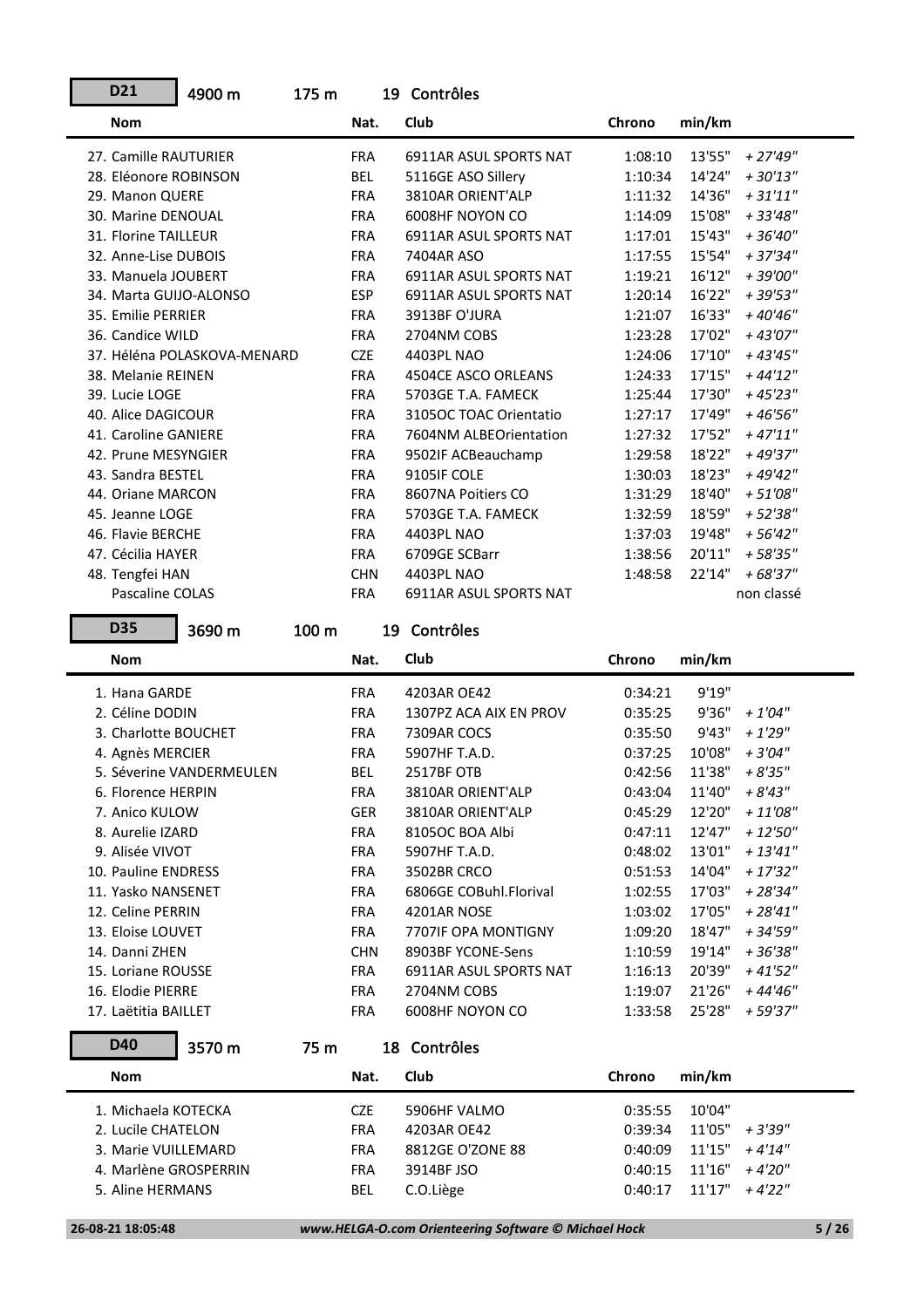| D40                      | 3570 m | 75 m |            | 18 Contrôles                     |         |        |             |
|--------------------------|--------|------|------------|----------------------------------|---------|--------|-------------|
| <b>Nom</b>               |        |      | Nat.       | Club                             | Chrono  | min/km |             |
| 6. Marianne PAULY        |        |      | <b>FRA</b> | 1705NA CMO                       | 0:41:56 | 11'45" | $+6'01''$   |
| 7. Marie COMPAGNON       |        |      | <b>FRA</b> | 1705NA CMO                       | 0:44:14 | 12'23" | $+8'19''$   |
| 8. Sophie HAMEL          |        |      | <b>SUI</b> | 3913BF O'JURA                    | 0:44:56 | 12'35" | $+9'01"$    |
| 9. Charlotte FORESTIER   |        |      | <b>FRA</b> | 2517BF OTB                       | 0:48:07 | 13'29" | $+ 12'12''$ |
| 10. Marie Line GARCIA    |        |      | <b>FRA</b> | 0705AR Raidlink's 07             | 0:50:37 | 14'11" | $+ 14'42''$ |
| 11. Marion VENON         |        |      | <b>FRA</b> | 2105BF ADOChenôve                | 0:51:11 | 14'20" | $+15'16''$  |
| 12. Sabrina MOUCHETTE    |        |      | <b>FRA</b> | 6917AR COPIDO                    | 0:52:47 | 14'47" | $+16'52''$  |
| 13. Stéphanie DEVILLE    |        |      | <b>FRA</b> | 3810AR ORIENT'ALP                | 0:54:12 | 15'11" | $+ 18'17''$ |
| 14. Fabienne PLAGNOL     |        |      | <b>FRA</b> | 2605AR VSO                       | 0:54:35 | 15'17" | $+18'40''$  |
| 15. Cécile DEGAND        |        |      | <b>FRA</b> | 4204AR Boussole en F.            | 0:56:58 | 15'57" | $+21'03''$  |
| 16. Sandrine NOBLE       |        |      | <b>FRA</b> | 1905NA BriveCorrèzeCO            | 0:57:51 | 16'12" | $+21'56''$  |
| 17. Carine GIRARDOT      |        |      | <b>FRA</b> | 7004BF V.H.S.O.                  | 0:59:04 | 16'33" | $+23'09''$  |
| 18. Caroline CHEVALIER   |        |      | <b>FRA</b> | 8702NA ORIENTATION 87            | 1:00:11 | 16'51" | $+ 24'16''$ |
| 19. Marlene LAROSE       |        |      | <b>FRA</b> | 3810AR ORIENT'ALP                | 1:01:11 | 17'08" | $+25'16''$  |
| 20. Céline HERAULT       |        |      | <b>FRA</b> | 46010C FINO46                    | 1:01:30 | 17'14" | $+25'35''$  |
| 21. Elisabeth HUGUET     |        |      | <b>FRA</b> | 2605AR VSO                       | 1:01:55 | 17'21" | $+26'00''$  |
| 22. Celine RUIZ          |        |      | <b>FRA</b> | 8105OC BOA Albi                  | 1:01:59 | 17'22" | $+26'04"$   |
| 23. Claire PIVOT         |        |      | <b>FRA</b> | 3812AR BOL D'AIR                 | 1:05:51 | 18'27" | $+29'56''$  |
| 24. Angélique DE MARCH   |        |      | <b>FRA</b> | 2108BF Talant SO                 | 1:07:26 | 18'53" | $+31'31''$  |
| 25. Nathalie BARRERE     |        |      | <b>FRA</b> | 8105OC BOA Albi                  | 1:10:36 | 19'47" | $+34'41''$  |
| 26. Sophie MASSIAS       |        |      | <b>FRA</b> | 1905NA BriveCorrèzeCO            | 1:13:46 | 20'40" | $+37'51"$   |
| 27. Magalie PINARD       |        |      | <b>FRA</b> | <b>2508BF BALISE 25</b>          | 1:14:39 | 20'55" | $+38'44"$   |
| 28. Alice PECHSTEIN      |        |      | <b>FRA</b> | 5402GE SCAPA NANCY               | 1:21:04 | 22'42" | +45'09"     |
| 29. Nathalie DECHAVANNE  |        |      | <b>FRA</b> | 6911AR ASUL SPORTS NAT           | 1:28:39 | 24'50" | $+52'44''$  |
| 30. Anne-Laure ECHILLEY  |        |      | <b>FRA</b> | 7004BF V.H.S.O.                  | 1:30:57 | 25'29" | $+55'02''$  |
| 31. Nadejda VASILOI      |        |      | <b>FRA</b> | 7707IF OPA MONTIGNY              | 1:39:51 | 27'58" | $+63'56''$  |
| 32. Mélanie COURTOIS     |        |      | <b>FRA</b> | 3319NA SMOG                      | 1:40:54 | 28'16" | $+64'59''$  |
| 33. Maica PEREZ RAMOS    |        |      | <b>ESP</b> | <b>CLUB RIOJANO DE ORIENTACI</b> | 1:42:27 | 28'42" | $+66'32"$   |
| 34. Magali LEFEVRE       |        |      | <b>FRA</b> | 2105BF ADOChenôve                | 1:43:41 | 29'03" | $+67'46''$  |
| 35. Sophie LION          |        |      | <b>FRA</b> | 0207HF VervinsO                  | 1:45:21 | 29'31" | $+69'26"$   |
| <b>Charlotte BOURHIS</b> |        |      | <b>FRA</b> | 1303PZ MARCO                     |         |        | non classé  |

| <b>Nom</b>               | Nat.       | Club                          | Chrono  | min/km |            |
|--------------------------|------------|-------------------------------|---------|--------|------------|
| 1. Marie-Hélène MOULIERE | <b>FRA</b> | 0207HF VervinsO               | 0:38:54 | 11'45" |            |
| 2. Emmanuelle VALENTIN   | <b>FRA</b> | 4012NA B.R.O.S                | 0:46:58 | 14'11" | + 8'04"    |
| 3. Karine OUVRARD        | <b>FRA</b> | 8404PZ OPA                    | 0:47:13 | 14'16" | $+8'19''$  |
| 4. Isabelle BROUSSE      | <b>FRA</b> | 8607NA Poitiers CO            | 0:47:58 | 14'29" | $+9'04"$   |
| 5. Stéphanie DERLOT      | <b>FRA</b> | <b>7716IF BALISE 77</b>       | 0:48:27 | 14'38" | $+9'33"$   |
| 6. Delphine RODRIGUEZ    | <b>FRA</b> | 4709NA PSNO                   | 0:48:41 | 14'42" | $+9'47''$  |
| 7. Camille MOULIERE      | <b>FRA</b> | 0207HF VervinsO               | 0:48:42 | 14'43" | $+9'48''$  |
| 8. Virginie PARIGOT      | <b>FRA</b> | 2109BF A.S.Quetigny           | 0:50:07 | 15'08" | $+11'13''$ |
| 9. Caroline PAILHES      | <b>FRA</b> | 0705AR Raidlink's 07          | 0:53:58 | 16'18" | $+15'04''$ |
| 10. Anna BERGANDER       | <b>SWE</b> | 3319NA SMOG                   | 0:54:06 | 16'21" | $+15'12''$ |
| 11. Anne ILLE-BRIERE     | <b>FRA</b> | 31050C TOAC Orientatio        | 0:54:31 | 16'28" | $+15'37''$ |
| 12. Stéphanie POULAIN    | <b>FRA</b> | 2704NM COBS                   | 0:57:06 | 17'15" | $+18'12"$  |
| 13. Celine MAZAN         | <b>FRA</b> | 81040C AOC                    | 0:59:32 | 17'59" | $+20'38"$  |
| 14. Elisabeth PELLISSIER | <b>FRA</b> | 4201AR NOSE                   | 1:00:08 | 18'10" | $+21'14"$  |
| 15. Valerie OCTOBRE      | <b>FRA</b> | 0705AR Raidlink's 07          | 1:00:58 | 18'25" | $+22'04"$  |
| 16. Nadège URVOAS        | <b>FRA</b> | <b>6911AR ASUL SPORTS NAT</b> | 1:01:26 | 18'34" | $+22'32"$  |
| 17. Stephanie VARRON     | <b>FRA</b> | 9404IF AS IGN                 | 1:01:49 | 18'41" | $+22'55''$ |
| 18. Sandra WÖHRER        | <b>GER</b> | <b>TVJahn Wolfsburg</b>       | 1:01:56 | 18'43" | $+23'02''$ |

16 Contrôles

**D45**

÷

3310 m 35 m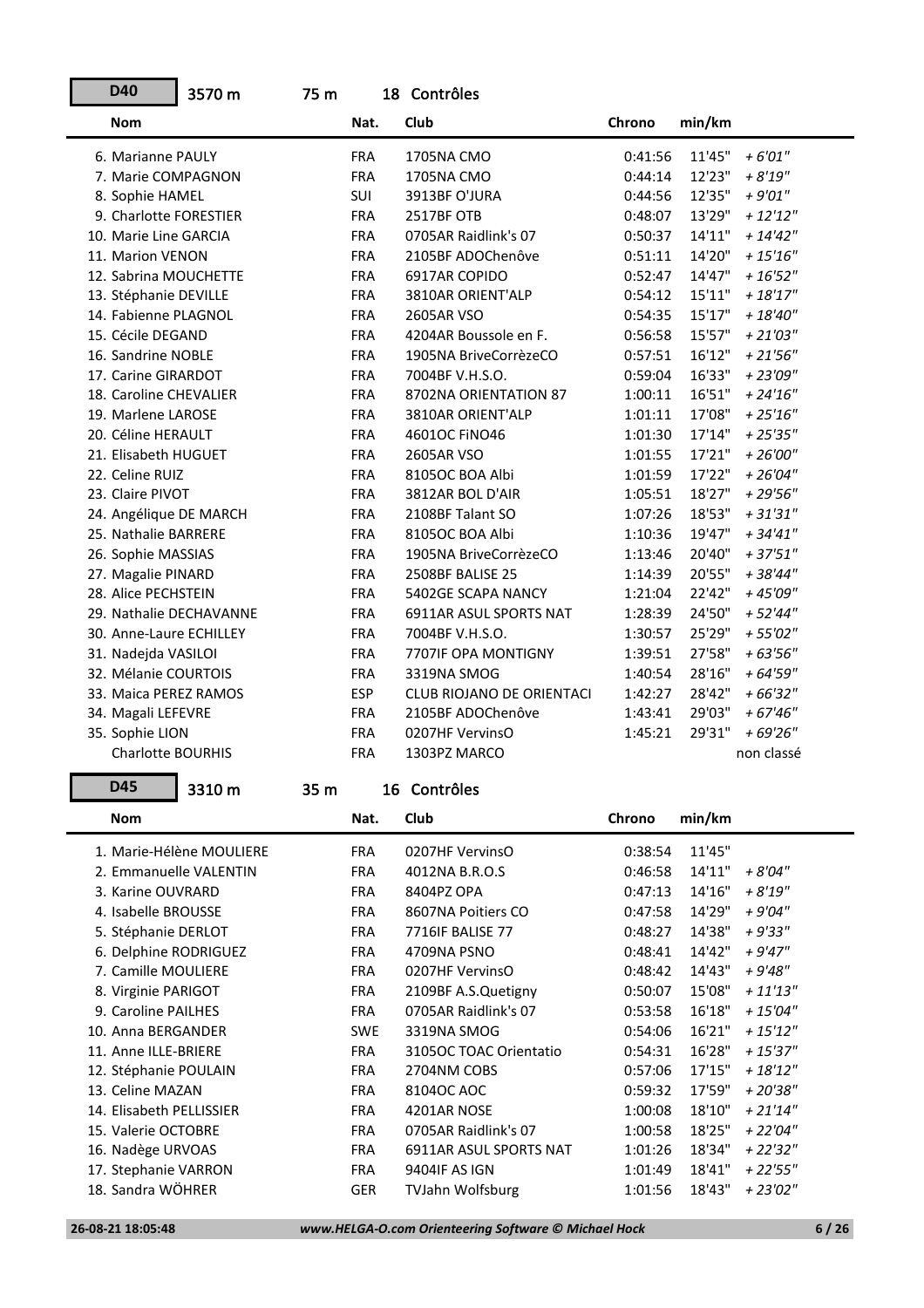| 19. Sandrine LEMARCHAND     | <b>FRA</b> | 1408NM VIK'AZIM         | 1:04:25 | 19'28"<br>$+25'31''$  |
|-----------------------------|------------|-------------------------|---------|-----------------------|
| 20. Stéphanie ROQUES        | <b>FRA</b> | 2604AR CROCO            | 1:05:24 | 19'45"<br>$+26'30''$  |
| 21. Carine PRADELLE         | <b>FRA</b> | 46010C FINO46           | 1:09:56 | 21'08"<br>$+31'02''$  |
| 22. Jocelyne LONCHAMPT      | <b>FRA</b> | 3913BF O'JURA           | 1:11:12 | 21'31"<br>$+32'18''$  |
| 23. Nadine PEREIRA          | <b>FRA</b> | 8607NA Poitiers CO      | 1:11:24 | 21'34"<br>$+32'30''$  |
| 24. Sophie BRASSART         | <b>FRA</b> | 1403NM O. CAENNAISE     | 1:12:09 | 21'48"<br>$+33'15''$  |
| 25. Virginie STEIN          | <b>FRA</b> | 5703GE T.A. FAMECK      | 1:14:36 | 22'32"<br>$+35'42''$  |
| 26. Line BEAUMARD BOCQUEL   | <b>FRA</b> | 1705NA CMO              | 1:16:53 | 23'14"<br>+ 37'59"    |
| 27. Marie BARRIERE          | <b>FRA</b> | 3319NA SMOG             | 1:18:01 | 23'34"<br>+39'07"     |
| 28. Patricia JOUCLA         | <b>FRA</b> | 8813GE Terres d'O       | 1:20:00 | 24'10"<br>$+41'06"$   |
| 29. Laurence TALON          | <b>FRA</b> | 8607NA Poitiers CO      | 1:22:59 | 25'04"<br>$+44'05"$   |
| 30. Géraldine PUJOL         | <b>FRA</b> | 3308NA SAGC CESTAS      | 1:25:59 | 25'59"<br>$+47'05"$   |
| 31. Catherine CUCHET-SUBSOL | <b>FRA</b> | 3408OC AMSO34           | 1:32:30 | 27'57"<br>$+53'36''$  |
|                             |            |                         |         | 28'07"                |
| 32. Isabelle DEPERSIN       | <b>FRA</b> | 5907HF T.A.D.           | 1:33:04 | $+ 54'10''$           |
| 33. Chantal SOULAINE        | <b>FRA</b> | 2904BR Quimper 29       | 1:33:56 | 28'23"<br>$+55'02"$   |
| 34. Marie-Pierre DEBARD     | <b>FRA</b> | 2105BF ADOChenôve       | 1:34:16 | 28'29"<br>$+55'22"$   |
| 35. Aurore BEGU             | <b>FRA</b> | 0111AR CO AMBERIEU      | 1:35:29 | 28'51"<br>$+56'35"$   |
| 36. Isabelle LINTANF        | <b>FRA</b> | 9105IF COLE             | 2:00:48 | 36'30"<br>$+81'54"$   |
| Nathalie JACQUEMIN          | <b>FRA</b> | Indiv.                  |         | non classé            |
| Clotilde PERRIN             | <b>FRA</b> | 2109BF A.S.Quetigny     |         | non classé            |
| Noelle PINEAU               | <b>FRA</b> | 5402GE SCAPA NANCY      |         | non classé            |
| <b>D50</b><br>3310 m        | 35 m       | 16 Contrôles            |         |                       |
|                             |            |                         |         |                       |
| <b>Nom</b>                  | Nat.       | Club                    | Chrono  | min/km                |
| 1. Marie-Violaine PALCAU    | <b>FRA</b> | 7404AR ASO              | 0:39:10 | 11'50"                |
| 2. Pascale MIAILHE          | <b>FRA</b> | 8404PZ OPA              | 0:40:05 | 12'07"<br>$+0'55"$    |
|                             |            |                         |         |                       |
|                             |            |                         |         |                       |
| 3. Sandra OLIVIER           | <b>FRA</b> | 7716IF BALISE 77        | 0:41:20 | 12'29"<br>$+ 2'10''$  |
| 4. Veronique HERITIER       | <b>FRA</b> | 4201AR NOSE             | 0:44:30 | 13'27"<br>$+5'20''$   |
| 5. Isabelle WYMER           | <b>FRA</b> | 2508BF BALISE 25        | 0:44:48 | 13'32"<br>$+5'38''$   |
| 6. Odile PERRIN             | <b>FRA</b> | 4201AR NOSE             | 0:46:10 | 13'57"<br>$+7'00''$   |
| 7. Valérie HABERKORN        | <b>FRA</b> | 2105BF ADOChenôve       | 0:48:51 | 14'45"<br>$+9'41''$   |
| 8. Nathalie GUENIN          | <b>FRA</b> | 5116GE ASO Sillery      | 0:49:42 | 15'01"<br>$+10'32"$   |
| 9. Muriel LE CAM            | <b>FRA</b> | 3502BR CRCO             | 0:50:28 | 15'15"<br>$+ 11'18''$ |
| 10. Jana LATASTE            | <b>FRA</b> | 6804GE COColmar         | 0:51:19 | 15'30"<br>$+12'09''$  |
| 11. Isabelle VILLAR         | <b>FRA</b> | 6701GE COSE             | 0:52:02 | 15'43"<br>$+12'52''$  |
| 12. A-Francoise DELENNE     | <b>FRA</b> | 1307PZ ACA AIX EN PROV  | 0:55:20 | 16'43"<br>$+ 16'10''$ |
| 13. Valérie POURRE          | <b>FRA</b> | <b>2508BF BALISE 25</b> | 0:57:19 | 17'19"<br>$+ 18'09''$ |
| 14. Fanny CREUSAT           | <b>FRA</b> | 8809GE HVO              | 0:57:54 | 17'30"<br>$+18'44"$   |
| 15. Béatrice BONORA         | <b>FRA</b> | 6906AR ALCO             | 1:03:48 | 19'16"<br>$+ 24'38''$ |
| 16. Florence BESTEL         | <b>FRA</b> | 9105IF COLE             | 1:05:19 | 19'44"<br>$+26'09''$  |
| 17. Marie GRENDEL           | <b>FRA</b> | 2704NM COBS             | 1:05:51 | 19'54"<br>$+26'41''$  |
| 18. Elisabeth PEETERS       | <b>FRA</b> | 7512IF RO'Paris         | 1:06:40 | 20'08"<br>$+27'30''$  |
| 19. Nathalie MOULET         | <b>FRA</b> | 2517BF OTB              | 1:10:45 | 21'22"<br>$+31'35''$  |
| 20. Véronique GINTZBURGER   | <b>FRA</b> | 7407AR SOS GO           | 1:11:04 | 21'28"<br>$+31'54"$   |
| 21. Laurence BEAUVIR        | <b>FRA</b> | 1905NA BriveCorrèzeCO   | 1:12:17 | 21'50"<br>+ 33'07"    |
| 22. Agnès SEGONDY           | <b>FRA</b> | 5703GE T.A. FAMECK      | 1:14:45 | 22'35"<br>$+35'35''$  |
| 23. Marianne PASSELERGUE    | <b>FRA</b> | 7808IF ASMB-CO          | 1:17:03 | 23'17"<br>$+37'53''$  |
| 24. Isabelle VALETTE        | FRA        | 2101BF A.B.C.O. DIJON   | 1:19:42 | 24'05"<br>+ 40'32"    |
| 25. Laurence AUGHUET        | BEL        | 5116GE ASO Sillery      | 1:22:03 | 24'47"<br>$+42'53''$  |
| 26. Christel TESSIER        | <b>FRA</b> | 3811AR GUC-CO           | 1:22:11 | 24'50"<br>$+43'01"$   |
| 27. Laurence BASSET         | <b>FRA</b> | 6911AR ASUL SPORTS NAT  | 1:23:20 | 25'11"<br>$+44'10''$  |
| 28. Florence AUDIN          | <b>FRA</b> | 7407AR SOS GO           | 1:38:23 | 29'43"<br>$+59'13''$  |

**Nom Chronoon Chronoon Chronoon Nat.** Club

16 Contrôles

Nat. Club **Chrono** min/km

3310 m 35 m

**D45**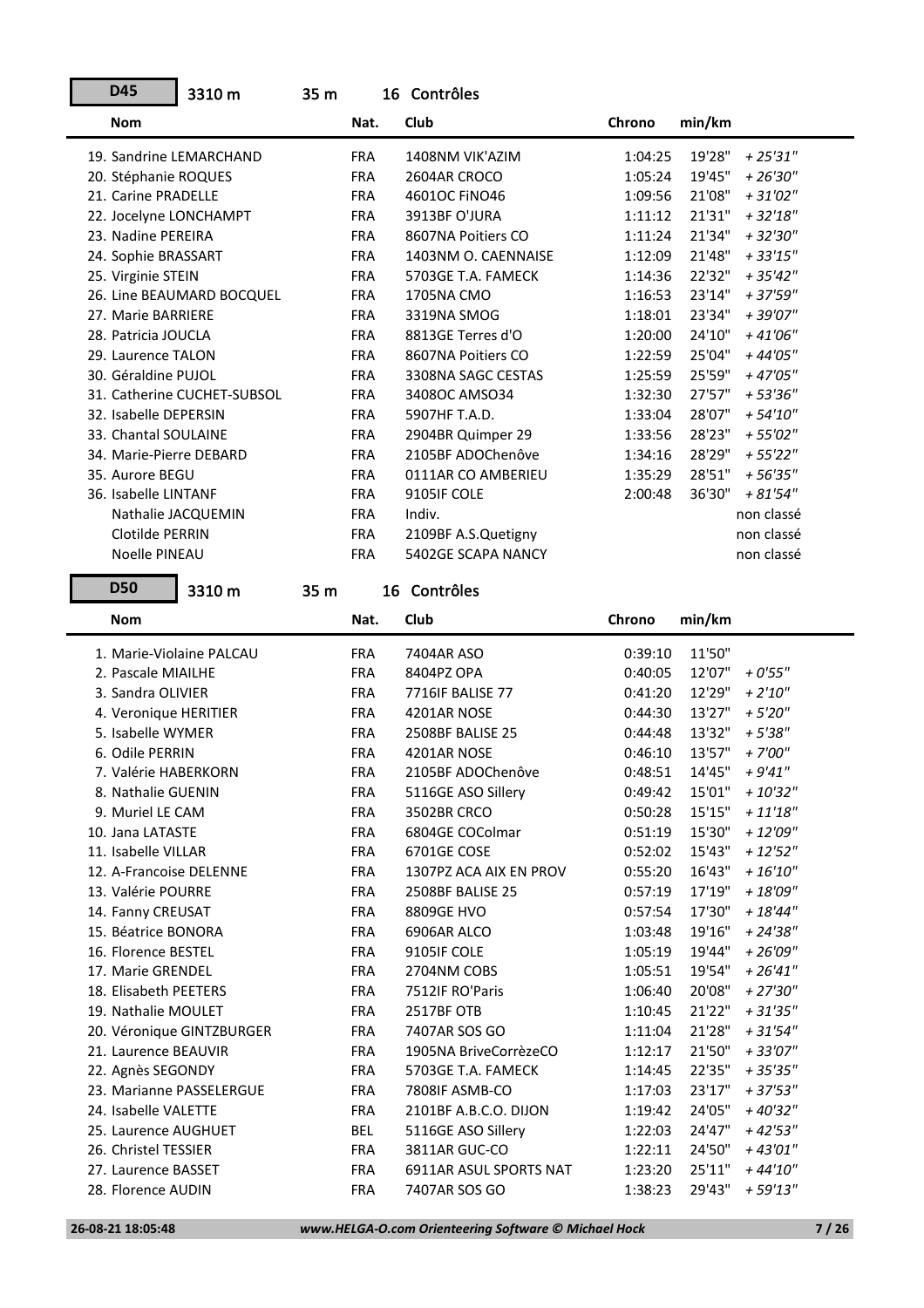| <b>D50</b>             | 3310 m                         | 35 m |            | 16 Contrôles             |         |        |                    |
|------------------------|--------------------------------|------|------------|--------------------------|---------|--------|--------------------|
| <b>Nom</b>             |                                |      | Nat.       | Club                     | Chrono  | min/km |                    |
| 29. Cécile BENHIDA     |                                |      | <b>FRA</b> | 7808IF ASMB-CO           | 1:49:34 | 33'06" | + 70'24"           |
| 30. Marie PEETERS      |                                |      | <b>FRA</b> | 3410OC MUC Orientation   | 1:53:48 | 34'23" | + 74'38"           |
| <b>D55</b>             | 3280 m                         | 35 m |            | 16 Contrôles             |         |        |                    |
| <b>Nom</b>             |                                |      | Nat.       | Club                     | Chrono  | min/km |                    |
| 1. Kati CEJKA          |                                |      | SUI        | <b>OLC SKOG Fribourg</b> | 0:43:42 | 13'19" |                    |
| 2. Isabelle DERMINE    |                                |      | <b>FRA</b> | 3801AR DAUPHINE'O        | 0:46:09 | 14'04" | $+2'27''$          |
| 3. Marie REMOUET       |                                |      | <b>FRA</b> | 1307PZ ACA AIX EN PROV   | 0:48:11 | 14'41" | $+4'29''$          |
| 4. Virginie OLIGO      |                                |      | <b>FRA</b> | 5609BR COPV              | 0:48:17 | 14'43" | $+4'35"$           |
|                        | 5. Valérie BERGER-CAPBERN      |      | <b>FRA</b> | 3105OC TOAC Orientatio   | 0:48:47 | 14'52" | $+5'05''$          |
| 6. Lena KORCHAK        |                                |      | <b>SWE</b> | 6806GE COBuhl.Florival   | 0:49:49 | 15'11" | $+6'07''$          |
| 7. Karine MAES         |                                |      | <b>FRA</b> | 5604BR COL               | 0:51:38 | 15'45" | $+7'56''$          |
| 8. Andrea ESCURET      |                                |      | <b>FRA</b> | 1307PZ ACA AIX EN PROV   | 0:52:24 | 15'59" | $+8'42''$          |
| 9. Camille GIRE        |                                |      | <b>FRA</b> | 7707IF OPA MONTIGNY      | 0:53:06 | 16'11" | $+9'24''$          |
| 10. Sara CAMPBELL      |                                |      | <b>GBR</b> | Deeside Hartford         | 0:56:40 | 17'17" | $+12'58''$         |
| 11. Lucia CALANDRY     |                                |      | <b>ITA</b> | 7404AR ASO               | 0:57:08 | 17'25" | $+13'26''$         |
|                        | 12. Isabelle TOUZAIN ROULLEAUX |      | <b>FRA</b> | 9105IF COLE              | 0:57:52 | 17'39" | $+ 14'10''$        |
| 13. Sylvie JUSSIAN     |                                |      | <b>FRA</b> | 1307PZ ACA AIX EN PROV   | 0:58:38 | 17'53" | $+ 14'56''$        |
| 14. Blandine PIERSON   |                                |      | <b>FRA</b> | 0308AR Chantelle SN      | 0:58:44 | 17'54" | $+15'02''$         |
| 15. Joëlle GUINOT      |                                |      | <b>FRA</b> | 1905NA BriveCorrèzeCO    | 0:59:18 | 18'05" | $+15'36''$         |
| 16. Valérie PEKER      |                                |      | <b>FRA</b> | 7707IF OPA MONTIGNY      | 1:00:34 | 18'28" | $+16'52"$          |
| 17. Dominique DERVILLE |                                |      | <b>FRA</b> | 3811AR GUC-CO            | 1:03:23 | 19'19" | $+19'41"$          |
| 18. Lydie JAULIN       |                                |      | <b>FRA</b> | 1705NA CMO               | 1:06:24 | 20'15" | + 22'42"           |
| 19. Isabelle RAGAZZI   |                                |      | <b>FRA</b> | 5407GE SO Luneville      | 1:06:42 | 20'20" | $+23'00''$         |
| 20. Irene DASILVA      |                                |      | <b>FRA</b> | 7707IF OPA MONTIGNY      | 1:08:03 | 20'45" | $+ 24'21''$        |
| 21. Isabelle RORA      |                                |      | <b>FRA</b> | 7716IF BALISE 77         | 1:08:09 | 20'47" | $+24'27''$         |
| 22. Florence GUILLOU   |                                |      | <b>FRA</b> | 2904BR Quimper 29        | 1:09:00 | 21'02" | $+25'18''$         |
| 23. Laurence CHAMPIGNY |                                |      | <b>FRA</b> | 1307PZ ACA AIX EN PROV   | 1:09:13 | 21'06" | $+25'31''$         |
| 24. Valerie CLOUZEAU   |                                |      | <b>FRA</b> | 1601NA COF               | 1:09:45 | 21'16" | $+26'03''$         |
| 25. Marie-Pierre COFFE |                                |      | <b>FRA</b> | 9502IF ACBeauchamp       | 1:09:55 | 21'19" | $+26'13''$         |
| 26. Véronique BOLZER   |                                |      | <b>FRA</b> | 5407GE SO Luneville      | 1:10:43 | 21'34" | $+27'01''$         |
|                        | 27. Isabelle DOUSTE-BACQUE     |      | <b>FRA</b> | 3809AR USSE CO           | 1:11:42 | 21'52" | + 28'00"           |
| 28. Nathalie RAUTURIER |                                |      | <b>FRA</b> | 7807IF GO78              | 1:13:28 | 22'24" | $+29'46''$         |
| 29. Sophie LOGE        |                                |      | <b>FRA</b> | 5703GE T.A. FAMECK       | 1:15:53 | 23'08" | $+32'11''$         |
| 30. Catherine BONNEAU  |                                |      | <b>FRA</b> | <b>7719IF ERCO</b>       | 1:18:50 | 24'02" | $+35'08''$         |
| 31. Caroline DELAGE    |                                |      | <b>FRA</b> | Indiv.                   | 1:18:53 | 24'03" | $+35'11''$         |
| 32. Ingrid TVEITE      |                                |      | <b>NOR</b> | Ås-NMBU Orientering      | 1:19:40 | 24'17" | $+35'58"$          |
| 33. Anne CHABANCE      |                                |      | <b>FRA</b> | 4201AR NOSE              | 1:22:26 | 25'08" | + 38'44"           |
| 34. Nathalie MORAND    |                                |      | <b>FRA</b> | 3810AR ORIENT'ALP        | 1:23:53 | 25'34" | $+40'11"$          |
| 35. Claire MUYLLAERT   |                                |      | <b>BEL</b> | 0207HF VervinsO          | 1:27:23 | 26'38" | $+43'41''$         |
| 36. Ulrike CHARDOT     |                                |      | <b>FRA</b> | 7807IF GO78              | 1:30:19 | 27'32" | $+46'37''$         |
| 37. Odile BAYLE        |                                |      | <b>FRA</b> | 7404AR ASO               | 1:46:06 | 32'21" | $+62'24"$          |
| 38. Dominique BOUCHART |                                |      | <b>FRA</b> | 7807IF GO78              | 1:49:15 | 33'18" | + 65'33"           |
|                        | 39. Anne Marie CEULEMANS       |      | BEL        | 6804GE COColmar          | 2:10:36 | 39'49" | $+86'54"$          |
| <b>Christine PORTE</b> |                                |      | <b>FRA</b> | 2105BF ADOChenôve        |         |        | non classé         |
| <b>Claire FRANET</b>   |                                |      | <b>FRA</b> | 2105BF ADOChenôve        |         |        | non classé         |
| <b>D60</b>             | 3280 m                         | 35 m |            | 16 Contrôles             |         |        |                    |
| <b>Nom</b>             |                                |      | Nat.       | Club                     | Chrono  | min/km |                    |
| 1. Sylvie MARCHESIN    |                                |      | <b>FRA</b> | 5402GE SCAPA NANCY       | 0:47:37 | 14'31" |                    |
| 2. Pascale PREVOST     |                                |      | <b>FRA</b> | 7707IF OPA MONTIGNY      | 0:47:42 |        | $14'33'' + 0'05''$ |
|                        |                                |      |            |                          |         |        |                    |

 **<sup>26-08-21 18:05:48</sup>** *www.HELGA-O.com Orienteering Software © Michael Hock* **8 / 26**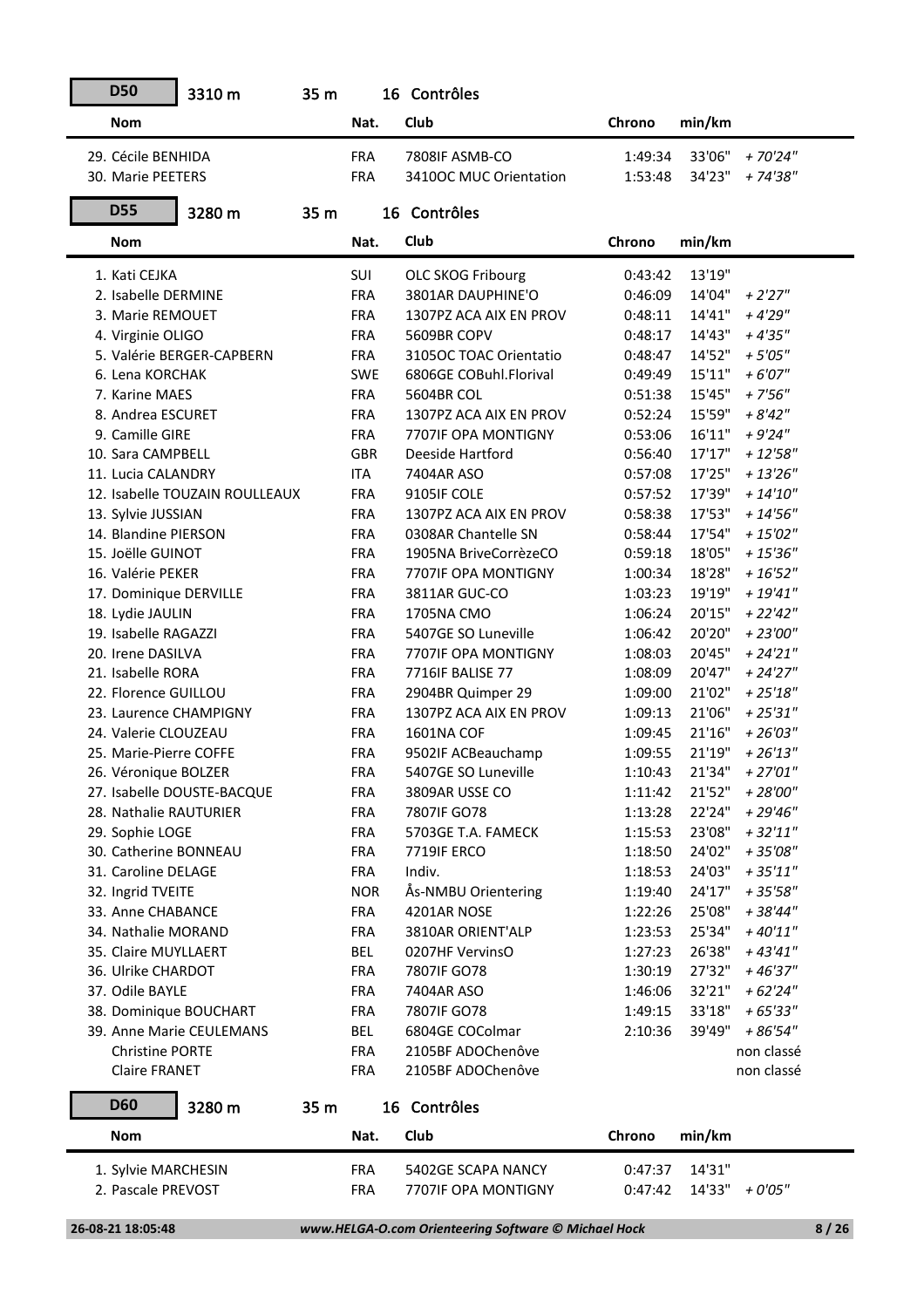| <b>D60</b>              | 3280 m                        | 35 <sub>m</sub> |            | 16 Contrôles           |         |        |             |
|-------------------------|-------------------------------|-----------------|------------|------------------------|---------|--------|-------------|
| <b>Nom</b>              |                               |                 | Nat.       | Club                   | Chrono  | min/km |             |
| 3. Pascale MARTIN       |                               |                 | <b>FRA</b> | 7512IF RO'Paris        | 0:53:59 | 16'28" | $+6'22"$    |
| 4. Hedwige TILKIN       |                               |                 | BEL        | 2517BF OTB             | 0:56:36 | 17'15" | $+8'59''$   |
| 5. Marie Françoise ROUX |                               |                 | <b>FRA</b> | 4201AR NOSE            | 0:57:28 | 17'31" | $+9'51"$    |
| 6. Annie COMBET         |                               |                 | <b>FRA</b> | 4203AR OE42            | 1:01:01 | 18'36" | $+13'24''$  |
| 7. Catherine PERE       |                               |                 | <b>FRA</b> | 2105BF ADOChenôve      | 1:02:35 | 19'05" | $+ 14'58''$ |
| 8. Sylvie BOUCHE        |                               |                 | <b>FRA</b> | 9105IF COLE            | 1:07:40 | 20'38" | $+20'03"$   |
| 9. Agnès EUDIER         |                               |                 | <b>FRA</b> | 2704NM COBS            | 1:07:56 | 20'43" | $+20'19''$  |
| 10. Sylvie PITAVAL      |                               |                 | <b>FRA</b> | 4201AR NOSE            | 1:09:52 | 21'18" | $+22'15''$  |
| 11. Ginette SCHELCHER   |                               |                 | <b>FRA</b> | 6806GE COBuhl.Florival | 1:13:52 | 22'31" | $+26'15"$   |
| 12. Christine LAMY      |                               |                 | <b>FRA</b> | 7309AR COCS            | 1:20:57 | 24'41" | + 33'20"    |
| 13. Marie GUIGNARD      |                               |                 | <b>FRA</b> | 8607NA Poitiers CO     | 1:22:32 | 25'10" | $+34'55"$   |
| 14. Mauricette JOLY     |                               |                 | <b>FRA</b> | 6803GE COMulhouse      | 1:24:14 | 25'41" | $+36'37"$   |
| 15. Pascale BOCQUET     |                               |                 | <b>FRA</b> | 8607NA Poitiers CO     | 1:26:30 | 26'22" | $+38'53''$  |
| 16. Corinne MEYER       |                               |                 | <b>FRA</b> | 6804GE COColmar        | 1:26:44 | 26'27" | + 39'07"    |
| 17. Laurence MACHEREY   |                               |                 | <b>FRA</b> | 8405PZ LUBO            | 1:32:54 | 28'19" | $+45'17''$  |
| 18. Jane CAMPBELL       |                               |                 | <b>GBR</b> | 7807IF GO78            | 1:32:56 | 28'20" | + 45'19"    |
| 19. Marie ARMBRUSTER    |                               |                 | <b>FRA</b> | 2508BF BALISE 25       | 1:36:35 | 29'27" | +48'58"     |
| 20. Isabelle BEN KHALED |                               |                 | <b>FRA</b> | 5906HF VALMO           | 1:43:14 | 31'28" | + 55'37"    |
| 21. Evelyne VERGE       |                               |                 | <b>FRA</b> | 66110C CCIO            | 1:51:46 | 34'05" | + 64'09"    |
|                         | Catherine MAYSONNAVE MARTINEZ |                 | <b>FRA</b> | 4012NA B.R.O.S         |         |        | non classé  |
|                         |                               |                 |            |                        |         |        |             |

| <b>D65</b>              | 1600 m                       | 70 m |            | 8 | Contrôles            |               |        |             |
|-------------------------|------------------------------|------|------------|---|----------------------|---------------|--------|-------------|
| <b>Nom</b>              |                              |      | Nat.       |   | <b>Club</b>          | <b>Chrono</b> | min/km |             |
| 1. Guyonne PETIT        |                              |      | <b>FRA</b> |   | 7808IF ASMB-CO       | 0:24:52       | 15'33" |             |
| 2. Jocelyne ROUPIOZ     |                              |      | <b>FRA</b> |   | 0705AR Raidlink's 07 | 0:25:17       | 15'48" | $+0'25''$   |
| 3. Eliane CHATAGNY      |                              |      | <b>SUI</b> |   | CA Rosé              | 0:31:59       | 19'59" | $+7'07''$   |
| 4. Annunciata COLOMBI   |                              |      | <b>BEL</b> |   | 0705AR Raidlink's 07 | 0:34:12       | 21'23" | $+9'20''$   |
| 5. Françoise PAPILLON   |                              |      | <b>FRA</b> |   | 2109BF A.S.Quetigny  | 0:38:31       | 24'04" | $+13'39''$  |
| 6. Danielle GIBIAT      |                              |      | <b>FRA</b> |   | 8405PZ LUBO          | 0:39:20       | 24'35" | $+ 14'28''$ |
| 7. Martine VILLEDIEU    |                              |      | <b>FRA</b> |   | 4201AR NOSE          | 0:41:02       | 25'39" | $+16'10''$  |
|                         | 8. Bernadette VANDERMEULEN   |      | <b>BEL</b> |   | <b>2517BF OTB</b>    | 0:43:56       | 27'28" | $+19'04"$   |
| 9. Nancy ESNAULT        |                              |      | <b>FRA</b> |   | 5402GE SCAPA NANCY   | 0:44:21       | 27'43" | + 19'29"    |
|                         | 10. Maria-Dolorés FREDERIQUE |      | <b>FRA</b> |   | 2408NA CAC           | 0:45:21       | 28'21" | $+20'29''$  |
| 11. Evelyne THIEBAUT    |                              |      | <b>FRA</b> |   | 5402GE SCAPA NANCY   | 0:56:45       | 35'28" | $+31'53"$   |
| 12. Mireille BARNIER    |                              |      | <b>FRA</b> |   | 1303PZ MARCO         | 1:00:53       | 38'03" | $+36'01"$   |
| 13. Francoise THIEVENAZ |                              |      | <b>FRA</b> |   | 3811AR GUC-CO        | 1:26:17       | 53'56" | $+61'25"$   |

| <b>D70</b>             | 1600 m                        | 70 m |            | 8. | Contrôles             |         |        |            |
|------------------------|-------------------------------|------|------------|----|-----------------------|---------|--------|------------|
| <b>Nom</b>             |                               |      | Nat.       |    | Club                  | Chrono  | min/km |            |
| 1. Madeleine DIEUDONNE |                               |      | <b>FRA</b> |    | 7808IF ASMB-CO        | 0:28:09 | 17'36" |            |
| 2. Brigitte ANNE       |                               |      | <b>FRA</b> |    | 0111AR CO AMBERIEU    | 0:28:56 | 18'05" | $+0'47''$  |
| 3. Monique ENARD       |                               |      | <b>FRA</b> |    | 2101BF A.B.C.O. DIJON | 0:32:23 | 20'14" | $+4'14''$  |
| 4. Monique DUBROCA     |                               |      | <b>FRA</b> |    | 3308NA SAGC CESTAS    | 0:32:37 | 20'23" | $+4'28''$  |
| 5. Margrit EGGLI       |                               |      | <b>SUI</b> |    | 6803GE COMulhouse     | 0:35:07 | 21'57" | $+6'58''$  |
| 6. Nelly DEVILLE       |                               |      | <b>FRA</b> |    | 5402GE SCAPA NANCY    | 0:36:12 | 22'38" | $+8'03''$  |
| 7. Francoise FRANTZ    |                               |      | <b>FRA</b> |    | 2904BR Quimper 29     | 0:39:23 | 24'37" | $+11'14"$  |
| 8. Annick COULON       |                               |      | <b>FRA</b> |    | 0615PZ VSAO           | 0:40:44 | 25'28" | $+12'35''$ |
|                        | 9. Françoise CHATELAIN-NANOUX |      | <b>BEL</b> |    | Hermathenae Spa       | 0:47:36 | 29'45" | $+19'27''$ |
| 10. Annick LECOYER     |                               |      | <b>FRA</b> |    | 0207HF VervinsO       | 0:52:29 | 32'48" | $+24'20''$ |
| 11. Monique CABON      |                               |      | <b>FRA</b> |    | 2999BR INDIVIDUEL     | 1:16:21 | 47'43" | $+48'12"$  |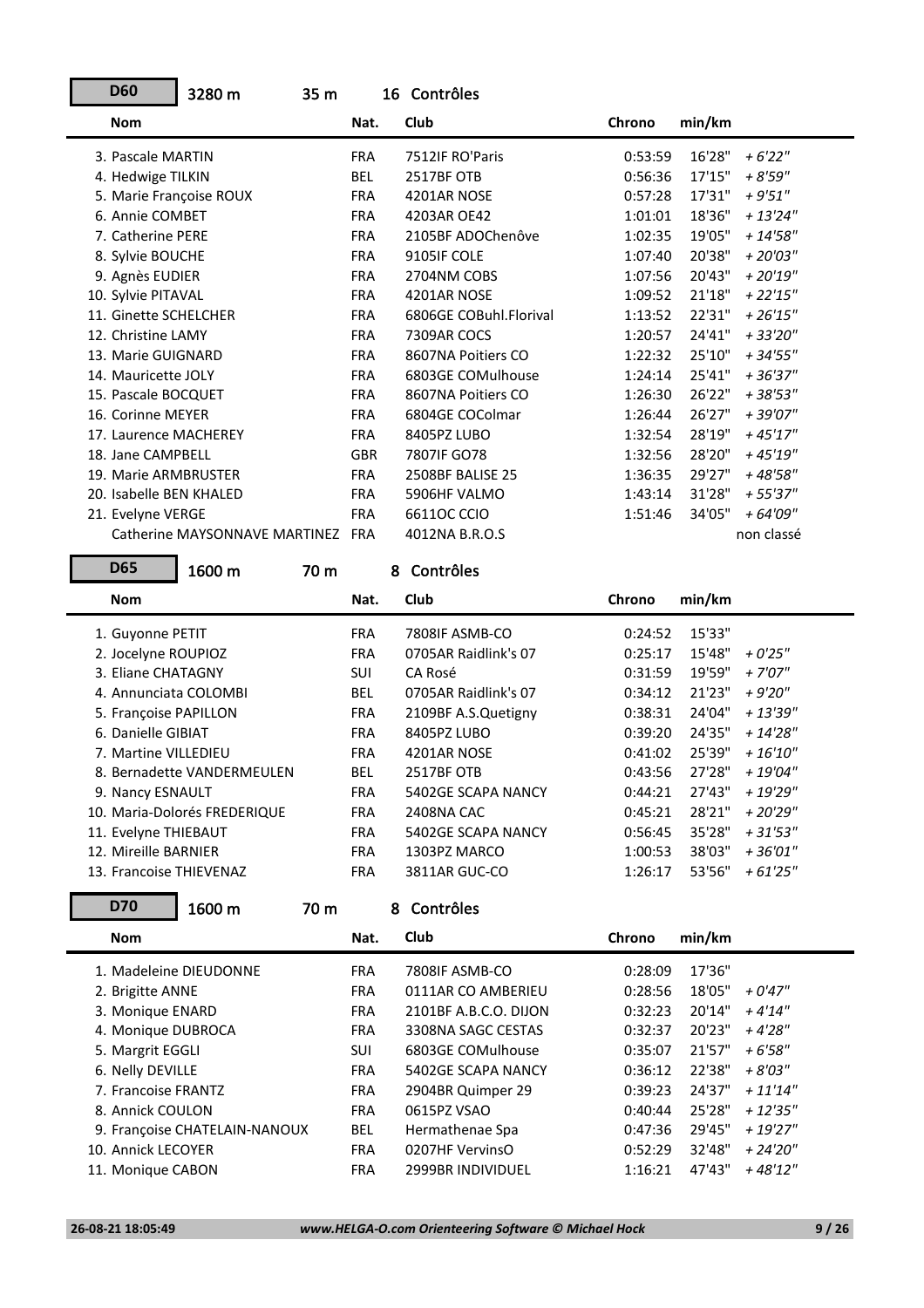| <b>D75</b><br>1600 m         | 70 m |            | 8 Contrôles                     |                    |                |                        |
|------------------------------|------|------------|---------------------------------|--------------------|----------------|------------------------|
| <b>Nom</b>                   |      | Nat.       | Club                            | Chrono             | min/km         |                        |
| 1. Marie-Bernadette MOULIERE |      | <b>FRA</b> | 0207HF VervinsO                 | 0:51:57            | 32'28"         |                        |
| 2. Manon RENNOTTE            |      | <b>BEL</b> | 5703GE T.A. FAMECK              | 0:54:24            | 34'00"         | + 2'27"                |
| H <sub>10</sub><br>1390 m    | 50 m |            | 8 Contrôles                     |                    |                |                        |
| <b>Nom</b>                   |      | Nat.       | Club                            | Chrono             | min/km         |                        |
| 1. Etienne PRADEAU           |      |            |                                 |                    |                |                        |
| 2. Jean LE ROUX              |      | <b>FRA</b> | 6307AR Balise 63<br>7807IF GO78 | 0:10:16<br>0:13:15 | 7'23"<br>9'32" |                        |
| 3. Léo RUIZ                  |      | <b>FRA</b> | 8105OC BOA Albi                 |                    | 9'59"          | $+2'59''$<br>$+3'36''$ |
|                              |      | <b>FRA</b> |                                 | 0:13:52            | 10'07"         | $+3'48''$              |
| 4. Augustin FREY             |      | <b>FRA</b> | 6803GE COMulhouse               | 0:14:04            |                |                        |
| 5. Tom FLANDRIN              |      | <b>FRA</b> | 6208HF B.A                      | 0:14:58            | 10'46"         | $+4'42''$              |
| 6. Augustin LE ROUX          |      | <b>FRA</b> | 7807IF GO78                     | 0:21:45            | 15'39"         | $+11'29''$             |
| 7. Théo CATALON              |      | <b>FRA</b> | 6917AR COPIDO                   | 0:25:50            | 18'35"         | $+ 15'34''$            |
| 8. Cyprien LION              |      | <b>FRA</b> | 0207HF VervinsO                 | 0:35:59            | 25'53"         | $+25'43''$             |
| H12<br>1620 m                | 50 m |            | 9 Contrôles                     |                    |                |                        |
| <b>Nom</b>                   |      | Nat.       | Club                            | Chrono             | min/km         |                        |
| 1. Titouan ANDRIEUX          |      | <b>FRA</b> | 7305AR ECHO 73                  | 0:11:34            | 7'08"          |                        |
| 2. Louis Antoine KRUGER      |      | <b>GER</b> | 3810AR ORIENT'ALP               | 0:12:55            | 7'58"          | $+1'21''$              |
| 3. Antonin BOUIS             |      | <b>FRA</b> | 2604AR CROCO                    | 0:12:59            | 8'01"          | $+1'25''$              |
| 4. Nathaël TROCHUT           |      | <b>FRA</b> | 7309AR COCS                     | 0:14:13            | 8'47''         | $+2'39''$              |
| 5. Jules ZENEVRE             |      | <b>FRA</b> | 8813GE Terres d'O               | 0:15:43            | 9'42"          | $+4'09''$              |
| 6. Vivien LEGRAND            |      | <b>FRA</b> | 0111AR CO AMBERIEU              | 0:16:36            | 10'15"         | $+5'02''$              |
| 7. Célestin COCHEY           |      | <b>FRA</b> | 3810AR ORIENT'ALP               | 0:18:12            | 11'14"         | $+6'38''$              |
| 8. Lazare FOLLEA             |      | <b>FRA</b> | 2604AR CROCO                    | 0:18:39            | 11'31"         | $+7'05''$              |
| 9. Jules DEGAND              |      | <b>FRA</b> | 4204AR Boussole en F.           | 0:19:00            | 11'44"         | $+7'26''$              |
| 10. Loic BARGE               |      | <b>FRA</b> | 3913BF O'JURA                   | 0:19:47            | 12'13"         | $+8'13''$              |
| 11. Jules ECHILLEY           |      | <b>FRA</b> | 7004BF V.H.S.O.                 | 0:21:15            | 13'07"         | $+9'41''$              |
| 12. Erwan LE ROUX            |      | <b>FRA</b> | 7807IF GO78                     | 0:22:09            | 13'40"         | $+10'35"$              |
| 13. Mathis POINSENOT         |      | <b>FRA</b> | 7004BF V.H.S.O.                 | 0:24:13            | 14'57"         | $+12'39''$             |
| 14. Thomas DE VLIEGER        |      | <b>FRA</b> | 0207HF VervinsO                 | 0:30:16            | 18'41"         | $+18'42''$             |
| H <sub>14</sub><br>3100 m    | 55 m |            | 14 Contrôles                    |                    |                |                        |
|                              |      |            | Club                            |                    |                |                        |
| <b>Nom</b>                   |      | Nat.       |                                 | Chrono             | min/km         |                        |
| 1. Simon CALANDRY            |      | <b>FRA</b> | 7404AR ASO                      | 0:23:14            | 7'30"          |                        |
| 2. Quentin AUNEAU            |      | <b>FRA</b> | 6806GE COBuhl.Florival          | 0:24:59            | 8'04"          | $+1'45''$              |
| 3. Jules HAMEL               |      | SUI        | 3913BF O'JURA                   | 0:25:18            | 8'10''         | $+ 2'04''$             |
| 4. Célestin DUPUY            |      | <b>FRA</b> | 1905NA BriveCorrèzeCO           | 0:25:44            | 8'18"          | $+2'30''$              |
| 5. Albin CHIFFLET            |      | <b>FRA</b> | 0705AR Raidlink's 07            | 0:26:51            | 8'40''         | $+3'37"$               |
| 6. Paul POINSENOT            |      | <b>FRA</b> | 7004BF V.H.S.O.                 | 0:27:41            | 8'56"          | $+4'27''$              |
| 7. Lucas VERJUX              |      | <b>FRA</b> | 2508BF BALISE 25                | 0:28:06            | 9'04"          | $+4'52"$               |
| 8. Tom MARIENNE              |      | <b>FRA</b> | 7707IF OPA MONTIGNY             | 0:28:49            | 9'18"          | $+5'35"$               |
| 9. Thibaut DEVILLE           |      | <b>FRA</b> | 3810AR ORIENT'ALP               | 0:29:49            | 9'37"          | $+6'35"$               |
| 10. David DISCHER            |      | <b>FRA</b> | 5703GE T.A. FAMECK              | 0:30:21            | 9'47"          | $+7'07''$              |
| 11. Guillaume BEGUINOT       |      | <b>FRA</b> | 0111AR CO AMBERIEU              | 0:31:56            | 10'18"         | $+8'42''$              |
| 12. Titouan BRIERE           |      | <b>FRA</b> | 3105OC TOAC Orientatio          | 0:32:10            | 10'23"         | $+8'56''$              |
| 13. Louis GIL SILVEIRA       |      | FRA        | 9404IF AS IGN                   | 0:32:25            | 10'27"         | $+9'11"$               |
| 14. Titouan BARGE            |      | <b>FRA</b> | 3913BF O'JURA                   | 0:33:49            | 10'55"         | $+10'35"$              |
| 15. Basile VILLAR            |      | <b>FRA</b> | 6701GE COSE                     | 0:34:29            | 11'07"         | $+11'15"$              |
| 16. Jules LEMARCHAND         |      | <b>FRA</b> | 1408NM VIK'AZIM                 | 0:34:39            | 11'11''        | $+11'25"$              |
| 17. Romain LEGRAND           |      | FRA        | 0111AR CO AMBERIEU              | 0:35:31            | 11'27"         | $+12'17''$             |
|                              |      |            |                                 |                    |                |                        |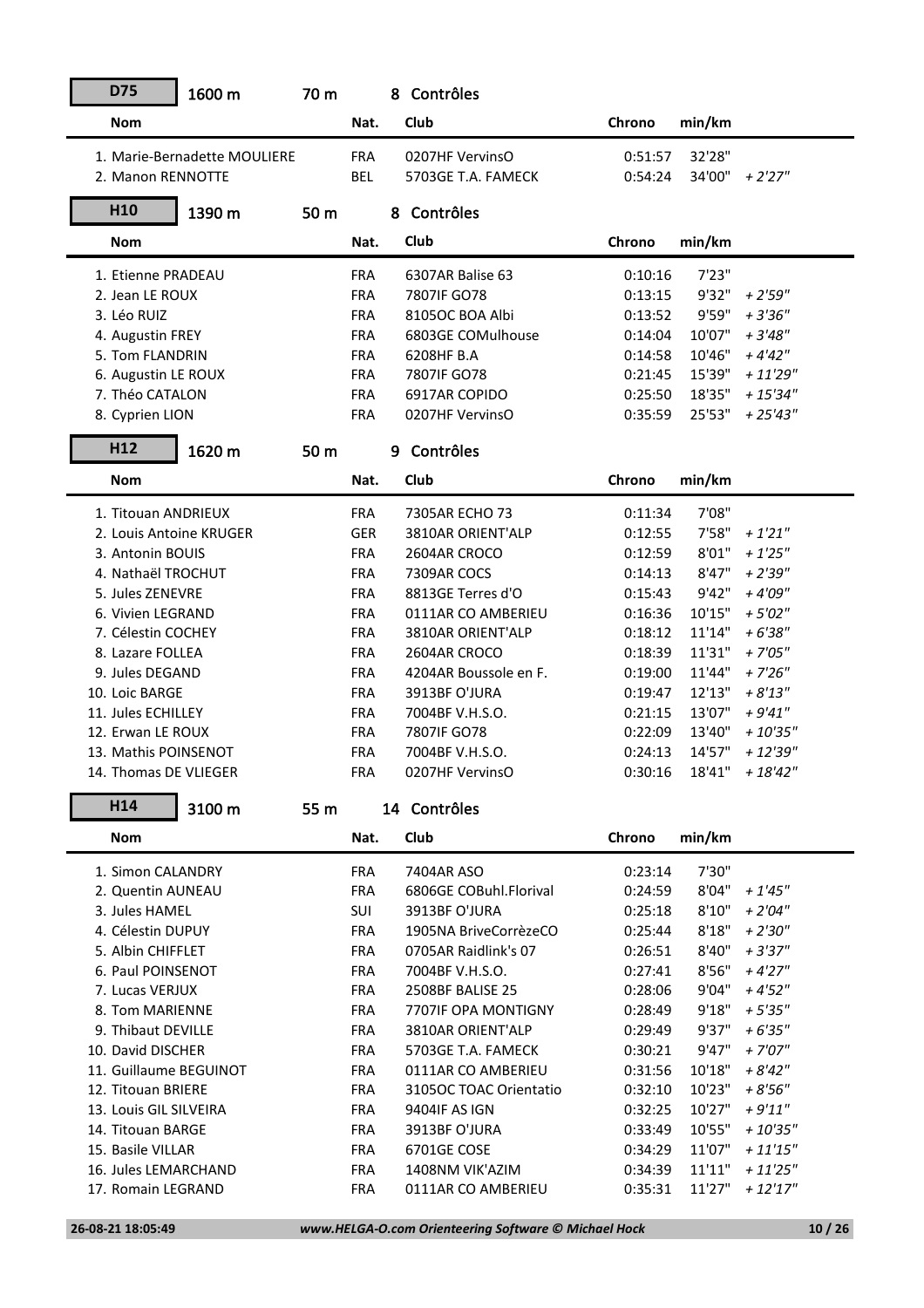| H <sub>14</sub>         | 3100 m                    | 55 m |            | 14 Contrôles           |         |        |             |
|-------------------------|---------------------------|------|------------|------------------------|---------|--------|-------------|
| <b>Nom</b>              |                           |      | Nat.       | Club                   | Chrono  | min/km |             |
| 18. Mathieu HERAULT     |                           |      | <b>FRA</b> | 46010C FINO46          | 0:36:30 | 11'46" | $+13'16''$  |
| 19. Basile MENARD       |                           |      | <b>FRA</b> | 2105BF ADOChenôve      | 0:38:27 | 12'24" | $+ 15'13''$ |
| 20. Nathan PAYET        |                           |      | <b>FRA</b> | 9105IF COLE            | 0:38:31 | 12'25" | $+15'17''$  |
| 21. Florent HEYRMAN     |                           |      | <b>FRA</b> | 2109BF A.S.Quetigny    | 0:39:37 | 12'47" | $+16'23''$  |
| 22. Thomas HUGUET       |                           |      | <b>FRA</b> | 2605AR VSO             | 0:39:49 | 12'51" | $+16'35"$   |
| 23. Arthur VENON        |                           |      | <b>FRA</b> | 2105BF ADOChenôve      | 0:41:11 | 13'17" | $+17'57''$  |
| 24. Emmanuel PRADEAU    |                           |      | <b>FRA</b> | 6307AR Balise 63       | 0:41:33 | 13'24" | $+18'19''$  |
| 25. Lucas DIDYME        |                           |      | <b>FRA</b> | 8105OC BOA Albi        | 0:42:57 | 13'51" | $+19'43''$  |
| 26. Eloi CHABANOL       |                           |      | <b>FRA</b> | 3810AR ORIENT'ALP      | 0:43:08 | 13'55" | $+ 19'54''$ |
| 27. Eliott BOISSIER     |                           |      | <b>FRA</b> | 1307PZ ACA AIX EN PROV | 0:45:46 | 14'46" | $+22'32"$   |
| 28. Tristan PECHSTEIN   |                           |      | <b>FRA</b> | 5402GE SCAPA NANCY     | 0:46:04 | 14'52" | $+22'50''$  |
| 29. Thomas MURAT        |                           |      | <b>FRA</b> | 8104OC AOC             | 0:47:11 | 15'13" | $+23'57''$  |
| 30. Victor STEIN        |                           |      | <b>FRA</b> | 5703GE T.A. FAMECK     | 0:50:08 | 16'10" | $+26'54"$   |
| 31. Antoine LAROSE      |                           |      | <b>FRA</b> | 3810AR ORIENT'ALP      | 0:51:13 | 16'31" | $+27'59''$  |
| 32. Gaspard RUIZ        |                           |      | <b>FRA</b> | 8105OC BOA Albi        | 0:51:42 | 16'41" | $+28'28"$   |
| 33. Yanis CHAFI         |                           |      | <b>FRA</b> | 7716IF BALISE 77       | 0:52:12 | 16'50" | $+28'58"$   |
| 34. Maé CHATELON        |                           |      | <b>FRA</b> | 4203AR OE42            | 0:56:16 | 18'09" | $+33'02''$  |
| 35. Clément RICHARD     |                           |      | <b>FRA</b> | 1403NM O. CAENNAISE    | 1:03:23 | 20'27" | +40'09"     |
| 36. Jules MAVET         |                           |      | <b>FRA</b> | 0207HF VervinsO        | 1:08:51 | 22'13" | $+45'37''$  |
| 37. Thibault DE VLIEGER |                           |      | <b>FRA</b> | 0207HF VervinsO        | 1:27:06 | 28'06" | $+63'52''$  |
| 38. Ethan PARISOT       |                           |      | <b>FRA</b> | 0207HF VervinsO        | 1:27:45 | 28'18" | $+64'31"$   |
| H <sub>16</sub>         | 3630 m                    | 45 m |            | 17 Contrôles           |         |        |             |
| <b>Nom</b>              |                           |      | Nat.       | Club                   | Chrono  | min/km |             |
|                         |                           |      |            |                        |         |        |             |
| 1. Olivier CHAMPIGNY    |                           |      | <b>FRA</b> | 1307PZ ACA AIX EN PROV | 0:25:15 | 6'57"  |             |
| 2. Antoine DERLOT       |                           |      | <b>FRA</b> | 7707IF OPA MONTIGNY    | 0:27:08 | 7'28"  | $+1'53''$   |
| 3. Theophile BION       |                           |      | <b>FRA</b> | 4204AR Boussole en F.  | 0:27:20 | 7'32"  | $+2'05''$   |
| 4. Baptiste DELORME     |                           |      | <b>FRA</b> | 7707IF OPA MONTIGNY    | 0:27:30 | 7'35"  | $+2'15''$   |
| 5. Antoine LESQUER      |                           |      | <b>FRA</b> | 0705AR Raidlink's 07   | 0:28:26 | 7'50"  | $+3'11''$   |
| 6. Elouan BRASSART      |                           |      | <b>FRA</b> | 1403NM O. CAENNAISE    | 0:28:39 | 7'54"  | $+3'24''$   |
| 7. Yann CHABANCE        |                           |      | <b>FRA</b> | 4201AR NOSE            | 0:28:41 | 7'54"  | $+3'26''$   |
| 8. Arthur PERRIN        |                           |      | <b>FRA</b> | 4201AR NOSE            | 0:28:45 | 7'55"  | + 3'30"     |
| 9. Antonin CHASSELIN    |                           |      | <b>FRA</b> | 4204AR Boussole en F.  | 0:29:33 | 8'08"  | $+4'18''$   |
| 10. Simon DECHAVANNE    |                           |      | <b>FRA</b> | 6911AR ASUL SPORTS NAT | 0:29:52 | 8'14"  | $+4'37''$   |
| 11. Augustin LECLERE    |                           |      | <b>FRA</b> | 3812AR BOL D'AIR       | 0:31:52 | 8'47"  | $+6'37"$    |
| <b>Baptiste HERAULT</b> |                           |      | <b>FRA</b> | 46010C FINO46          | 0:31:52 | 8'47"  | $+6'37"$    |
| 13. Maïeul LATIL        |                           |      | <b>FRA</b> | 1303PZ MARCO           | 0:33:22 | 9'12"  | $+8'07"$    |
| 14. Aurélien PINARD     |                           |      | <b>FRA</b> | 2508BF BALISE 25       | 0:33:29 | 9'13"  | $+8'14"$    |
| 15. Arnaud MAZY         |                           |      | BEL        | C.O.Liège              | 0:34:13 | 9'26"  | $+8'58"$    |
| 16. Arthur BARRIERE     |                           |      | <b>FRA</b> | 3319NA SMOG            | 0:35:08 | 9'41"  | $+9'53"$    |
| 17. Antonin PIVRY       |                           |      | <b>FRA</b> | 3705CE COTS            | 0:37:36 | 10'21" | $+ 12'21''$ |
| 18. Armel POULAIN       |                           |      | <b>FRA</b> | 3319NA SMOG            | 0:37:47 | 10'25" | $+12'32"$   |
| 19. Armand TALON        |                           |      | <b>FRA</b> | 8607NA Poitiers CO     | 0:37:50 | 10'25" | $+ 12'35''$ |
| 20. Rudi HEROUARD       |                           |      | <b>FRA</b> | 7707IF OPA MONTIGNY    | 0:38:27 | 10'36" | $+13'12"$   |
| 21. Charly ARNAULT      |                           |      | <b>FRA</b> | 8607NA Poitiers CO     | 0:38:33 | 10'37" | $+13'18"$   |
| 22. Jules ODILE         |                           |      | <b>FRA</b> | 7311AR ANO             | 0:38:37 | 10'38" | $+13'22"$   |
| 23. Raphael STEIN       |                           |      | <b>FRA</b> | 5703GE T.A. FAMECK     | 0:38:48 | 10'41" | $+13'33"$   |
| 24. Johan CALANDRY      |                           |      | <b>FRA</b> | 7404AR ASO             | 0:39:11 | 10'48" | + 13'56"    |
| 25. Odin CARLE          |                           |      | <b>FRA</b> | 2105BF ADOChenôve      | 0:39:17 | 10'49" | $+ 14'02''$ |
| 26. Esteban VANHOUTTE   |                           |      | <b>FRA</b> | 4012NA B.R.O.S         | 0:40:18 | 11'06" | $+15'03''$  |
|                         | 27. Arthur ZAUGG-PLATTARD |      | <b>FRA</b> | 4201AR NOSE            | 0:41:06 | 11'19" | $+15'51"$   |

**H14**

n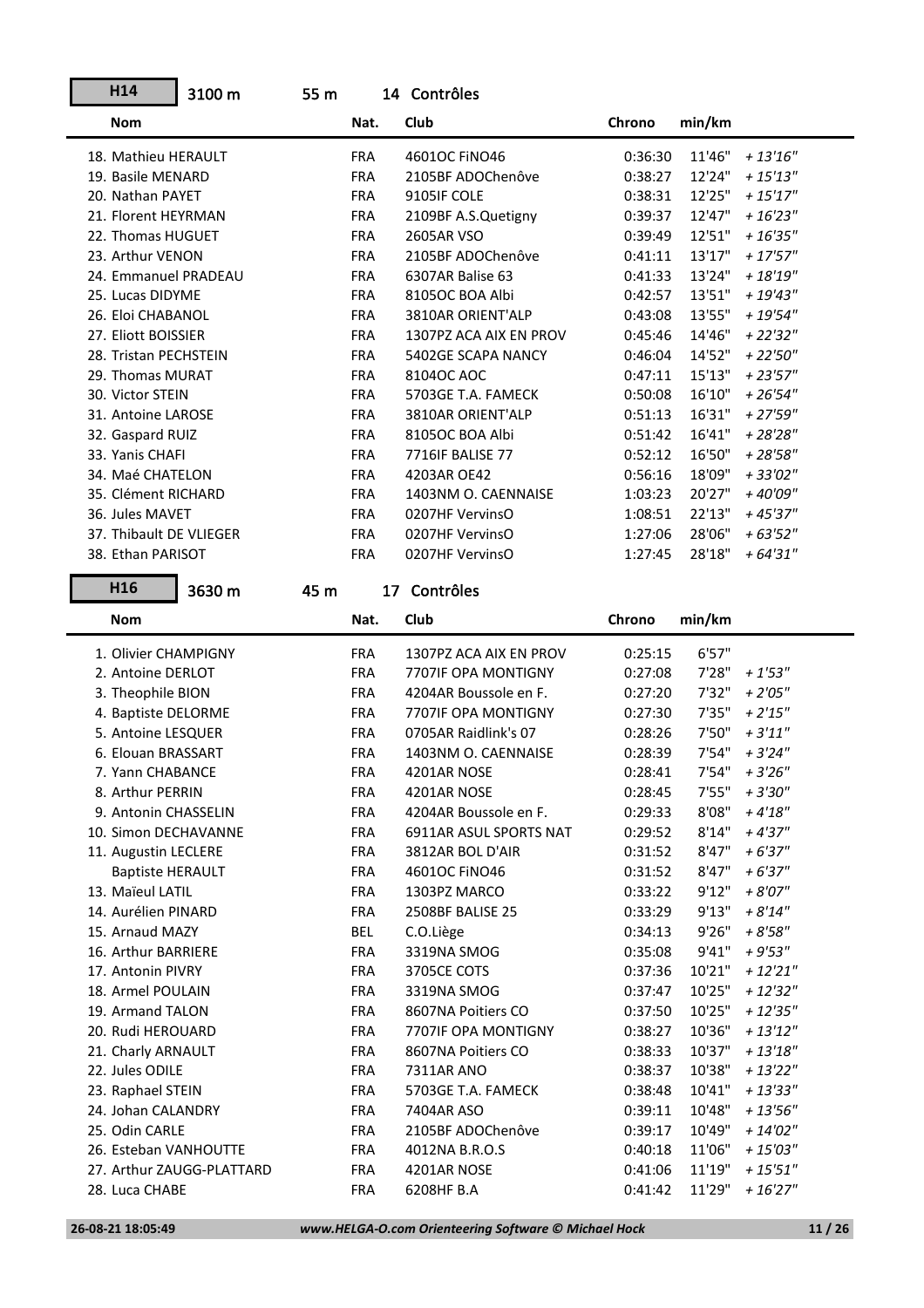| H16                     | 3630 m                   | 45 m  |            | 17 Contrôles            |         |        |             |
|-------------------------|--------------------------|-------|------------|-------------------------|---------|--------|-------------|
| Nom                     |                          |       | Nat.       | Club                    | Chrono  | min/km |             |
| 29. Jules MONTUS        |                          |       | <b>FRA</b> | 4012NA B.R.O.S          | 0:42:42 | 11'46" | $+17'27''$  |
| 30. Nicolas SUBSOL      |                          |       | <b>FRA</b> | 3408OC AMSO34           | 0:44:46 | 12'20" | $+19'31"$   |
| 31. Hugo MOLLE          |                          |       | <b>FRA</b> | 7512IF RO'Paris         | 0:47:03 | 12'58" | $+21'48''$  |
|                         | 32. Marco URZUA-WÖHRER   |       | GER        | <b>TVJahn Wolfsburg</b> | 0:48:59 | 13'30" | $+23'44''$  |
| 33. Naël JACQUEMIN      |                          |       | <b>FRA</b> | 4203AR OE42             | 0:49:30 | 13'38" | $+ 24'15''$ |
| 34. Hugo TESSIER        |                          |       | <b>FRA</b> | 3811AR GUC-CO           | 0:53:20 | 14'42" | $+28'05"$   |
| 35. Zian DELAGE         |                          |       | <b>FRA</b> | 8702NA ORIENTATION 87   | 1:00:21 | 16'38" | $+35'06''$  |
| 36. Antoine GRADAIVE    |                          |       | <b>FRA</b> | 1705NA CMO              | 1:03:44 | 17'33" | + 38'29"    |
| <b>Titouan CHATELON</b> |                          |       | <b>FRA</b> | 4203AR OE42             |         |        | non classé  |
| Max SNELLMAN            |                          |       | <b>FIN</b> | 7716IF BALISE 77        |         |        | non classé  |
| Gaël RENAULT            |                          |       | <b>FRA</b> | 5609BR COPV             |         |        | non classé  |
| H <sub>18</sub>         | 4510 m                   | 125 m |            | 21 Contrôles            |         |        |             |
| <b>Nom</b>              |                          |       | Nat.       | Club                    | Chrono  | min/km |             |
| 1. Antoine MATTART      |                          |       | BEL        | 0207HF VervinsO         | 0:36:21 | 8'04"  |             |
| 2. Gaël AMERIJCKX       |                          |       | <b>BEL</b> | 5907HF T.A.D.           | 0:36:51 | 8'10'' | $+0'30''$   |
| 3. Guilhem VEROVE       |                          |       | <b>FRA</b> | 5907HF T.A.D.           | 0:39:11 | 8'41"  | $+2'50''$   |
| Romain PICHARD          |                          |       | <b>FRA</b> | 6911AR ASUL SPORTS NAT  | 0:39:11 | 8'41"  | $+2'50''$   |
| 5. Mathias LATASTE      |                          |       | <b>FRA</b> | 6804GE COColmar         | 0:39:41 | 8'48"  | $+3'20''$   |
| 6. Alec LE HELLOCO      |                          |       | <b>FRA</b> | 7707IF OPA MONTIGNY     | 0:40:12 | 8'55"  | $+3'51''$   |
| 7. Louison MENA         |                          |       | <b>FRA</b> | 3105OC TOAC Orientatio  | 0:42:46 | 9'29"  | $+6'25''$   |
| 8. Matéo CHEVALIER      |                          |       | <b>FRA</b> | 8702NA ORIENTATION 87   | 0:43:58 | 9'45"  | $+7'37''$   |
| 9. Valentin SKOWRONEK   |                          |       | <b>FRA</b> | 2109BF A.S.Quetigny     | 0:44:36 | 9'53"  | $+8'15''$   |
| 10. Corenthin BUFFARD   |                          |       | <b>FRA</b> | 7707IF OPA MONTIGNY     | 0:45:14 | 10'02" | $+8'53''$   |
| 11. Max CHOTIN          |                          |       | <b>FRA</b> | 5907HF T.A.D.           | 0:45:45 | 10'09" | $+9'24"$    |
| 12. Raphaël CHABANOL    |                          |       | <b>FRA</b> | 3810AR ORIENT'ALP       | 0:46:46 | 10'22" | $+10'25"$   |
| <b>Titouan FORGEARD</b> |                          |       | <b>FRA</b> | 6806GE COBuhl.Florival  | 0:46:46 | 10'22" | $+10'25"$   |
| 14. Matisse MALARD      |                          |       | <b>FRA</b> | 0207HF VervinsO         | 0:46:51 | 10'23" | $+10'30''$  |
| 15. Elie REBOULLET      |                          |       | <b>FRA</b> | 4203AR OE42             | 0:47:07 | 10'27" | $+10'46''$  |
| 16. Ben REINERT         |                          |       | <b>GER</b> | TV Oberbexbach          | 0:47:19 | 10'29" | $+10'58"$   |
| 17. Guilhem CHIFFLET    |                          |       | <b>FRA</b> | 0705AR Raidlink's 07    | 0:48:16 | 10'42" | $+11'55"$   |
| 18. Alexandre BACONNET  |                          |       | <b>FRA</b> | 8405PZ LUBO             | 0:48:48 | 10'49" | $+12'27''$  |
| 19. Gaby ARNAULT        |                          |       | FRA        | 8607NA Poitiers CO      | 0:50:32 | 11'12" | $+ 14'11''$ |
| 20. Lucas GILLARD       |                          |       | <b>FRA</b> | 7716IF BALISE 77        | 0:52:16 | 11'35" | $+15'55''$  |
| 21. Thomas CHABOT       |                          |       | <b>FRA</b> | 4201AR NOSE             | 0:52:51 | 11'43" | $+16'30''$  |
| 22. Laouen BERTIN       |                          |       | FRA        | 3705CE COTS             | 0:53:00 | 11'45" | $+16'39"$   |
| 23. Titouan PAULY       |                          |       | <b>FRA</b> | 1705NA CMO              | 0:53:17 | 11'49" | $+16'56''$  |
| 24. Matéo SOUTTER       |                          |       | <b>FRA</b> | 5703GE T.A. FAMECK      | 0:53:18 | 11'49" | $+16'57"$   |
| 25. Virgile SKOWRONEK   |                          |       | <b>FRA</b> | 2109BF A.S.Quetigny     | 0:53:57 | 11'58" | $+17'36''$  |
| 26. Cyprien URVOAS      |                          |       | <b>FRA</b> | 6911AR ASUL SPORTS NAT  | 0:54:36 | 12'06" | $+18'15"$   |
| 27. Titouan CARLE       |                          |       | <b>FRA</b> | 2105BF ADOChenôve       | 0:54:43 | 12'08" | $+18'22"$   |
| 28. Louis LEMARCHAND    |                          |       | <b>FRA</b> | 1408NM VIK'AZIM         | 0:56:36 | 12'33" | $+20'15"$   |
| 29. Klaus VAN BENTUM    |                          |       | <b>GER</b> | TV Oberbexbach          | 0:58:05 | 12'53" | $+21'44''$  |
| 30. Jules NOUAILLE      |                          |       | FRA        | 8702NA ORIENTATION 87   | 0:58:06 | 12'53" | $+21'45''$  |
| 31. Marc NIZET          |                          |       | <b>FRA</b> | 5116GE ASO Sillery      | 1:00:54 | 13'30" | $+24'33"$   |
| 32. Nathan BRUNEL       |                          |       | <b>FRA</b> | 2105BF ADOChenôve       | 1:01:22 | 13'36" | $+25'01"$   |
| 33. Arthur POULAIN      |                          |       | <b>FRA</b> | 2704NM COBS             | 1:02:08 | 13'47" | $+25'47''$  |
| 34. Mattis ARAUJO       |                          |       | FRA        | 0705AR Raidlink's 07    | 1:06:07 | 14'40" | $+29'46''$  |
| 35. Yoann BONORA        |                          |       | FRA        | 6906AR ALCO             | 1:11:39 | 15'53" | $+35'18"$   |
| 36. Maxence DENOUAL     |                          |       | FRA        | 6008HF NOYON CO         | 1:12:39 | 16'07" | $+36'18"$   |
| 37. Florian LINTANF     |                          |       | FRA        | 9105IF COLE             | 1:25:06 | 18'52" | $+48'45"$   |
|                         | <b>Baptiste DUVERNEY</b> |       | <b>FRA</b> | 4201AR NOSE             |         |        | non classé  |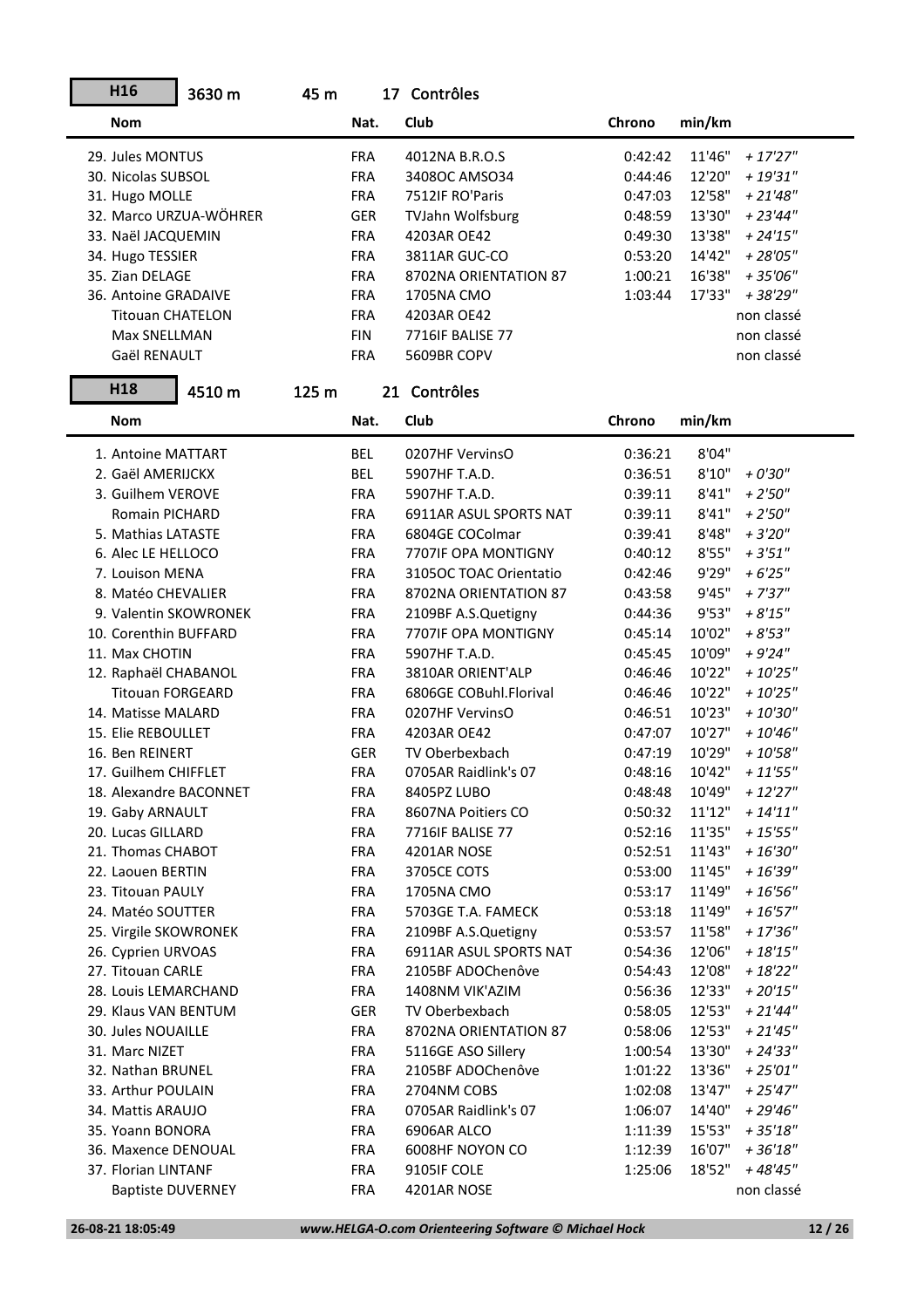| H <sub>18</sub>         | 4510 m                     | 125 m |            | 21 Contrôles           |         |        |                     |
|-------------------------|----------------------------|-------|------------|------------------------|---------|--------|---------------------|
| <b>Nom</b>              |                            |       | Nat.       | Club                   | Chrono  | min/km |                     |
| Emilien VERSAEVEL       |                            |       | <b>FRA</b> | 5907HF T.A.D.          |         |        | non classé          |
| H <sub>20</sub>         | 4550 m                     | 185 m |            | 23 Contrôles           |         |        |                     |
| <b>Nom</b>              |                            |       | Nat.       | Club                   | Chrono  | min/km |                     |
| 1. Julien VUITTON       |                            |       | <b>FRA</b> | 6911AR ASUL SPORTS NAT | 0:32:47 | 7'12"  |                     |
| 2. Antoine BECAERT      |                            |       | <b>FRA</b> | 7404AR ASO             | 0:33:00 | 7'15"  | $+0'13''$           |
| 3. Basile BASSET        |                            |       | <b>FRA</b> | 6911AR ASUL SPORTS NAT | 0:33:35 | 7'23"  | $+0'48''$           |
| 4. Kylian WYMER         |                            |       | <b>FRA</b> | 2508BF BALISE 25       | 0:34:01 | 7'29"  | $+1'14"$            |
| 5. Axel PANNIER         |                            |       | <b>FRA</b> | 7807IF GO78            | 0:34:13 | 7'31"  | $+1'26''$           |
| 6. Simon HAMEL          |                            |       | SUI        | 3913BF O'JURA          | 0:34:40 | 7'37"  | $+1'53''$           |
| 7. Romain DISCHER       |                            |       | <b>FRA</b> | 5703GE T.A. FAMECK     | 0:34:56 | 7'41"  | $+2'09''$           |
| 8. Thomas RADONDY       |                            |       | <b>FRA</b> | 5907HF T.A.D.          | 0:35:02 | 7'42"  | $+2'15''$           |
| 9. Nathan MARCHAND      |                            |       | <b>FRA</b> | 2704NM COBS            | 0:35:45 | 7'51"  | $+2'58''$           |
| 10. Nathan ARONDEAU     |                            |       | <b>FRA</b> | 4203AR OE42            | 0:35:46 | 7'52"  | $+2'59''$           |
| 11. Léandre MAGAT       |                            |       | <b>FRA</b> | 7407AR SOS GO          | 0:36:10 | 7'57"  | $+3'23''$           |
| 12. Nils TVEITE         |                            |       | <b>NOR</b> | Ås-NMBU Orientering    | 0:36:11 | 7'57"  | $+3'24"$            |
| 13. Mael HERITIER       |                            |       | <b>FRA</b> | 4201AR NOSE            | 0:38:54 | 8'33"  | $+6'07''$           |
| 14. Quentin ANDRIEUX    |                            |       | <b>FRA</b> | 7305AR ECHO 73         | 0:39:45 | 8'44"  | $+6'58"$            |
| 15. Lucas IMBSWEILER    |                            |       | <b>GER</b> | TV Oberbexbach         | 0:41:04 | 9'02"  | $+8'17''$           |
| 16. Mathis REBOUL       |                            |       | <b>FRA</b> | 0705AR Raidlink's 07   | 0:42:19 | 9'18"  | $+9'32"$            |
|                         | 17. Mathias BARROS-VALLET  |       | <b>FRA</b> | 1307PZ ACA AIX EN PROV | 0:42:44 | 9'24"  | $+9'57''$           |
| 18. Albin DEMARET-JOLY  |                            |       | <b>FRA</b> | 0705AR Raidlink's 07   | 0:43:45 | 9'37"  | $+10'58"$           |
| 19. Roman PLAGNOL       |                            |       | <b>FRA</b> | 2605AR VSO             | 0:43:50 | 9'38"  | $+ 11'03''$         |
| 20. Rafael DI GERONIMO  |                            |       | <b>FRA</b> | 2517BF OTB             | 0:43:53 | 9'39"  | $+11'06''$          |
| 21. Victor DANNECKER    |                            |       | <b>FRA</b> | 3913BF O'JURA          | 0:47:23 | 10'25" | $+ 14'36''$         |
| 22. Tommy DELENNE       |                            |       | <b>FRA</b> | 1307PZ ACA AIX EN PROV | 0:48:49 | 10'44" | $+16'02''$          |
| 23. David GERY          |                            |       | <b>FRA</b> | 4203AR OE42            | 0:48:51 | 10'44" | $+16'04"$           |
| 24. Hugo LINTANF        |                            |       | <b>FRA</b> | 9105IF COLE            | 0:49:55 | 10'58" | $+17'08''$          |
| 25. Antoine PARIGOT     |                            |       | <b>FRA</b> | 2109BF A.S.Quetigny    | 0:52:20 | 11'30" | $+19'33"$           |
| 26. Till GEILER         |                            |       | <b>GER</b> | TV Oberbexbach         | 0:53:09 | 11'41" | $+20'22"$           |
| 27. Hugo BOUCHART       |                            |       | <b>FRA</b> | 7807IF GO78            | 0:54:17 | 11'56" | $+21'30''$          |
| 28. Thomas SUBSOL       |                            |       | <b>FRA</b> | 3408OC AMSO34          | 1:00:26 |        | $13'17'' + 27'39''$ |
| 29. Julian COEURDASSIER |                            |       | <b>FRA</b> | 5907HF T.A.D.          | 1:01:03 |        | $13'25'' + 28'16''$ |
| 30. Mattéo DIEZ         |                            |       | <b>FRA</b> | 3204OC CARTO 32        | 1:01:32 |        | $13'31'' + 28'45''$ |
|                         |                            |       |            |                        |         |        |                     |
| H <sub>21</sub>         | 5640 m                     | 235 m |            | 23 Contrôles           |         |        |                     |
| <b>Nom</b>              |                            |       | Nat.       | Club                   | Chrono  | min/km |                     |
| 1. Mathieu PERRIN       |                            |       | <b>FRA</b> | 4201AR NOSE            | 0:39:15 | 6'58"  |                     |
| 2. Nicolas RIO          |                            |       | <b>FRA</b> | 4203AR OE42            | 0:39:45 |        | $7'03'' + 0'30''$   |
| 3. Quentin MOULET       |                            |       | <b>FRA</b> | 2517BF OTB             | 0:40:35 |        | $7'12" + 1'20"$     |
| 4. Alexandre VERGNAUD   |                            |       | <b>FRA</b> | 1905NA BriveCorrèzeCO  | 0:41:33 |        | $7'22'' + 2'18''$   |
| 5. Frédéric TRANCHAND   |                            |       | <b>FRA</b> | 4203AR OE42            | 0:42:08 | 7'28"  | $+2'53''$           |
| 6. Guilhem ELIAS        |                            |       | <b>FRA</b> | 1307PZ ACA AIX EN PROV | 0:42:10 | 7'29"  | $+2'55''$           |
|                         | 7. Olivier BLANC-TRANCHANT |       | <b>FRA</b> | 3913BF O'JURA          | 0:42:18 | 7'30"  | $+3'03''$           |
| 8. Pierre MARTINEZ      |                            |       | <b>FRA</b> | 4012NA B.R.O.S         | 0:42:39 | 7'34"  | $+3'24''$           |
| 9. Thibaut GUINOT       |                            |       | <b>FRA</b> | 2108BF Talant SO       | 0:42:48 | 7'35"  | $+3'33''$           |
| 10. Vincent COUPAT      |                            |       | <b>FRA</b> | 2517BF OTB             | 0:42:56 | 7'37"  | $+3'41''$           |
| 11. Guilhem HABERKORN   |                            |       | FRA        | 2105BF ADOChenôve      | 0:43:19 |        | $7'41'' + 4'04''$   |
| 12. Théo RADONDY        |                            |       | <b>FRA</b> | 5907HF T.A.D.          | 0:43:33 |        | $7'43'' + 4'18''$   |
| 13. Térence RISSE       |                            |       | SUI        | CA Rosé                | 0:43:54 |        | $7'47'' + 4'39''$   |
| 14. Arnaud PERRIN       |                            |       | <b>FRA</b> | 4201AR NOSE            | 0:44:46 |        | $7'56'' + 5'31''$   |
|                         |                            |       |            |                        |         |        |                     |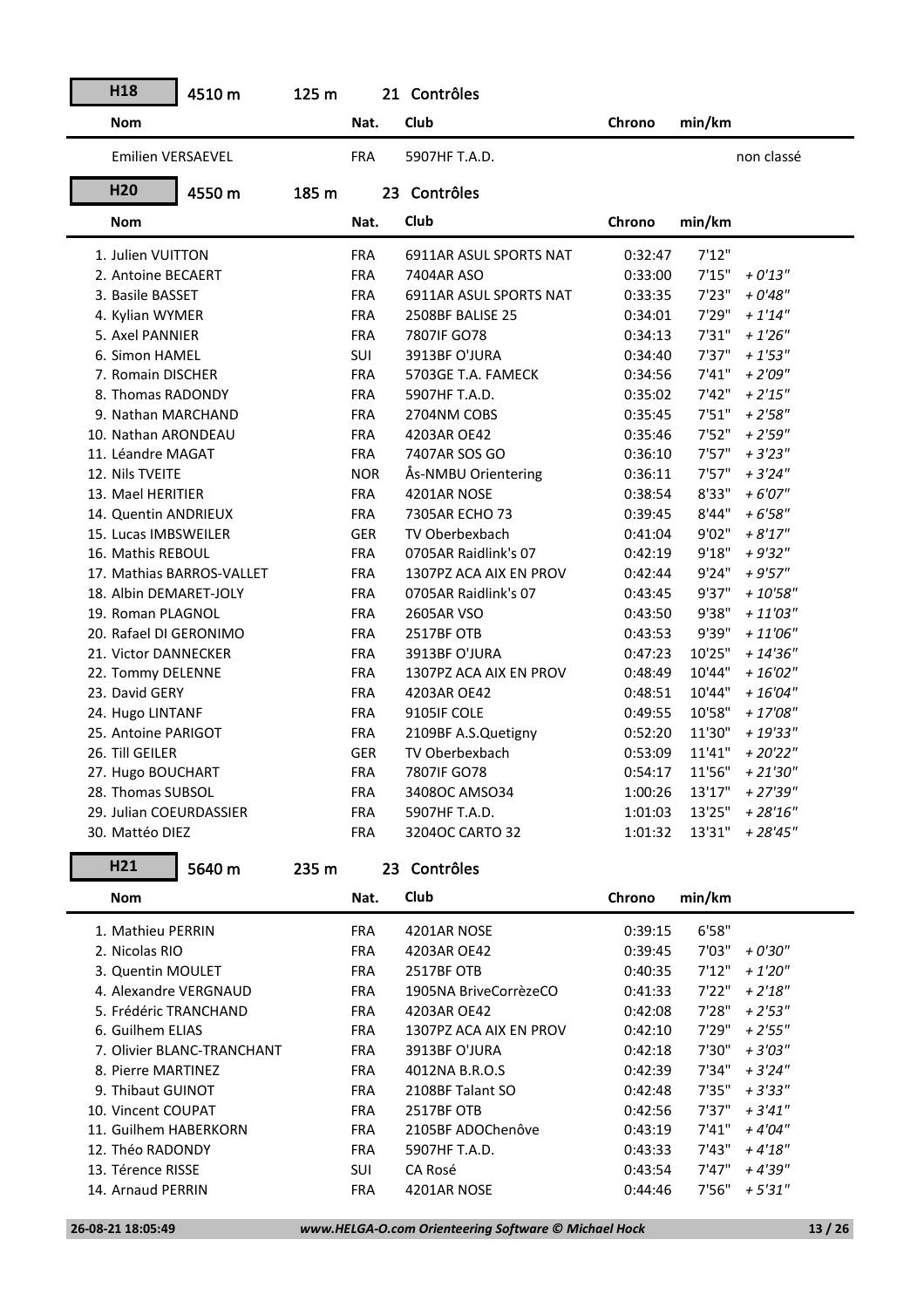| H21                      | 5640 m                       | 235 m |                          | 23 Contrôles              |                    |        |             |
|--------------------------|------------------------------|-------|--------------------------|---------------------------|--------------------|--------|-------------|
| <b>Nom</b>               |                              |       | Nat.                     | Club                      | Chrono             | min/km |             |
| 15. Théo FLEURENT        |                              |       | <b>FRA</b>               | 7404AR ASO                | 0:44:48            | 7'57"  | $+5'33''$   |
| 16. Benjamin LEPOUTRE    |                              |       | <b>FRA</b>               | 5907HF T.A.D.             | 0:45:35            | 8'05"  | $+6'20''$   |
| 17. Adrien DELENNE       |                              |       | <b>FRA</b>               | 1307PZ ACA AIX EN PROV    | 0:46:58            | 8'20"  | $+ 7'43''$  |
| 18. Clément DEMEUSE      |                              |       | BEL                      | 2517BF OTB                | 0:47:23            | 8'24"  | $+8'08"$    |
| 19. Raphaël MASLIAH      |                              |       | <b>FRA</b>               | 2605AR VSO                | 0:47:31            | 8'25"  | $+8'16''$   |
| 20. Damien BERGUERRE     |                              |       | <b>FRA</b>               | 7407AR SOS GO             | 0:47:40            | 8'27"  | $+8'25"$    |
| 21. Benjamin LEDUC       |                              |       | <b>FRA</b>               | 1905NA BriveCorrèzeCO     | 0:47:50            | 8'29"  | $+8'35"$    |
| 22. Sven ASCHWANDEN      |                              |       | SUI                      | 6911AR ASUL SPORTS NAT    | 0:47:51            | 8'29"  | $+8'36''$   |
| 23. Paul RINGOT          |                              |       | <b>FRA</b>               | 6911AR ASUL SPORTS NAT    | 0:48:03            | 8'31"  | $+8'48''$   |
|                          | 24. François VAN DER OUDERAA |       | BEL                      | 2517BF OTB                | 0:48:06            | 8'32"  | $+8'51"$    |
| 25. Hugo VAXELAIRE       |                              |       | <b>FRA</b>               | 6911AR ASUL SPORTS NAT    | 0:48:11            | 8'33"  | $+8'56''$   |
| 26. Luc SANDEVOIR        |                              |       | <b>FRA</b>               | 1403NM O. CAENNAISE       | 0:48:33            | 8'36"  | $+9'18''$   |
| 27. Mathieu RINGOT       |                              |       | <b>FRA</b>               | 6911AR ASUL SPORTS NAT    | 0:49:02            | 8'42"  | $+9'47''$   |
| 28. Juste RAIMBAULT      |                              |       | <b>FRA</b>               | South London Orienteers W | 0:49:06            | 8'42"  | $+9'51"$    |
| 29. Maxime CHABANCE      |                              |       | <b>FRA</b>               | 4201AR NOSE               | 0:50:13            | 8'54"  | $+10'58"$   |
| 30. Mathieu KERN-GILLARD |                              |       | <b>FRA</b>               | 6911AR ASUL SPORTS NAT    | 0:51:23            | 9'07"  | $+ 12'08''$ |
| 31. Mats TROENG          |                              |       | <b>SWE</b>               | OK Linné                  | 0:51:45            | 9'11"  | $+ 12'30''$ |
| 32. Maxime BONNEAU       |                              |       | <b>FRA</b>               | Linköpings                | 0:51:49            | 9'11"  | $+12'34"$   |
| 33. Paul LEDUC           |                              |       | <b>FRA</b>               | 1905NA BriveCorrèzeCO     | 0:52:12            | 9'15"  | $+12'57''$  |
| 34. Rémi DUBOIS          |                              |       | <b>FRA</b>               | 5907HF T.A.D.             | 0:52:23            | 9'17"  | $+13'08''$  |
| 35. Marian BASSET        |                              |       | <b>FRA</b>               | 6911AR ASUL SPORTS NAT    | 0:53:18            | 9'27"  | $+ 14'03''$ |
| 36. Martin MATHIS        |                              |       | <b>FRA</b>               | 2517BF OTB                | 0:53:40            | 9'31"  | $+ 14'25''$ |
| 37. Rémi BAUDOT          |                              |       | <b>FRA</b>               | 4201AR NOSE               | 0:53:52            | 9'33"  | $+ 14'37''$ |
| 38. Denis SEIMBILLE      |                              |       | <b>FRA</b>               | 6911AR ASUL SPORTS NAT    | 0:54:12            | 9'37"  | $+ 14'57''$ |
| 39. Jeremi POURRE        |                              |       | <b>FRA</b>               | 2508BF BALISE 25          | 0:54:17            | 9'37"  | $+15'02''$  |
| 40. Pierre SCHAMBERGER   |                              |       | <b>FRA</b>               | 1307PZ ACA AIX EN PROV    | 0:54:47            | 9'43"  | $+15'32''$  |
| 41. Valentin MARCHAND    |                              |       | <b>FRA</b>               | 2704NM COBS               | 0:55:45            | 9'53"  | $+16'30''$  |
| 42. Pierrick MERINO      |                              |       |                          | 6911AR ASUL SPORTS NAT    |                    | 10'00" | $+17'11''$  |
|                          |                              |       | <b>FRA</b><br><b>FRA</b> | 3810AR ORIENT'ALP         | 0:56:26<br>0:56:26 | 10'00" | $+17'11''$  |
| Sylvain JOURDANA         |                              |       |                          |                           |                    |        |             |
| 44. Pierre ERBLAND       |                              |       | <b>FRA</b>               | 9105IF COLE               | 0:56:47            | 10'04" | $+17'32''$  |
|                          | 45. Mathis NICOLE DESMAU     |       | <b>FRA</b>               | 6806GE COBuhl.Florival    | 0:57:05            | 10'07" | $+17'50''$  |
| 46. Alban DUCHON         |                              |       | <b>FRA</b>               | 5703GE T.A. FAMECK        | 0:57:06            | 10'07" | $+17'51''$  |
| 47. Clement BATTISTA     |                              |       | FRA                      | 3308NA SAGC CESTAS        | 0:57:20            | 10'10" | + 18'05"    |
| 48. David VIEILLEDENT    |                              |       | FRA                      | 2704NM COBS               | 0:57:22            | 10'10" | + 18'07"    |
| 49. Arthur BOEHRINGER    |                              |       | <b>FRA</b>               | 6806GE COBuhl.Florival    | 0:57:43            | 10'14" | $+18'28"$   |
|                          | 50. Grégoire VANDEGHINSTE    |       | <b>BEL</b>               | 2105BF ADOChenôve         | 0:59:06            | 10'29" | $+19'51"$   |
| 51. Brieuc VIEL          |                              |       | <b>FRA</b>               | 2517BF OTB                | 0:59:18            | 10'31" | $+20'03''$  |
| 52. Thomas RABOURDIN     |                              |       | FRA                      | 6911AR ASUL SPORTS NAT    | 1:00:09            | 10'40" | $+20'54"$   |
|                          | 53. Florent GRATTEPANCHE     |       | FRA                      | 5907HF T.A.D.             | 1:01:11            | 10'51" | $+21'56''$  |
| 54. Martin RUDKIEWICZ    |                              |       | FRA                      | 2508BF BALISE 25          | 1:02:03            | 11'00" | $+22'48''$  |
| 55. Arnault BESTEL       |                              |       | FRA                      | 9105IF COLE               | 1:02:12            | 11'02" | $+22'57''$  |
| 56. Nils CREUSAT         |                              |       | <b>FRA</b>               | 8809GE HVO                | 1:02:13            | 11'02" | + 22'58"    |
| 57. Camille ANDRE        |                              |       | <b>FRA</b>               | 5116GE ASO Sillery        | 1:02:36            | 11'06" | $+23'21''$  |
| 58. Valentin BALLAS      |                              |       | <b>FRA</b>               | 3809AR USSE CO            | 1:03:24            | 11'14" | + 24'09"    |
|                          | 59. Clément ULMSCHNEIDER     |       | <b>FRA</b>               | 6803GE COMulhouse         | 1:03:28            | 11'15" | $+ 24'13''$ |
| 60. Martin SOGNO         |                              |       | <b>FRA</b>               | 1307PZ ACA AIX EN PROV    | 1:03:30            | 11'16" | $+ 24'15''$ |
| 61. Tom DRYGALSKI        |                              |       | <b>BEL</b>               | H.O.C.                    | 1:04:18            | 11'24" | $+25'03''$  |
| 62. Cyril BOCH           |                              |       | <b>FRA</b>               | 3913BF O'JURA             | 1:04:50            | 11'30" | $+25'35''$  |
| 63. Vincent PEKER        |                              |       | <b>FRA</b>               | 7707IF OPA MONTIGNY       | 1:05:54            | 11'41" | + 26'39"    |
| 64. Quentin DROUIN       |                              |       | <b>FRA</b>               | 9502IF ACBeauchamp        | 1:07:23            | 11'57" | $+28'08"$   |
| 65. Martin CHAPSAL       |                              |       | FRA                      | 7407AR SOS GO             | 1:07:26            | 11'57" | $+28'11"$   |
| 66. Kurtys GROSSI        |                              |       | <b>FRA</b>               | 5907HF T.A.D.             | 1:08:09            | 12'05" | $+28'54"$   |
| 67. Dorian VASQUEZ       |                              |       | <b>FRA</b>               | 4012NA B.R.O.S            | 1:08:40            | 12'10" | $+29'25"$   |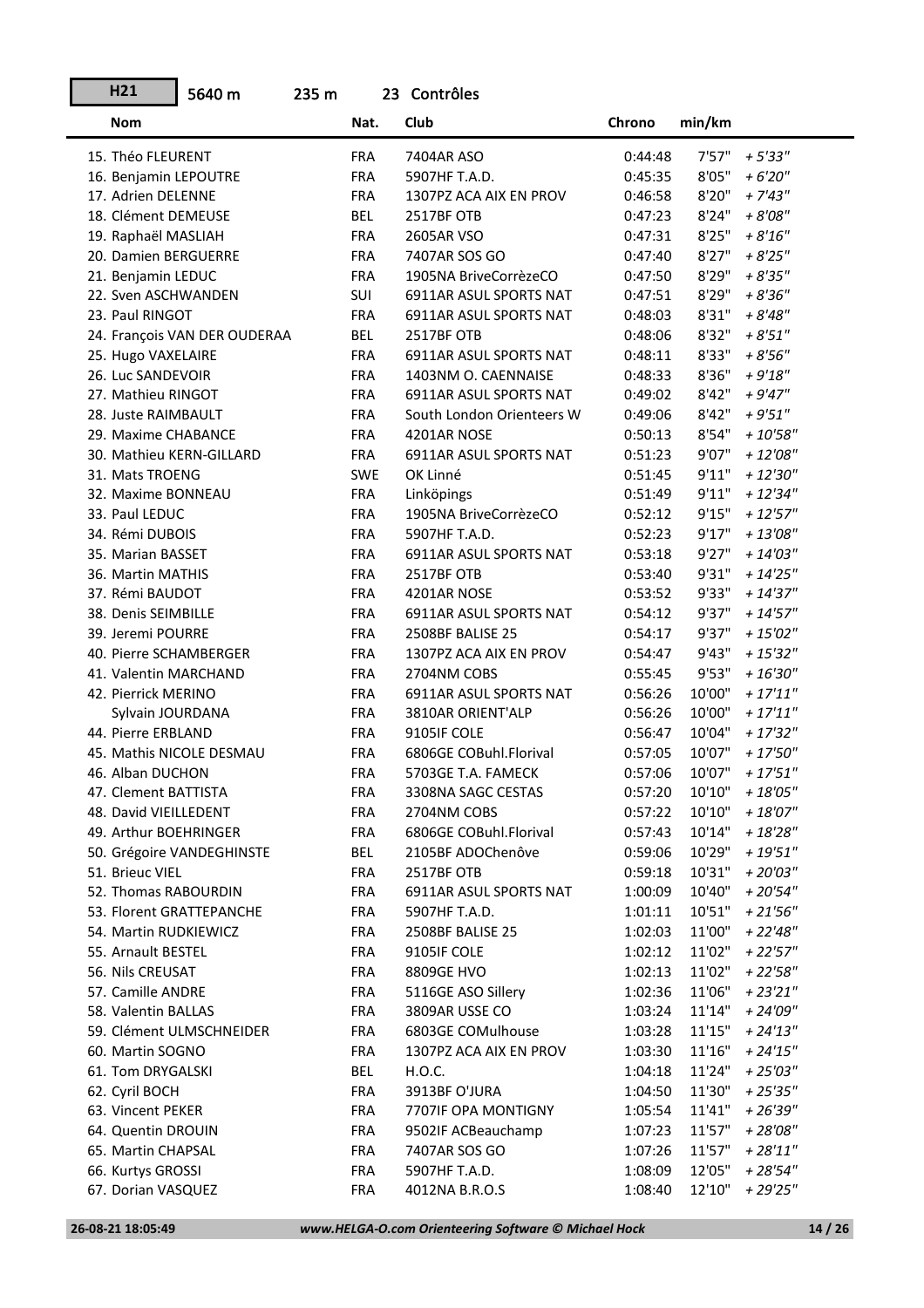| H21                                 | 5640 m                     | 235 m |            | 23 Contrôles                     |                    |                  |                        |
|-------------------------------------|----------------------------|-------|------------|----------------------------------|--------------------|------------------|------------------------|
| <b>Nom</b>                          |                            |       | Nat.       | Club                             | Chrono             | min/km           |                        |
| 68. Alain MAZY                      |                            |       | <b>BEL</b> | C.O.Liège                        | 1:09:10            | 12'16"           | $+29'55"$              |
| 69. Mathieu POUVREAU                |                            |       | <b>FRA</b> | 7205PL LMA 72                    | 1:09:51            | 12'23"           | $+30'36''$             |
| 70. Théo LEFEVRE                    |                            |       | <b>FRA</b> | 8812GE O'ZONE 88                 | 1:09:57            | 12'24"           | $+30'42"$              |
| 71. Pierre BORDET                   |                            |       | <b>FRA</b> | 7404AR ASO                       | 1:10:06            | 12'26"           | $+30'51"$              |
| 72. Mathieu BRUGAT                  |                            |       | <b>FRA</b> | 66110C CCIO                      | 1:11:18            | 12'39"           | $+32'03''$             |
|                                     | 73. Baptiste TRONCHE-MASSO |       | <b>FRA</b> | <b>2407NA POP</b>                | 1:12:38            | 12'53"           | $+33'23"$              |
| 74. Charles AUDIN                   |                            |       | <b>FRA</b> | 7407AR SOS GO                    | 1:12:55            | 12'56"           | $+33'40''$             |
| 75. Clément LECUYER                 |                            |       | <b>FRA</b> | 5703GE T.A. FAMECK               | 1:13:18            | 13'00"           | $+34'03''$             |
| 76. Xavier DUBOIS                   |                            |       | <b>FRA</b> | 5907HF T.A.D.                    | 1:15:05            | 13'19"           | $+35'50''$             |
| 77. Valentin CHAREYRE               |                            |       | <b>FRA</b> | 4403PL NAO                       | 1:15:12            | 13'20"           | $+35'57''$             |
| 78. Colas GINTZBURGER               |                            |       | <b>FRA</b> | 7407AR SOS GO                    | 1:15:26            | 13'22"           | $+36'11''$             |
| 79. Léo FRAGNOL                     |                            |       | <b>FRA</b> | 3913BF O'JURA                    | 1:19:29            | 14'06"           | $+40'14"$              |
| 80. Benjamin MISTELI                |                            |       | SUI        | 3502BR CRCO                      | 1:21:16            | 14'25"           | $+42'01''$             |
| 81. Damien ROCHE                    |                            |       | <b>FRA</b> | 8607NA Poitiers CO               | 1:22:13            | 14'35"           | $+42'58"$              |
| 82. Sebastian WILD                  |                            |       | <b>FRA</b> | 2704NM COBS                      | 1:23:32            | 14'49"           | $+44'17''$             |
| 83. Zijie NING                      |                            |       | <b>CHN</b> | 4403PL NAO                       | 1:23:49            | 14'52"           | + 44'34"               |
| 84. Thomas BOUSSER                  |                            |       | <b>FRA</b> | 5703GE T.A. FAMECK               | 1:26:20            | 15'18"           | $+47'05"$              |
| 85. Quentin GUILLOU                 |                            |       | <b>FRA</b> | 2904BR Quimper 29                | 1:27:10            | 15'27"           | $+47'55"$              |
| 86. Thibault LECUYER                |                            |       | <b>FRA</b> | 5703GE T.A. FAMECK               | 1:27:36            | 15'32"           | $+48'21"$              |
| 87. Pascal BLICKLE                  |                            |       | <b>SUI</b> | OLG Kakowa                       | 1:29:26            | 15'51"           | $+50'11"$              |
| 88. Rémy JULIEN                     |                            |       | <b>FRA</b> | 0615PZ VSAO                      | 1:31:21            | 16'12"           | $+52'06''$             |
| 89. Dimitri COSME                   |                            |       | <b>FRA</b> | 4504CE ASCO ORLEANS              | 1:33:13            | 16'32"           | $+53'58"$              |
| 90. William DELENNE                 |                            |       | <b>FRA</b> | 1307PZ ACA AIX EN PROV           | 1:37:37            | 17'18"           | $+58'22"$              |
| 91. Celian STEINER                  |                            |       | <b>FRA</b> | 8809GE HVO                       | 1:44:29            | 18'32"           | $+65'14"$              |
| Loïc CAPBERN                        |                            |       | <b>FRA</b> | 3105OC TOAC Orientatio           |                    |                  | non classé             |
| Virgile TALLANDIER                  |                            |       | <b>FRA</b> | 2105BF ADOChenôve                |                    |                  | non classé             |
| Simon SEGUIN                        |                            |       | <b>FRA</b> | 2105BF ADOChenôve                |                    |                  | non classé             |
| <b>H35</b>                          | 4550 m                     | 185 m |            | 23 Contrôles                     |                    |                  |                        |
| <b>Nom</b>                          |                            |       | Nat.       | Club                             | Chrono             | min/km           |                        |
| 1. Yoann GARDE                      |                            |       |            |                                  |                    | 8'42"            |                        |
|                                     |                            |       | <b>FRA</b> | 4203AR OE42                      | 0:39:37            |                  |                        |
| 3. Emmanuel RIBIER                  | 2. Mathieu PETIT-GOUNELLE  |       | <b>FRA</b> | 1307PZ ACA AIX EN PROV           | 0:42:51            | 9'25"            | $+3'14''$              |
|                                     |                            |       |            | 4203AR OE42                      |                    |                  |                        |
|                                     |                            |       | <b>FRA</b> | 0111AR CO AMBERIEU               | 0:43:40            | 9'36"            | $+4'03''$              |
| 4. Cyril SOUCAT                     |                            |       | FRA        |                                  | 0:45:35            | 10'01"           | $+5'58''$              |
| 5. Martin MOTTET                    |                            |       | FRA        | 3502BR CRCO                      | 0:46:32<br>0:48:39 | 10'14"<br>10'42" | $+6'55"$               |
| 6. Gregory BLOT<br>7. Maxime PEYRON |                            |       | FRA<br>FRA | <b>2407NA POP</b><br>3319NA SMOG | 0:48:51            | 10'44"           | $+9'02''$<br>$+9'14''$ |
| 8. Sébastien RORA                   |                            |       | <b>FRA</b> | 6917AR COPIDO                    | 0:48:53            | 10'45"           | $+9'16''$              |
| 9. Gaëtan POIRSON                   |                            |       | <b>FRA</b> | 7004BF V.H.S.O.                  | 0:49:12            | 10'49"           | $+9'35"$               |
| 10. Thibault CHAPSAL                |                            |       | <b>FRA</b> | 9211IF DSA                       | 0:50:05            | 11'00"           | $+10'28"$              |
| 11. Kévin THURIOT                   |                            |       | FRA        | 3502BR CRCO                      | 0:50:50            | 11'10"           | $+11'13''$             |
| 12. Guillaume ROCHE                 |                            |       | FRA        | 6307AR Balise 63                 | 0:53:14            | 11'42"           | $+13'37''$             |
| 13. Arnaud ECHILLEY                 |                            |       | FRA        | 7004BF V.H.S.O.                  | 0:54:51            | 12'03"           | $+15'14"$              |
| 14. Matthieu ROBERT                 |                            |       | FRA        | 2508BF BALISE 25                 | 0:55:35            | 12'13"           | $+15'58''$             |
| 15. Emmanuel HAYER                  |                            |       | FRA        | 6709GE SCBarr                    | 0:59:01            | 12'58"           | $+19'24"$              |
| 16. Eric LE ROUX                    |                            |       | FRA        | 7807IF GO78                      | 0:59:07            | 13'00"           | + 19'30"               |
| 17. Pierre MAHIEU                   |                            |       | <b>FRA</b> | 5907HF T.A.D.                    | 1:02:38            | 13'46"           | $+23'01''$             |
| 18. Remi GARDIN                     |                            |       | FRA        | 6911AR ASUL SPORTS NAT           | 1:03:08            | 13'53"           | $+23'31''$             |
| 19. Emeric HUBERT                   |                            |       | FRA        | 6911AR ASUL SPORTS NAT           | 1:13:17            | 16'06"           | $+33'40''$             |
| 20. Guillem COQUELET                |                            |       | FRA        | 6911AR ASUL SPORTS NAT           | 1:15:20            | 16'33"           | $+35'43''$             |
| 21. Clément JOURDANA                |                            |       | FRA        | 4705NA N.O.R.D.                  | 1:16:05            | 16'43"           | $+36'28"$              |
|                                     | 22. Tomas PEÑARANDA MARCOS |       | <b>ESP</b> | CLUB RIOJANO DE ORIENTACI        | 1:29:40            | 19'42"           | $+50'03''$             |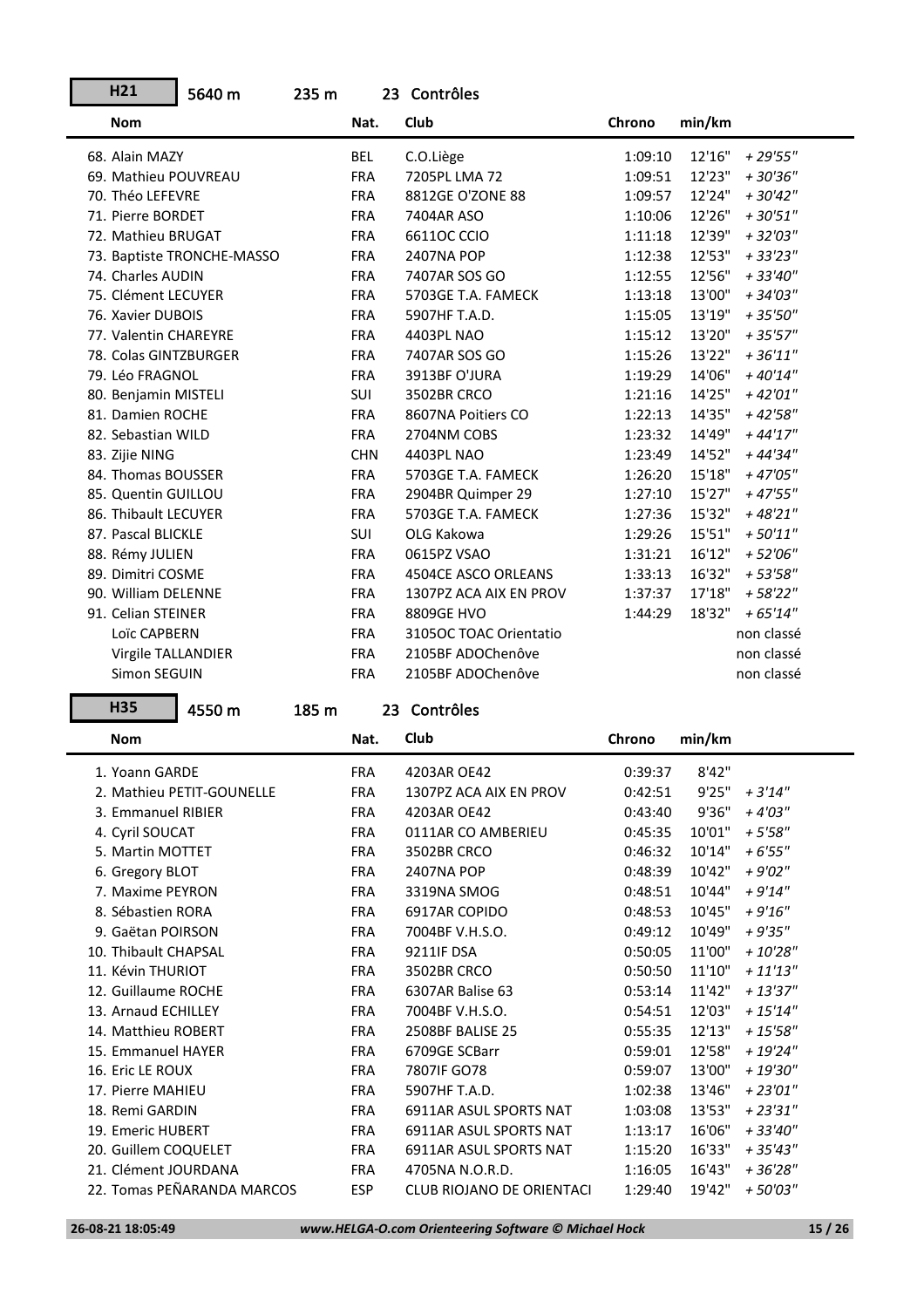| <b>H35</b>              | 4550 m | 185 m |            | 23 Contrôles           |         |        |             |
|-------------------------|--------|-------|------------|------------------------|---------|--------|-------------|
| <b>Nom</b>              |        |       | Nat.       | Club                   | Chrono  | min/km |             |
| 23. Matthieu RODIER     |        |       | <b>FRA</b> | 9502IF ACBeauchamp     | 1:30:45 | 19'57" | $+51'08"$   |
| 24. Bruno BERNADE       |        |       | <b>FRA</b> | 6911AR ASUL SPORTS NAT | 1:32:58 | 20'26" | $+53'21"$   |
| 25. Arnaud BAILLET      |        |       | <b>FRA</b> | 6008HF NOYON CO        | 1:34:23 | 20'45" | $+54'46''$  |
| 26. Damien SAWKA        |        |       | <b>FRA</b> | 2801CE ESPAD           | 1:41:47 | 22'22" | $+62'10''$  |
| H40                     | 4510 m | 125 m |            | 21 Contrôles           |         |        |             |
| <b>Nom</b>              |        |       | Nat.       | Club                   | Chrono  | min/km |             |
| 1. Thibaut MAGNE        |        |       | <b>FRA</b> | 4201AR NOSE            | 0:34:30 | 7'39"  |             |
| 2. Yann LOCATELLI       |        |       | <b>FRA</b> | 7309AR COCS            | 0:37:15 | 8'16"  | $+2'45''$   |
| 3. Ondrej KOTECKY       |        |       | <b>CZE</b> | 5906HF VALMO           | 0:38:03 | 8'26"  | $+3'33''$   |
| 4. Benjamin MAURIES     |        |       | <b>FRA</b> | 7807IF GO78            | 0:39:20 | 8'43"  | $+4'50''$   |
| 5. Francois PLAGNOL     |        |       | <b>FRA</b> | 2605AR VSO             | 0:41:19 | 9'10'' | $+6'49''$   |
| 6. Ludovic RUIZ         |        |       | <b>FRA</b> | 8105OC BOA Albi        | 0:43:32 | 9'39"  | $+9'02"$    |
| 7. David CHATELON       |        |       | <b>FRA</b> | 4203AR OE42            | 0:43:52 | 9'44"  | $+9'22"$    |
| 8. Julien MILEO         |        |       | <b>FRA</b> | 2704NM COBS            | 0:44:37 | 9'54"  | $+10'07''$  |
| 9. Joachim LEONARDON    |        |       | <b>FRA</b> | 3810AR ORIENT'ALP      | 0:44:49 | 9'56"  | $+10'19''$  |
| 10. Nicolas GHIBAUDO    |        |       | <b>FRA</b> | 4203AR OE42            | 0:45:12 | 10'01" | $+10'42"$   |
| 11. Nans PERRIN         |        |       | <b>FRA</b> | 4201AR NOSE            | 0:48:50 | 10'50" | $+ 14'20''$ |
| 12. Laurent DECHAVANNE  |        |       | <b>FRA</b> | 6911AR ASUL SPORTS NAT | 0:49:12 | 10'55" | $+ 14'42''$ |
| 13. Mickaël MOLLE       |        |       | <b>FRA</b> | 7512IF RO'Paris        | 0:49:48 | 11'03" | $+ 15'18''$ |
| 14. Guillaume DEGAND    |        |       | <b>FRA</b> | 4204AR Boussole en F.  | 0:51:03 | 11'19" | $+16'33"$   |
| 15. Jean-Luc CHANDEZON  |        |       | <b>FRA</b> | 2105BF ADOChenôve      | 0:51:27 | 11'24" | $+16'57''$  |
| 16. Xavier BREGNAC      |        |       | <b>FRA</b> | 7404AR ASO             | 0:51:31 | 11'25" | $+17'01''$  |
| 17. Cédric ALBIN        |        |       | <b>FRA</b> | 1905NA BriveCorrèzeCO  | 0:51:42 | 11'28" | $+17'12"$   |
| 18. Benoît SOL          |        |       | <b>FRA</b> | 9404IF AS IGN          | 0:51:43 | 11'28" | $+17'13''$  |
| 19. Herve QUINQUENEL    |        |       | <b>FRA</b> | 9404IF AS IGN          | 0:53:23 | 11'50" | $+18'53''$  |
| 20. Simon DENIER        |        |       | <b>FRA</b> | 3810AR ORIENT'ALP      | 0:53:26 | 11'51" | $+18'56''$  |
| 21. Jérémy VUILLEMARD   |        |       | <b>FRA</b> | 8812GE O'ZONE 88       | 0:54:30 | 12'05" | $+20'00''$  |
| 22. Gregory PRINS       |        |       | <b>FRA</b> | 6208HF B.A             | 0:55:12 | 12'14" | $+20'42"$   |
| 23. Ulrich PECHSTEIN    |        |       | <b>FRA</b> | 5402GE SCAPA NANCY     | 0:56:18 | 12'29" | $+21'48''$  |
| 24. Sébastien LATIL     |        |       | <b>FRA</b> | 1303PZ MARCO           | 0:56:50 | 12'36" | $+22'20''$  |
| 25. Eric LAROSE         |        |       | <b>FRA</b> | 3810AR ORIENT'ALP      | 0:57:25 | 12'44" | $+22'55''$  |
| 26. Christophe DANTIN   |        |       | <b>FRA</b> | 3810AR ORIENT'ALP      | 0:57:44 | 12'48" | $+23'14''$  |
| 27. Emmanuel GRANGER    |        |       | FRA        | 4201AR NOSE            | 1:05:43 | 14'34" | $+31'13''$  |
| 28. Olivier TARDY       |        |       | <b>FRA</b> | 4201AR NOSE            | 1:06:09 | 14'40" | $+31'39''$  |
| 29. Yann REICH          |        |       | FRA        | 6804GE COColmar        | 1:06:37 | 14'46" | $+32'07''$  |
| 30. Cédric CHEVALIER    |        |       | <b>FRA</b> | 8702NA ORIENTATION 87  | 1:07:15 | 14'55" | $+32'45''$  |
| 31. Matthieu BARRIERE   |        |       | FRA        | 3319NA SMOG            | 1:09:34 | 15'25" | $+35'04"$   |
| 32. Ronny KRUGER        |        |       | GER        | 3810AR ORIENT'ALP      | 1:10:06 | 15'33" | $+35'36''$  |
| 33. Quentin LECLERE     |        |       | <b>FRA</b> | 3812AR BOL D'AIR       | 1:12:16 | 16'01" | $+37'46''$  |
| 34. Yann BERNARD        |        |       | FRA        | 2517BF OTB             | 1:14:51 | 16'36" | $+40'21"$   |
| 35. Gael UTARD          |        |       | FRA        | 3105OC TOAC Orientatio | 1:15:51 | 16'49" | $+41'21''$  |
| 36. Sébastien CATALON   |        |       | <b>FRA</b> | 6917AR COPIDO          | 1:20:06 | 17'46" | $+45'36''$  |
| 37. Yann PINARD         |        |       | FRA        | 2508BF BALISE 25       | 1:20:47 | 17'55" | $+46'17"$   |
| 38. Sylvain MAINGUY     |        |       | FRA        | 9211IF DSA             | 1:22:50 | 18'22" | + 48'20"    |
| 39. Alexis DELINSELLE   |        |       | <b>FRA</b> | 5907HF T.A.D.          | 1:24:55 | 18'50" | $+50'25"$   |
| 40. Nicolas BOUSSAC     |        |       | <b>FRA</b> | 4504CE ASCO ORLEANS    | 1:25:55 | 19'03" | $+51'25"$   |
| 41. Julien GARDEUR      |        |       | FRA        | 7716IF BALISE 77       | 1:46:54 | 23'42" | + 72'24"    |
| <b>Clotaire ZANATTA</b> |        |       | FRA        | 1705NA CMO             |         |        | non classé  |
| Sebastien LEGRAND       |        |       | <b>FRA</b> | 0111AR CO AMBERIEU     |         |        | non classé  |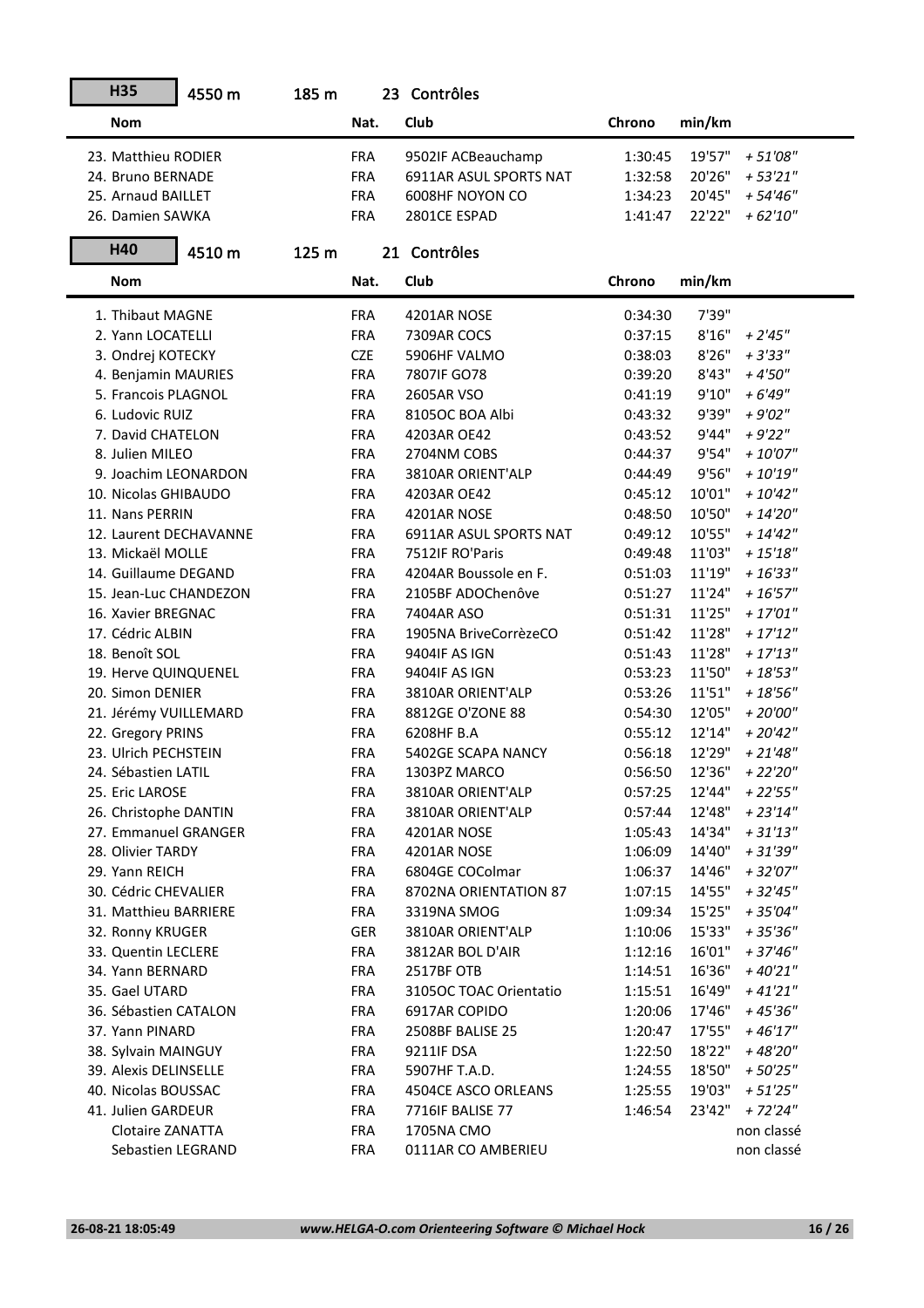| H45                     | 4340 m                   | 75 m |            | 19 Contrôles           |         |        |                     |
|-------------------------|--------------------------|------|------------|------------------------|---------|--------|---------------------|
| <b>Nom</b>              |                          |      | Nat.       | Club                   | Chrono  | min/km |                     |
| 1. Fabrice VANNIER      |                          |      | <b>FRA</b> | 7716IF BALISE 77       | 0:33:36 | 7'45'' |                     |
| 2. Eric PERRIN          |                          |      | <b>FRA</b> | 4201AR NOSE            | 0:34:32 | 7'57"  | $+0'56''$           |
| 3. David LESQUER        |                          |      | <b>FRA</b> | 0705AR Raidlink's 07   | 0:37:47 | 8'42"  | $+4'11''$           |
| 4. Francois PRADEAU     |                          |      | <b>FRA</b> | 6307AR Balise 63       | 0:38:19 | 8'50"  | $+4'43''$           |
| 5. Olivier CHARBONNIER  |                          |      | <b>FRA</b> | 4201AR NOSE            | 0:40:20 | 9'18"  | $+6'44''$           |
| 6. Johann LASOUCHE      |                          |      | <b>FRA</b> | 6911AR ASUL SPORTS NAT | 0:40:25 | 9'19"  | $+6'49''$           |
| 7. Laurent CHAMPIGNY    |                          |      | <b>FRA</b> | 1307PZ ACA AIX EN PROV | 0:42:34 | 9'48"  | $+8'58"$            |
| 8. Nicolas SILLIEN      |                          |      | <b>BEL</b> | 2517BF OTB             | 0:43:46 | 10'05" | $+10'10''$          |
| 9. David HAMEL          |                          |      | SUI        | 3913BF O'JURA          | 0:45:09 | 10'24" | $+11'33''$          |
| 10. Olivier PARIGOT     |                          |      | <b>FRA</b> | 2109BF A.S.Quetigny    | 0:45:25 | 10'28" | $+11'49''$          |
| 11. Nicolas DALIBARD    |                          |      | <b>FRA</b> | 6804GE COColmar        | 0:46:35 | 10'44" | $+12'59''$          |
| 12. Frankie CORBET      |                          |      | <b>FRA</b> | COZIG                  | 0:47:13 | 10'53" | $+13'37''$          |
| 13. Bertrand MASSOT     |                          |      | <b>FRA</b> | 0404PZ Balise 04       | 0:49:17 | 11'21" | $+15'41''$          |
| 14. Christophe CULLELL  |                          |      | <b>FRA</b> | 66110C CCIO            | 0:49:39 | 11'26" | $+16'03''$          |
| 15. Laurent FRAYSSINET  |                          |      | <b>FRA</b> | 81040C AOC             | 0:49:57 | 11'31" | $+16'21"$           |
| 16. Olivier GUIGNARD    |                          |      | <b>FRA</b> | 3408OC AMSO34          | 0:50:19 | 11'36" | $+16'43''$          |
| 17. Laurent MOUCHETTE   |                          |      | <b>FRA</b> | 6917AR COPIDO          | 0:50:57 | 11'44" | $+17'21''$          |
| 18. Christophe AUBERT   |                          |      | <b>FRA</b> | 1705NA CMO             | 0:51:56 | 11'58" | $+ 18'20''$         |
| 19. Louis Marie ARNAULT |                          |      | <b>FRA</b> | 8607NA Poitiers CO     | 0:52:04 | 12'00" | $+18'28"$           |
| 20. Alain BEGUINOT      |                          |      | <b>FRA</b> | 0111AR CO AMBERIEU     | 0:52:38 | 12'08" | $+19'02"$           |
| 21. Bruno DEVILLE       |                          |      | <b>FRA</b> | 3810AR ORIENT'ALP      | 0:52:39 | 12'08" | $+19'03''$          |
| 22. Emmanuel GANDELIN   |                          |      | <b>FRA</b> | 3914BF JSO             | 0:53:30 | 12'20" | $+19'54"$           |
| 23. Matthieu CHABANOL   |                          |      | <b>FRA</b> | 3810AR ORIENT'ALP      | 0:53:49 | 12'24" | $+20'13"$           |
|                         | 24. Sébastien LEMARCHAND |      | <b>FRA</b> | 1408NM VIK'AZIM        | 0:54:09 | 12'29" | $+20'33"$           |
| 25. Laurent PINEAU      |                          |      | <b>FRA</b> | 5402GE SCAPA NANCY     | 0:55:35 | 12'48" | $+21'59''$          |
| 26. Francois CHIFFLET   |                          |      | <b>FRA</b> | 0705AR Raidlink's 07   | 0:55:38 | 12'49" | $+22'02''$          |
| 27. Nicolas POULAIN     |                          |      | <b>FRA</b> | 2704NM COBS            | 0:55:41 | 12'50" | $+22'05''$          |
| 28. Christophe MAZAN    |                          |      | <b>FRA</b> | 81040C AOC             | 0:55:48 | 12'51" | $+22'12''$          |
| 29. Alexis VADROT       |                          |      | <b>FRA</b> | 1303PZ MARCO           | 0:56:12 | 12'57" | $+22'36''$          |
| 30. François HUGUET     |                          |      | <b>FRA</b> | 2605AR VSO             | 0:57:32 | 13'15" | $+23'56''$          |
| 31. Denis VALENTIN      |                          |      | <b>FRA</b> | 4012NA B.R.O.S         | 0:58:01 | 13'22" | $+ 24'25''$         |
| 32. Fabien DELAGE       |                          |      | <b>FRA</b> | 8702NA ORIENTATION 87  | 0:58:29 | 13'29" | $+ 24'53''$         |
| 33. Benoît DUDOUT       |                          |      | <b>FRA</b> | 2704NM COBS            | 0:58:48 |        | $13'33'' + 25'12''$ |
| 34. Gautier FLANDRIN    |                          |      | <b>FRA</b> | 6208HF B.A             | 0:58:55 | 13'35" | $+25'19''$          |
| 35. Frédéric MONTAGARD  |                          |      | FRA        | 7807IF GO78            | 0:59:13 | 13'39" | $+25'37''$          |
| 36. Bruno BARGE         |                          |      | FRA        | 3913BF O'JURA          | 1:00:26 | 13'55" | $+26'50''$          |
| 37. Anthony URVOAS      |                          |      | <b>FRA</b> | 6911AR ASUL SPORTS NAT | 1:00:32 | 13'57" | $+26'56''$          |
| 38. Franck LONCHAMPT    |                          |      | <b>FRA</b> | 3913BF O'JURA          | 1:00:42 | 13'59" | $+27'06''$          |
| 39. Cedric REYNAUD      |                          |      | FRA        | 3810AR ORIENT'ALP      | 1:02:35 | 14'25" | + 28'59"            |
| 40. Yoann MOUTAULT      |                          |      | FRA        | 3705CE COTS            | 1:03:03 | 14'32" | + 29'27"            |
| 41. Jean-Marc DISCHER   |                          |      | FRA        | 5703GE T.A. FAMECK     | 1:03:25 | 14'37" | + 29'49"            |
| 42. David MASSON        |                          |      | <b>FRA</b> | 2108BF Talant SO       | 1:03:50 | 14'42" | $+30'14"$           |
| 43. Eric MATTART        |                          |      | <b>BEL</b> | 0207HF VervinsO        | 1:03:59 | 14'45" | $+30'23"$           |
| 44. Michael HOCK        |                          |      | BEL        | OLG St VITH ARDOC      | 1:04:03 | 14'45" | + 30'27"            |
| 45. Franck PELLISSIER   |                          |      | <b>FRA</b> | 4201AR NOSE            | 1:04:06 | 14'46" | $+30'30''$          |
| 46. Serge DUDOUT        |                          |      | FRA        | 2704NM COBS            | 1:04:38 | 14'54" | $+31'02''$          |
| 47. Emmanuel CHEVREUX   |                          |      | FRA        | 7109BF Givry SO        | 1:05:23 | 15'04" | $+31'47''$          |
| 48. Regis BAILLET       |                          |      | FRA        | 2904BR Quimper 29      | 1:07:03 | 15'27" | $+33'27"$           |
| 49. Vincent HERAULT     |                          |      | FRA        | 46010C FINO46          | 1:07:40 | 15'35" | $+34'04"$           |
| 50. Yoann BODÉNAN       |                          |      | FRA        | 3705CE COTS            | 1:07:49 | 15'38" | $+34'13''$          |
| 51. Pascal RIGOLLOT     |                          |      | FRA        | 7004BF V.H.S.O.        | 1:08:45 | 15'50" | + 35'09"            |
| 52. Olivier MARI        |                          |      | <b>FRA</b> | 0615PZ VSAO            | 1:09:25 | 16'00" | + 35'49"            |
| 53. Stephane PRUVOST    |                          |      | FRA        | 6208HF B.A             | 1:09:58 | 16'07" | $+36'22"$           |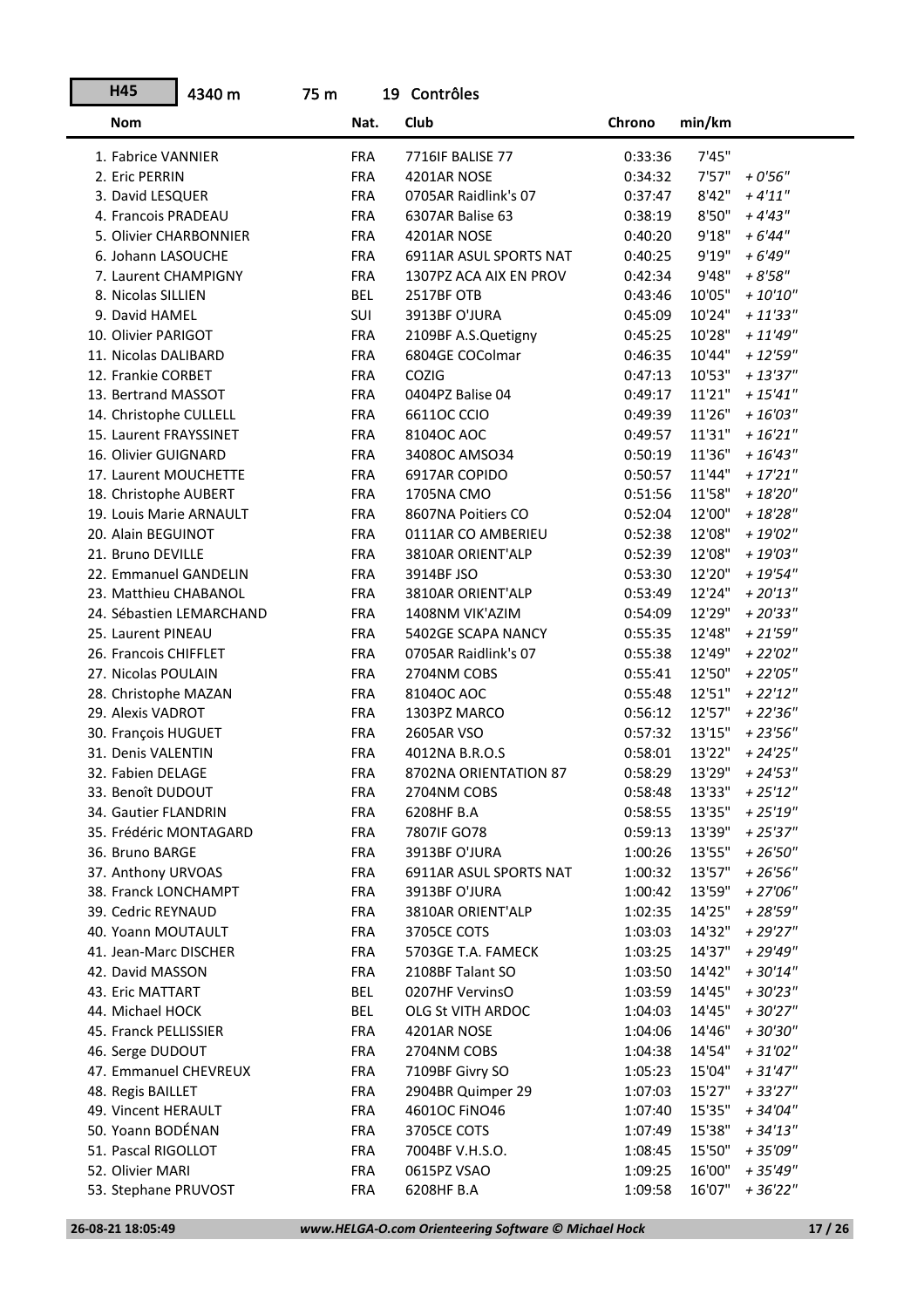| H45                     | 4340 m                       | 75 m |            | 19 Contrôles           |         |        |             |
|-------------------------|------------------------------|------|------------|------------------------|---------|--------|-------------|
| <b>Nom</b>              |                              |      | Nat.       | Club                   | Chrono  | min/km |             |
| 54. Laurent MAIRE       |                              |      | <b>FRA</b> | 5703GE T.A. FAMECK     | 1:12:24 | 16'41" | +38'48"     |
|                         | 55. Philippe-Olivier POUPEAU |      | <b>FRA</b> | 7404AR ASO             | 1:15:21 | 17'22" | $+41'45''$  |
| 56. Jérome CAVARROC     |                              |      | <b>FRA</b> | 1106OC COORE MJC       | 1:16:20 | 17'35" | $+42'44"$   |
| 57. Vincent MURAT       |                              |      | <b>FRA</b> | 8104OC AOC             | 1:17:27 | 17'51" | $+43'51"$   |
| 58. Marc GALLOIS        |                              |      | <b>FRA</b> | 0207HF VervinsO        | 1:20:56 | 18'39" | $+47'20''$  |
| 59. Eric CHASSELIN      |                              |      | <b>FRA</b> | 4204AR Boussole en F.  | 1:20:58 | 18'39" | $+47'22''$  |
| 60. Carlos GIL SILVEIRA |                              |      | <b>FRA</b> | 9404IF AS IGN          | 1:24:09 | 19'23" | $+50'33"$   |
| 61. Gabriel RENAULT     |                              |      | <b>FRA</b> | 5609BR COPV            | 1:26:33 | 19'57" | $+52'57''$  |
| 62. Christophe POULAIN  |                              |      | <b>FRA</b> | 3319NA SMOG            | 1:37:38 | 22'30" | $+64'02"$   |
| 63. Paulo URZUA         |                              |      | <b>GER</b> | TVJahn Wolfsburg       | 1:40:08 | 23'04" | $+66'32"$   |
|                         | Christophe DUVERNEY          |      | <b>FRA</b> | 4201AR NOSE            |         |        | non classé  |
| Jérôme PERRIN           |                              |      | <b>FRA</b> | 2109BF A.S.Quetigny    |         |        | non classé  |
| <b>H50</b>              | 4340 m                       | 75 m |            | 19 Contrôles           |         |        |             |
| <b>Nom</b>              |                              |      | Nat.       | Club                   | Chrono  | min/km |             |
| 1. Yannick BEAUVIR      |                              |      | <b>FRA</b> | 1905NA BriveCorrèzeCO  | 0:39:01 | 8'59"  |             |
| 2. Eddie WYMER          |                              |      | <b>FRA</b> | 2508BF BALISE 25       | 0:43:09 | 9'57"  | $+4'08''$   |
| 3. Pascal PANNIER       |                              |      | <b>FRA</b> | 7807IF GO78            | 0:44:27 | 10'15" | $+5'26''$   |
| 4. Pierre ELIAS         |                              |      | <b>FRA</b> | 1307PZ ACA AIX EN PROV | 0:44:50 | 10'20" | $+5'49''$   |
| 5. Raphaël LE CAM       |                              |      | <b>FRA</b> | 3502BR CRCO            | 0:46:08 | 10'38" | $+ 7'07''$  |
| 6. Pascal LASSALLE      |                              |      | <b>FRA</b> | 0111AR CO AMBERIEU     | 0:46:25 | 10'42" | $+ 7'24''$  |
| 7. Stéphane DUMORTIER   |                              |      | <b>FRA</b> | 1905NA BriveCorrèzeCO  | 0:47:38 | 10'59" | $+8'37"$    |
| 8. Eric VANNIER         |                              |      | <b>FRA</b> | 7716IF BALISE 77       | 0:48:02 | 11'04" | $+9'01''$   |
| 9. Valentin PALCAU      |                              |      | <b>FRA</b> | 2109BF A.S.Quetigny    | 0:48:11 | 11'06" | $+9'10''$   |
| 10. Philippe BOBIN      |                              |      | <b>FRA</b> | 3913BF O'JURA          | 0:48:18 | 11'08" | $+9'17''$   |
| 11. Benoit VERDENAL     |                              |      | <b>FRA</b> | 5402GE SCAPA NANCY     | 0:48:29 | 11'10" | $+9'28''$   |
| 12. Ludovic DUDOIGNON   |                              |      | <b>FRA</b> | 2604AR CROCO           | 0:49:11 | 11'20" | $+10'10''$  |
| 13. Nicolas GREFF       |                              |      | <b>FRA</b> | 0111AR CO AMBERIEU     | 0:50:12 | 11'34" | $+11'11''$  |
| 14. Thierry BESTEL      |                              |      | <b>FRA</b> | 9105IF COLE            | 0:50:24 | 11'37" | $+11'23''$  |
| 15. Pascal BOURDARIE    |                              |      | <b>FRA</b> | 1303PZ MARCO           | 0:54:20 | 12'31" | $+15'19''$  |
| 16. Laurent COULIARD    |                              |      | <b>FRA</b> | 4204AR Boussole en F.  | 0:54:58 | 12'40" | $+ 15'57''$ |
| 17. Daniel RADONDY      |                              |      | <b>FRA</b> | 5907HF T.A.D.          | 0:55:55 | 12'53" | $+16'54"$   |
| 18. Renaud PHILIPPE     |                              |      | <b>FRA</b> | 6701GE COSE            | 0:56:15 | 12'58" | $+17'14''$  |
| 19. Stéphane TOUSSAINT  |                              |      | <b>FRA</b> | 7716IF BALISE 77       | 0:56:17 | 12'58" | $+17'16''$  |
| 20. Hervé GENTAS        |                              |      | <b>FRA</b> | 3914BF JSO             | 0:56:20 | 12'59" | $+17'19''$  |
| 21. Bruno HABERKORN     |                              |      | <b>FRA</b> | 2105BF ADOChenôve      | 1:00:53 | 14'02" | $+21'52"$   |
| 22. Manuel ZENEVRE      |                              |      | <b>FRA</b> | 8813GE Terres d'O      | 1:01:13 | 14'06" | $+22'12"$   |
| 23. Bruno MAES          |                              |      | <b>FRA</b> | 5604BR COL             | 1:01:31 | 14'10" | $+22'30''$  |
| 24. Luc BERBETT         |                              |      | <b>FRA</b> | 8105OC BOA Albi        | 1:02:24 | 14'23" | $+23'23"$   |
| 25. Pascal GAUDILLAT    |                              |      | <b>FRA</b> | 2517BF OTB             | 1:03:32 | 14'38" | $+ 24'31''$ |
| 26. Jean-Luc DENOUAL    |                              |      | <b>FRA</b> | 6008HF NOYON CO        | 1:03:49 | 14'42" | $+ 24'48''$ |
| 27. Nicolas BOISSIER    |                              |      | <b>FRA</b> | 1307PZ ACA AIX EN PROV | 1:04:54 | 14'57" | $+25'53''$  |
| 28. Pascal MARTIN       |                              |      | <b>FRA</b> | 5402GE SCAPA NANCY     | 1:05:06 | 15'00" | $+26'05"$   |
| 29. Tristan HERTZOG     |                              |      | <b>FRA</b> | 7808IF ASMB-CO         | 1:06:50 | 15'24" | $+27'49''$  |
| 30. Christophe DIDYME   |                              |      | <b>FRA</b> | 8105OC BOA Albi        | 1:11:03 | 16'22" | $+32'02"$   |
| 31. Nicolas STEIN       |                              |      | <b>FRA</b> | 5703GE T.A. FAMECK     | 1:13:55 | 17'02" | $+34'54"$   |
| 32. Lilian CARLE        |                              |      | <b>FRA</b> | 2105BF ADOChenôve      | 1:16:02 | 17'31" | $+37'01''$  |
| 33. Jean-Philippe DIEZ  |                              |      | <b>FRA</b> | 3204OC CARTO 32        | 1:18:09 | 18'00" | $+39'08"$   |
| 34. Jean-Marc SELLIER   |                              |      | <b>FRA</b> | 0111AR CO AMBERIEU     | 1:18:25 | 18'04" | + 39'24"    |
| 35. Patrice LAURIN      |                              |      | <b>FRA</b> | 2105BF ADOChenôve      | 1:19:47 | 18'23" | $+40'46"$   |
| 36. Nicolas MOULET      |                              |      | <b>FRA</b> | 2517BF OTB             | 1:20:56 | 18'39" | + 41'55"    |
| 37. Fabrice LAPERGUE    |                              |      | <b>FRA</b> | 3319NA SMOG            | 1:21:51 | 18'52" | + 42'50"    |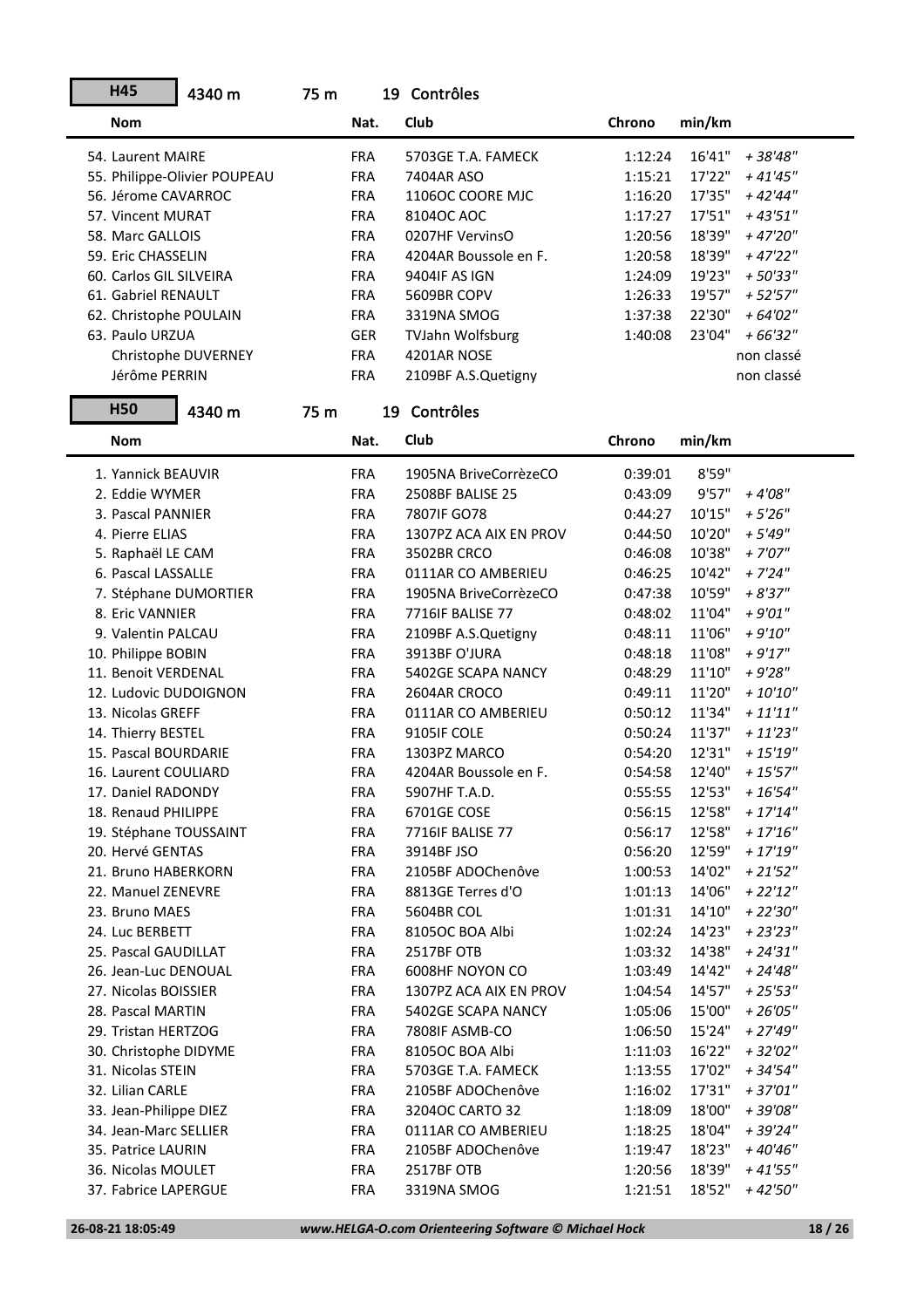| <b>H50</b>                | 4340 m                   | 75 m |            | 19 Contrôles           |         |                       |
|---------------------------|--------------------------|------|------------|------------------------|---------|-----------------------|
| <b>Nom</b>                |                          |      | Nat.       | Club                   | Chrono  | min/km                |
| 38. Philippe DUCRET       |                          |      | <b>FRA</b> | 6906AR ALCO            | 1:21:56 | 18'53"<br>$+42'55"$   |
| 39. Richard ROBINSON      |                          |      | <b>BEL</b> | 5116GE ASO Sillery     | 1:22:00 | 18'54"<br>+ 42'59"    |
| 40. Yves RIOLLET          |                          |      | <b>FRA</b> | 6307AR Balise 63       | 1:23:10 | 19'10"<br>+ 44'09"    |
| 41. Yann LE HELLOCO       |                          |      | <b>FRA</b> | 7707IF OPA MONTIGNY    | 1:24:09 | 19'23"<br>$+45'08''$  |
| 42. Philippe BOUSSER      |                          |      | <b>FRA</b> | 5703GE T.A. FAMECK     | 1:29:09 | 20'32"<br>$+50'08"$   |
| 43. J-Luc THOMASSIN       |                          |      | <b>FRA</b> | 6906AR ALCO            | 1:42:20 | 23'35"<br>$+63'19''$  |
| 44. François GINTZBURGER  |                          |      | <b>FRA</b> | 7407AR SOS GO          | 1:44:18 | 24'02"<br>$+65'17''$  |
| <b>Vincent FREY</b>       |                          |      | <b>FRA</b> | 6803GE COMulhouse      |         | non classé            |
|                           | Christophe AMERIJCKX     |      | <b>BEL</b> | 5907HF T.A.D.          |         | non classé            |
| Eric BRASSART             |                          |      | <b>FRA</b> | 1403NM O. CAENNAISE    |         | non classé            |
| François LINTANF          |                          |      | <b>FRA</b> | 9105IF COLE            |         | non classé            |
| Stephan GARCIA            |                          |      | <b>FRA</b> | 0705AR Raidlink's 07   |         | non classé            |
| Jean-Marc TESSIER         |                          |      | <b>FRA</b> | 3811AR GUC-CO          |         | non classé            |
| Didier DECROO             |                          |      | <b>FRA</b> | 3811AR GUC-CO          |         | non classé            |
| <b>H55</b>                | 3490 m                   | 60 m |            | 15 Contrôles           |         |                       |
| <b>Nom</b>                |                          |      | Nat.       | Club                   | Chrono  | min/km                |
| 1. Serge GRILLET          |                          |      | <b>FRA</b> | 7404AR ASO             | 0:29:16 | 8'23"                 |
| 2. Christophe VILLAR      |                          |      | <b>FRA</b> | 6701GE COSE            | 0:30:41 | 8'48"<br>$+1'25''$    |
|                           | 3. Jean-Christophe LEDUC |      | <b>FRA</b> | 1905NA BriveCorrèzeCO  | 0:31:12 | 8'56"<br>$+1'56''$    |
| 4. Andreas GROTE          |                          |      | SUI        | 1403NM O. CAENNAISE    | 0:31:49 | 9'07"<br>$+2'33''$    |
| 5. Jean-Charles LALEVEE   |                          |      | <b>FRA</b> | 2104BF Vallée Ouche OR | 0:32:22 | 9'16"<br>$+3'06''$    |
| 6. Alain POURRE           |                          |      | <b>FRA</b> | 2508BF BALISE 25       | 0:32:43 | 9'22"<br>$+3'27''$    |
| 7. Michel VUILLEMIN       |                          |      | <b>FRA</b> | 2508BF BALISE 25       | 0:32:58 | 9'27"<br>$+3'42''$    |
| 8. Dominique FLEURENT     |                          |      | <b>FRA</b> | 7404AR ASO             | 0:33:19 | 9'33"<br>$+4'03''$    |
| 9. Christophe RAUTURIER   |                          |      | <b>FRA</b> | 7807IF GO78            | 0:34:54 | 10'00"<br>$+5'38''$   |
| 10. Gilles CLOUZEAU       |                          |      | <b>FRA</b> | 1601NA COF             | 0:36:31 | 10'28"<br>$+ 7'15''$  |
| 11. Bo SÖDERQVIST         |                          |      | SWE        | SOK Viljan             | 0:36:50 | 10'33"<br>$+7'34''$   |
| 12. Thierry HEROUARD      |                          |      | <b>FRA</b> | 7707IF OPA MONTIGNY    | 0:37:03 | 10'37"<br>$+7'47''$   |
| 13. Benoit SANDEVOIR      |                          |      | <b>FRA</b> | 1403NM O. CAENNAISE    | 0:38:29 | 11'02"<br>$+9'13''$   |
| 14. Christophe VUITTON    |                          |      | <b>FRA</b> | 6911AR ASUL SPORTS NAT | 0:39:22 | 11'17"<br>$+10'06"$   |
| 15. Hugues GILLARD        |                          |      | <b>FRA</b> | 7716IF BALISE 77       | 0:41:41 | 11'57"<br>$+12'25''$  |
| Pascal MOUTAULT           |                          |      | <b>FRA</b> | 3705CE COTS            | 0:41:41 | 11'57"<br>$+12'25''$  |
| 17. Olivier GUENIN        |                          |      | FRA        | 5116GE ASO Sillery     | 0:43:02 | 12'20"<br>$+13'46''$  |
| 18. Philippe TAELEMANS    |                          |      | BEL        | 5907HF T.A.D.          | 0:43:22 | 12'26"<br>$+ 14'06''$ |
| 19. Georges MAHLER        |                          |      | <b>FRA</b> | 5402GE SCAPA NANCY     | 0:44:06 | 12'38"<br>$+ 14'50''$ |
| 20. Remi HERITIER         |                          |      | <b>FRA</b> | 4201AR NOSE            | 0:44:07 | 12'38"<br>$+ 14'51''$ |
| 21. Laurent MERAT         |                          |      | <b>FRA</b> | 3913BF O'JURA          | 0:45:13 | 12'57"<br>$+15'57''$  |
| 22. Jean-Francois LOTERIE |                          |      | <b>FRA</b> | 5907HF T.A.D.          | 0:45:37 | 13'04"<br>$+16'21''$  |
| 23. Alain ROULLEAUX       |                          |      | <b>FRA</b> | 9105IF COLE            | 0:46:52 | 13'26"<br>$+17'36''$  |
| 24. Gilles PINNA          |                          |      | FRA        | 32040C CARTO 32        | 0:47:23 | 13'35"<br>$+18'07''$  |
| 25. Robert LOGE           |                          |      | FRA        | 5703GE T.A. FAMECK     | 0:48:25 | 13'52"<br>+ 19'09"    |
| 26. Bruno TRESSOL         |                          |      | <b>FRA</b> | 1303PZ MARCO           | 0:49:01 | 14'03"<br>+ 19'45"    |
| 27. Philippe PAPIN        |                          |      | <b>FRA</b> | 5906HF VALMO           | 0:49:33 | 14'12"<br>$+20'17"$   |
| 28. Michel REMOUET        |                          |      | <b>FRA</b> | 1307PZ ACA AIX EN PROV | 0:50:03 | 14'20"<br>$+20'47''$  |
| 29. Jean-René NEDELEC     |                          |      | FRA        | 2904BR Quimper 29      | 0:50:30 | 14'28"<br>$+21'14"$   |
| 30. Laurent BONORA        |                          |      | FRA        | 6906AR ALCO            | 0:52:00 | 14'54"<br>$+22'44''$  |
| 31. Eric PIGEON           |                          |      | FRA        | 1408NM VIK'AZIM        | 0:52:12 | 14'57"<br>$+22'56''$  |
| <b>Yves PEKER</b>         |                          |      | FRA        | 7707IF OPA MONTIGNY    | 0:52:12 | 14'57"<br>$+22'56''$  |
| 33. Laurent BIZOT         |                          |      | FRA        | 5906HF VALMO           | 0:54:05 | 15'30"<br>+ 24'49"    |
| 34. Yannick GUILLOU       |                          |      | <b>FRA</b> | 2904BR Quimper 29      | 0:54:06 | 15'30"<br>$+ 24'50''$ |
| 35. Eric BILQUEZ          |                          |      | <b>FRA</b> | 6806GE COBuhl.Florival | 0:54:41 | 15'40"<br>$+25'25''$  |
|                           |                          |      |            |                        |         |                       |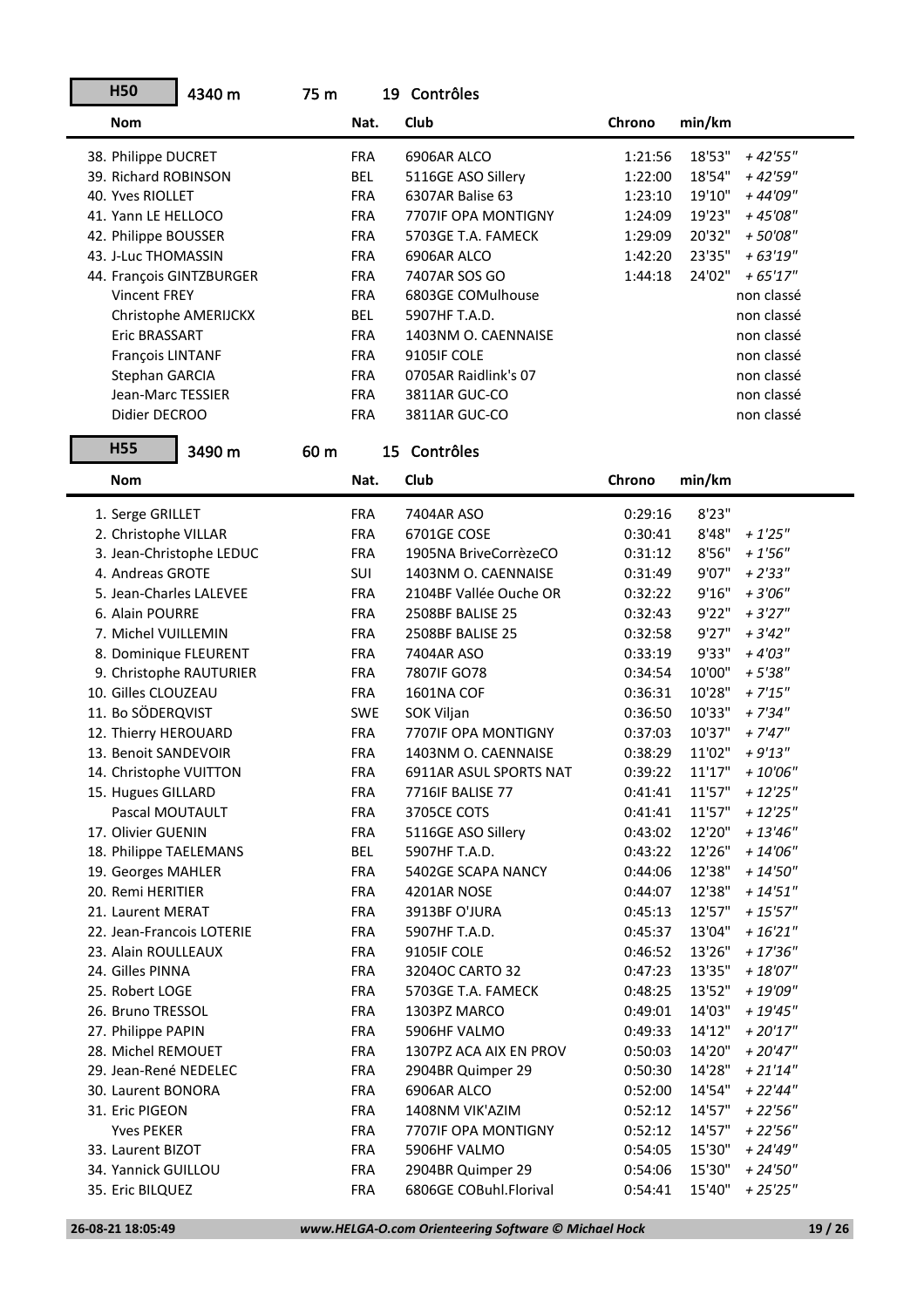| <b>H55</b>                | 3490 m<br>60 m |            | 15 Contrôles             |         |        |                 |
|---------------------------|----------------|------------|--------------------------|---------|--------|-----------------|
| <b>Nom</b>                |                | Nat.       | Club                     | Chrono  | min/km |                 |
| 36. Matthieu DELENNE      |                | <b>FRA</b> | 1307PZ ACA AIX EN PROV   | 0:56:11 | 16'06" | $+26'55"$       |
| 37. Jean-Michel BOUCHET   |                | <b>FRA</b> | 3811AR GUC-CO            | 0:57:07 | 16'22" | $+27'51''$      |
| 38. Stéphane BERNARD      |                | <b>FRA</b> | 3705CE COTS              | 0:58:24 | 16'44" | $+29'08''$      |
| 39. Paul BONNEAU          |                | <b>FRA</b> | 7719IF ERCO              | 0:59:17 | 16'59" | $+30'01"$       |
| 40. Jean FLEURET          |                | <b>FRA</b> | 8607NA Poitiers CO       | 0:59:42 | 17'06" | $+30'26''$      |
| 41. Pascal VERGNAUD       |                | <b>FRA</b> | 8702NA ORIENTATION 87    | 1:00:41 | 17'23" | $+31'25''$      |
| 42. David FARELL GARRIGOS |                | <b>ESP</b> | 66110C CCIO              | 1:00:57 | 17'28" | $+31'41''$      |
| 43. Jean-Pol BRISEBOIS    |                | <b>BEL</b> | 0207HF VervinsO          | 1:02:01 | 17'46" | $+32'45''$      |
| 44. Bruno VERNEAU         |                | <b>FRA</b> | 6208HF B.A               | 1:05:47 | 18'51" | $+$ 36'31" $\,$ |
| 45. Daniel COFFE          |                | <b>FRA</b> | 9502IF ACBeauchamp       | 1:07:05 | 19'13" | + 37'49"        |
| 46. Denis COLLOMB         |                | <b>FRA</b> | 0111AR CO AMBERIEU       | 1:08:58 | 19'46" | $+39'42''$      |
| 47. Christophe BOURJADE   |                | <b>FRA</b> | 4504CE ASCO ORLEANS      | 1:09:27 | 19'54" | $+40'11"$       |
| 48. Franck REINEN         |                | <b>FRA</b> | 4504CE ASCO ORLEANS      | 1:09:46 | 19'59" | +40'30"         |
| 49. Bruno LACOSTE         |                | <b>FRA</b> | 6906AR ALCO              | 1:12:24 | 20'45" | +43'08"         |
| 50. Laurent COMPERE       |                | <b>FRA</b> | 1403NM O. CAENNAISE      | 1:24:03 | 24'05" | + 54'47"        |
| <b>Fabienne GILLONIER</b> |                |            | Indiv.                   |         |        | non classé      |
| H60                       | 3490 m<br>60 m |            | 15 Contrôles             |         |        |                 |
| <b>Nom</b>                |                | Nat.       | Club                     | Chrono  | min/km |                 |
| 1. Patrick CAPBERN        |                | <b>FRA</b> | 3105OC TOAC Orientatio   | 0:34:14 | 9'49"  |                 |
| 2. Philippe MASSON        |                | <b>FRA</b> | 3105OC TOAC Orientatio   | 0:37:07 | 10'38" | $+2'53''$       |
| 3. Jose RORA              |                | <b>FRA</b> | 7716IF BALISE 77         | 0:38:19 | 10'59" | $+4'05''$       |
| 4. Joël POULAIN           |                | <b>FRA</b> | 5909HF CapOnord          | 0:38:30 | 11'02" | $+4'16''$       |
| 5. Philippe VERGE         |                | <b>FRA</b> | 66110C CCIO              | 0:41:50 | 11'59" | $+7'36''$       |
| 6. J-Marc MEYER           |                | <b>FRA</b> | 6804GE COColmar          | 0:42:02 | 12'03" | $+7'48''$       |
| 7. J-Claude GARDE         |                | <b>FRA</b> | 4203AR OE42              | 0:43:42 | 12'31" | $+9'28''$       |
| 8. Bernard PEISSARD       |                | SUI        | <b>OLC SKOG Fribourg</b> | 0:44:36 | 12'47" | $+10'22"$       |
| 9. Raymond HULSE          |                | <b>GBR</b> | 11030C RDPA              | 0:45:50 | 13'08" | $+11'36''$      |
| 10. Philippe CASTIER      |                | <b>FRA</b> | 6208HF B.A               | 0:45:56 | 13'10" | $+11'42''$      |
| 11. Franck GUERIN         |                | <b>FRA</b> | 8903BF YCONE-Sens        | 0:47:45 | 13'41" | $+13'31''$      |
| 12. Thierry JOLY          |                | <b>FRA</b> | 6803GE COMulhouse        | 0:47:55 | 13'44" | $+ 13'41''$     |
| 13. Frédéric GIBIAT       |                | <b>FRA</b> | 8405PZ LUBO              | 0:48:01 | 13'46" | $+13'47''$      |
| 14. Frederic BESCH        |                | <b>FRA</b> | 7404AR ASO               | 0:50:59 | 14'37" | $+16'45''$      |
| 15. Dominique BRUYLANT    |                | <b>BEL</b> | 5907HF T.A.D.            | 0:51:20 | 14'43" | $+17'06''$      |
| 16. Michel TILKIN         |                | BEL        | 2517BF OTB               | 0:53:37 | 15'22" | $+19'23"$       |
| 17. Maurice PROVOST       |                | <b>FRA</b> | 7707IF OPA MONTIGNY      | 0:54:34 | 15'38" | + 20'20"        |
| 18. Bruno MERCIER         |                | <b>FRA</b> | 2604AR CROCO             | 0:55:34 | 15'55" | $+21'20''$      |
| 19. Philippe SINAEVE      |                | <b>BEL</b> | 5907HF T.A.D.            | 0:57:53 | 16'35" | + 23'39"        |
| 20. Jean-Luc DUBOIS       |                | <b>BEL</b> | 0705AR Raidlink's 07     | 0:59:30 | 17'03" | $+25'16''$      |
| 21. Robert TENEDOS        |                | <b>FRA</b> | 12020C CVO12             | 0:59:58 | 17'11" | $+25'44''$      |
| 22. J-Noel DEBEHOGNE      |                | <b>BEL</b> | 0207HF VervinsO          | 1:03:22 | 18'09" | $+29'08''$      |
| 23. Gaston CLERC          |                | <b>FRA</b> | 2105BF ADOChenôve        | 1:08:19 | 19'34" | $+34'05''$      |
| 24. Christian LEGRAND     |                | FRA        | 7707IF OPA MONTIGNY      | 1:09:28 | 19'54" | + 35'14"        |
| 25. André VANHULST        |                | <b>BEL</b> | 6804GE COColmar          | 1:18:07 | 22'23" | + 43'53"        |
| 26. Jean-Michel BRUNEL    |                | <b>FRA</b> | 2105BF ADOChenôve        | 1:20:55 | 23'11" | $+46'41''$      |
| 27. Thierry CHARDOT       |                | <b>FRA</b> | 7807IF GO78              | 2:48:01 | 48'09" | + 133'47"       |
| Rene GODEFROY             |                | FRA        | 7707IF OPA MONTIGNY      |         |        | non classé      |
| Daniel POEDRAS            |                | FRA        | 5609BR COPV              |         |        | non classé      |
| Nick CAMPBELL             |                | GBR        | 7807IF GO78              |         |        | non classé      |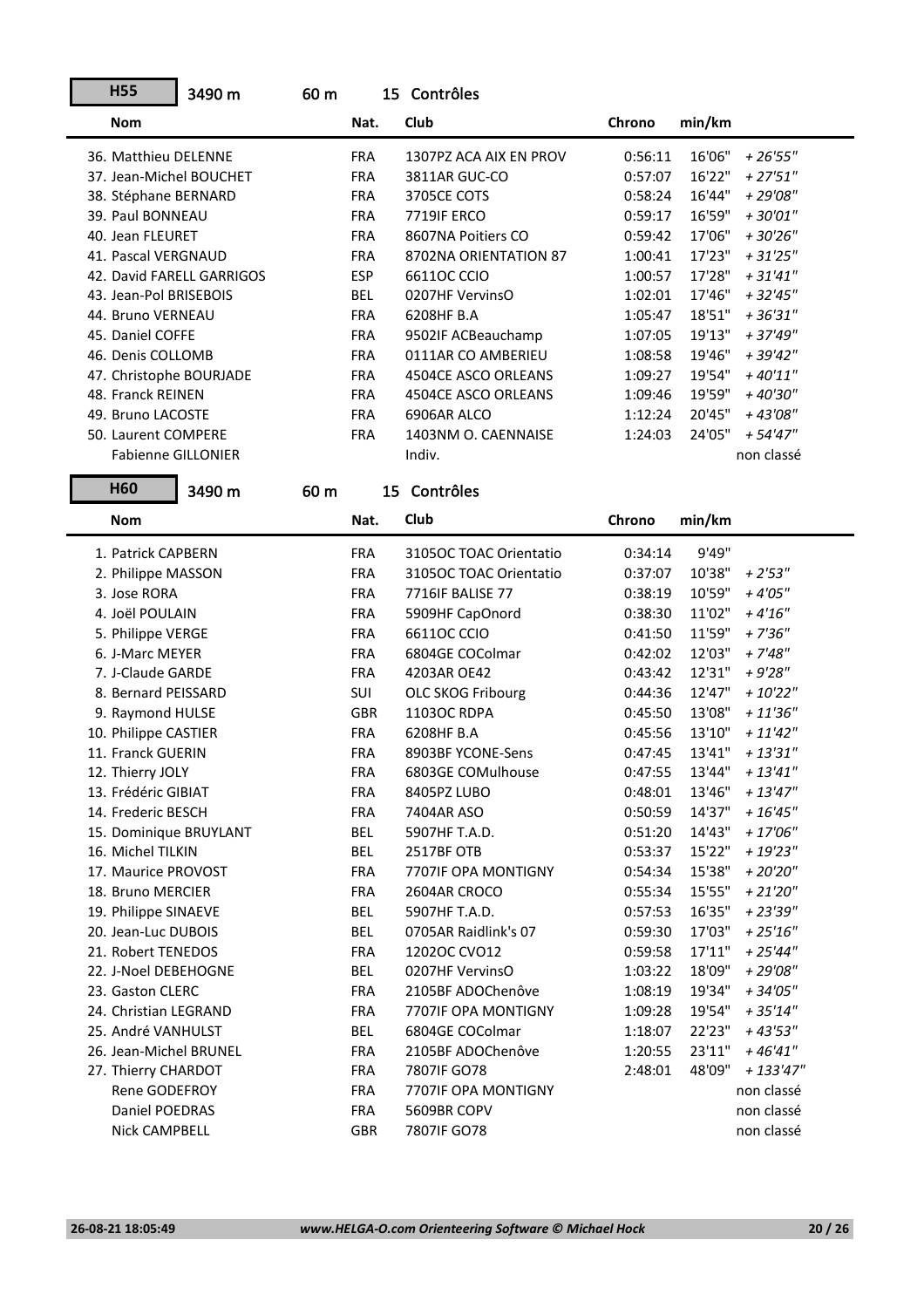| <b>H65</b>                           | 1990 m                      | 120 m |                          | 9 | Contrôles                     |                    |                  |                        |
|--------------------------------------|-----------------------------|-------|--------------------------|---|-------------------------------|--------------------|------------------|------------------------|
| <b>Nom</b>                           |                             |       | Nat.                     |   | Club                          | Chrono             | min/km           |                        |
| 1. Christian CACHARD                 |                             |       | <b>FRA</b>               |   | 6911AR ASUL SPORTS NAT        | 0:24:12            | 12'10"           |                        |
| 2. Jean-Marie FATH                   |                             |       | <b>FRA</b>               |   | 5402GE SCAPA NANCY            | 0:24:27            | 12'17"           | $+0'15"$               |
| 3. Patrick EUDIER                    |                             |       | <b>FRA</b>               |   | 2704NM COBS                   | 0:25:40            | 12'54"           | $+1'28''$              |
| 4. Daniel PAPILLON                   |                             |       | <b>FRA</b>               |   | 2109BF A.S.Quetigny           | 0:27:43            | 13'56"           | $+3'31''$              |
| 5. Michel VINCENT                    |                             |       | <b>FRA</b>               |   | 6408NA COOL                   | 0:28:26            | 14'17"           | $+4'14''$              |
| 6. J-Francois BATTISTA               |                             |       | <b>FRA</b>               |   | 3308NA SAGC CESTAS            | 0:29:22            | 14'45"           | $+5'10''$              |
| 7. Thibaud COULON                    |                             |       | <b>FRA</b>               |   | 0615PZ VSAO                   | 0:32:41            | 16'25"           | $+8'29''$              |
| 8. Christian RICHARD                 |                             |       | <b>FRA</b>               |   | 1303PZ MARCO                  | 0:33:38            | 16'54"           | $+9'26''$              |
| Patrick TERRIN                       |                             |       | <b>FRA</b>               |   | 1307PZ ACA AIX EN PROV        | 0:33:38            | 16'54"           | $+9'26''$              |
| 10. Gilles BAGUEREY                  |                             |       | <b>FRA</b>               |   | 6804GE COColmar               | 0:33:44            | 16'57"           | $+9'32"$               |
| 11. Claude FREDERIQUE                |                             |       | <b>FRA</b>               |   | 2408NA CAC                    | 0:33:56            | 17'03"           | $+9'44''$              |
| 12. Pierre DAYON                     |                             |       | <b>FRA</b>               |   | 4012NA B.R.O.S                | 0:35:24            | 17'47"           | $+$ 11'12" $\,$        |
| 13. J-Luc KORUS                      |                             |       | <b>FRA</b>               |   | 1705NA CMO                    | 0:35:40            | 17'55"           | $+ 11'28''$            |
|                                      | 14. Jean-Philippe STEFANINI |       | <b>FRA</b>               |   | 3811AR GUC-CO                 | 0:36:06            | 18'08"           | $+ 11'54''$            |
| 15. Alain GIRARDET                   |                             |       | <b>FRA</b>               |   | 7404AR ASO                    | 0:38:31            | 19'21"           | $+ 14'19''$            |
| 16. Gilles MACHEREY                  |                             |       | <b>FRA</b>               |   | 8405PZ LUBO                   | 0:39:25            | 19'48"           | $+ 15'13''$            |
| 17. Philippe LELOUP                  |                             |       | <b>FRA</b>               |   | 7808IF ASMB-CO                | 0:40:04            | 20'08"           | $+ 15'52''$            |
| 18. Richard CATMUR                   |                             |       | <b>GBR</b>               |   | 0503PZ BNCO                   | 0:41:26            | 20'49"           | $+17'14''$             |
| 19. Patrick PREVOST                  |                             |       | <b>FRA</b>               |   | 7707IF OPA MONTIGNY           | 0:41:51            | 21'02"           | $+17'39''$             |
| 20. Bruno VANDERMEULEN               |                             |       | <b>BEL</b>               |   | 2517BF OTB                    | 0:42:11            | 21'12"           | $+17'59''$             |
| 21. Daniel SECKLER                   |                             |       | <b>FRA</b>               |   | 1303PZ MARCO                  | 0:42:14            | 21'13"           | $+ 18'02''$            |
| 22. Pierre PARMENTIER                |                             |       | <b>BEL</b>               |   | 0207HF VervinsO               | 0:43:54            | 22'04"           | $+19'42''$             |
| 23. Yves BOEHM                       |                             |       | <b>FRA</b>               |   | 6806GE COBuhl.Florival        | 0:51:26            | 25'51"           | $+27'14''$             |
| 24. Bernard DARGENTON                |                             |       | <b>FRA</b>               |   | 3705CE COTS                   | 0:53:31            | 26'54"           | $+29'19''$             |
|                                      |                             |       |                          |   |                               |                    |                  |                        |
| 25. J-Luc VILLEDIEU                  |                             |       | <b>FRA</b>               |   | 4201AR NOSE                   | 1:00:01            | 30'10"           | $+35'49''$             |
| H70                                  | 1990 m                      | 120 m |                          |   | 9 Contrôles                   |                    |                  |                        |
| <b>Nom</b>                           |                             |       | Nat.                     |   | Club                          | Chrono             | min/km           |                        |
| 1. Jacques CORDIER                   |                             |       | <b>FRA</b>               |   | 5716GE METZ'O                 | 0:28:09            | 14'09"           |                        |
| 2. Jean-Pierre PONCET                |                             |       | <b>FRA</b>               |   | 3913BF O'JURA                 | 0:30:55            | 15'32"           | $+2'46''$              |
| 3. Patrick ROBIN                     |                             |       | <b>FRA</b>               |   | 1705NA CMO                    | 0:33:11            | 16'41"           | $+5'02''$              |
| 4. Alain RUAUD                       |                             |       | <b>FRA</b>               |   | 2508BF BALISE 25              | 0:34:17            | 17'14"           | $+6'08''$              |
| 5. Hervé CABON                       |                             |       | <b>FRA</b>               |   | 2999BR INDIVIDUEL             | 0:35:43            | 17'57"           | $+7'34''$              |
| 6. Henri MASCARELL                   |                             |       | <b>FRA</b>               |   | 6911AR ASUL SPORTS NAT        | 0:35:50            | 18'00"           | $+ 7'41''$             |
| 7. Roland THIEVENAZ                  |                             |       | <b>FRA</b>               |   | 3811AR GUC-CO                 | 0:37:14            | 18'43"           | $+9'05''$              |
| 8. Jean-Paul DARTHIAIL               |                             |       | <b>FRA</b>               |   | 3308NA SAGC CESTAS            | 0:37:47            | 18'59"           | $+9'38"$               |
| 9. Jacques LE ROUX                   |                             |       | <b>FRA</b>               |   | 3502BR CRCO                   | 0:42:42            | 21'27"           | $+ 14'33''$            |
| 10. Jean-Paul BAILLEUL               |                             |       | <b>FRA</b>               |   | 4012NA B.R.O.S                | 0:43:59            | 22'06"           | $+15'50''$             |
| 11. Michel SOL                       |                             |       | <b>FRA</b>               |   | 7707IF OPA MONTIGNY           | 0:46:33            | 23'24"           | $+18'24"$              |
| 12. Alain FOURGASSIE                 |                             |       | <b>FRA</b>               |   | 3308NA SAGC CESTAS            | 0:46:53            | 23'34"           | $+ 18'44''$            |
| 13. Yves ENARD                       |                             |       | <b>FRA</b>               |   | 2101BF A.B.C.O. DIJON         | 0:48:05            | 24'10"           | $+ 19'56''$            |
| 14. Roger ANNE                       |                             |       | <b>FRA</b>               |   | 0111AR CO AMBERIEU            | 0:50:37            | 25'26"           | $+22'28''$             |
| 15. Jean-Paul BAUDOIN                |                             |       | <b>FRA</b>               |   | 1307PZ ACA AIX EN PROV        | 0:52:39            | 26'27"           | $+ 24'30''$            |
| 16. Michel MASSON                    |                             |       | <b>FRA</b>               |   | 2105BF ADOChenôve             | 0:54:22            | 27'19"           | $+26'13''$             |
| 17. Andre LEPOUPON                   |                             |       | <b>FRA</b>               |   | 1307PZ ACA AIX EN PROV        | 0:58:48            | 29'33"           | + 30'39"               |
| 18. Bertrand CHATAGNY                |                             |       | SUI                      |   | CA Rosé                       | 1:00:18            | 30'18"           | + 32'09"               |
| 19. J-Luc PIERSON                    |                             |       | <b>FRA</b>               |   | 6806GE COBuhl.Florival        | 1:06:36            | 33'28"           | $+38'27"$              |
| 20. Jacques SLIMAN                   |                             |       | <b>FRA</b>               |   | 0503PZ BNCO                   | 1:07:49            | 34'05"           | + 39'40"               |
| 21. Regis LECOYER                    |                             |       | <b>FRA</b>               |   | 0207HF VervinsO               | 1:15:03            | 37'43"           | + 46'54"               |
| 22. Yann JEQUEL<br>23. Guy CHATELAIN |                             |       | <b>FRA</b><br><b>BEL</b> |   | 4403PL NAO<br>Hermathenae Spa | 1:15:22<br>1:42:39 | 37'52"<br>51'35" | $+47'13''$<br>+ 74'30" |

ź,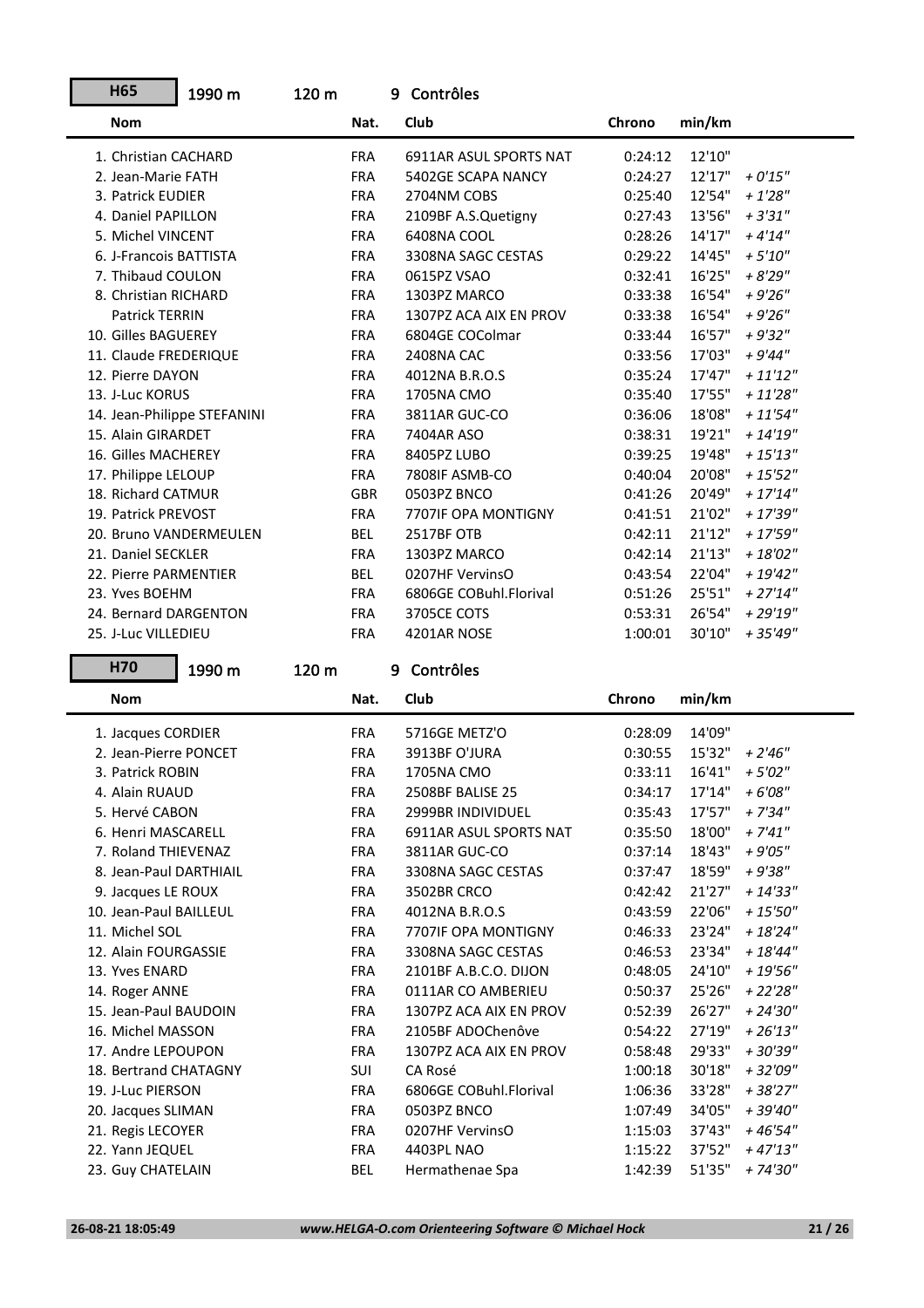| H75                    | 1990 m                    | 120 m |            | 9 Contrôles            |                  |        |             |
|------------------------|---------------------------|-------|------------|------------------------|------------------|--------|-------------|
| <b>Nom</b>             |                           |       | Nat.       | Club                   | Chrono           | min/km |             |
| 1. Guy TAILLANDIER     |                           |       | <b>FRA</b> | 0801GE OSCM            | 0:35:19          | 17'45" |             |
| 2. Roland EGGLI        |                           |       | SUI        | 6803GE COMulhouse      | 0:39:01          | 19'36" | $+3'42''$   |
| 3. Alain RICHAUD       |                           |       | <b>FRA</b> | 0615PZ VSAO            | 0:43:15          | 21'44" | $+7'56''$   |
| 4. Christian FERCHAUD  |                           |       | <b>FRA</b> | 6604OC C.O.T.E. 66     | 0:48:48          | 24'31" | $+ 13'29''$ |
| 5. Gérard LEFRANÇOIS   |                           |       | <b>FRA</b> | 9502IF ACBeauchamp     | 0:49:22          | 24'48" | $+ 14'03''$ |
| 6. J-Michel DUBROCA    |                           |       | <b>FRA</b> | 3308NA SAGC CESTAS     | 0:49:26          | 24'50" | $+ 14'07''$ |
| 7. Christian VUILLET   |                           |       | <b>FRA</b> | 2105BF ADOChenôve      | 0:52:29          | 26'22" | $+17'10''$  |
| 8. Alain LAVIELLE      |                           |       | <b>FRA</b> | 4012NA B.R.O.S         | 1:01:51          | 31'05" | $+26'32"$   |
| 9. Georges RENNOTTE    |                           |       | <b>BEL</b> | 5703GE T.A. FAMECK     | 1:03:07          | 31'43" | $+27'48''$  |
| 10. Jean SIMONET       |                           |       | <b>FRA</b> | 7707IF OPA MONTIGNY    | 1:05:42          | 33'01" | $+30'23"$   |
| 11. Jean-Marc JAGLE    |                           |       | <b>FRA</b> | 0111AR CO AMBERIEU     | 1:07:23          | 33'52" | $+32'04"$   |
| 12. Guy COUPEY         |                           |       | <b>FRA</b> | 2704NM COBS            | 1:10:03          | 35'12" | $+34'44''$  |
| 13. Roland DIEUDONNE   |                           |       | <b>FRA</b> | 7808IF ASMB-CO         | 1:22:40          | 41'32" | $+47'21"$   |
| Op.Orange              | 2990 m                    | 225 m |            | 11 Contrôles           |                  |        |             |
| <b>Nom</b>             |                           |       | Nat.       | Club                   | Chrono           | min/km |             |
| 1. Clément BUSSY       |                           |       | <b>FRA</b> | 6911AR ASUL SPORTS NAT | 0:46:11          | 15'27" |             |
| 2. Mathilde RORA       |                           |       | <b>FRA</b> | 6917AR COPIDO          | 1:01:04          | 20'25" | $+ 14'53''$ |
| 3. Marine DEGORS       |                           |       | <b>FRA</b> | 3809AR USSE CO         | 1:02:58          | 21'04" | $+16'47''$  |
| 4. Marine GIRARD       |                           |       | <b>FRA</b> | 8812GE O'ZONE 88       | 1:03:00          | 21'04" | $+ 16'49''$ |
| 5. Jules COLLARD       |                           |       | <b>FRA</b> | 2604AR CROCO           | 1:04:32          | 21'35" | $+18'21"$   |
| 6. Noa CORBET          |                           |       | <b>FRA</b> | COZIG                  | 1:05:30          | 21'54" | $+19'19''$  |
| 7. Nathalie TERRIEN    |                           |       | <b>FRA</b> | COZIG                  | 1:08:08          | 22'47" | $+21'57''$  |
| 8. Lolita LAURENT      |                           |       | <b>FRA</b> | 7512IF RO'Paris        | 1:12:28          | 24'14" | $+26'17''$  |
| 9. Stéphanie VALLES    |                           |       | <b>FRA</b> | 8104OC AOC             | 1:16:43          | 25'39" | $+30'32"$   |
| 10. Eric AUDIN         |                           |       | <b>FRA</b> | 7407AR SOS GO          | 1:19:58          | 26'45" | $+33'47''$  |
| 11. Pauline BOCH       |                           |       | <b>FRA</b> | Indiv.                 | 1:21:42          | 27'19" | $+35'31''$  |
| 12. Mathilde DUBOZ     |                           |       | <b>FRA</b> | 2517BF OTB             | 1:25:54          | 28'44" | + 39'43"    |
| 13. Laurent SKOWRONEK  |                           |       | <b>FRA</b> | 2109BF A.S.Quetigny    | 1:26:35          | 28'57" | $+40'24"$   |
| 14. Carine MAUGER      |                           |       | <b>FRA</b> | COZIG                  | 1:26:40          | 28'59" | +40'29"     |
| 15. Sandrine DUVERNEY  |                           |       | <b>FRA</b> | 4201AR NOSE            | 1:38:07          | 32'49" | $+51'56''$  |
| 16. Léa FRUCHART       |                           |       | <b>FRA</b> | 5907HF T.A.D.          | 1:44:30          | 34'57" | $+58'19''$  |
| 17. Isabelle SKOWRONEK |                           |       | <b>FRA</b> | 2109BF A.S.Quetigny    | 1:49:41          | 36'41" | $+63'30''$  |
| 18. Sandrine HEYRMAN   |                           |       | <b>FRA</b> | 2109BF A.S.Quetigny    | 1:52:36          | 37'40" | $+66'25"$   |
| 19. Valérie TRUONG     |                           |       | <b>FRA</b> | 9502IF ACBeauchamp     | 1:55:28          | 38'37" | $+69'17"$   |
|                        | 20. Armelle MAGAT-SAUNIER |       | <b>FRA</b> | 7407AR SOS GO          | 12:25:35 249'22" |        | + 699'24"   |
| 21. Romain DESPOUX     |                           |       | <b>FRA</b> | 8607NA Poitiers CO     | 12:38:31 253'41" |        | + 712'20"   |
| Gérard SUBSOL          |                           |       | <b>FRA</b> | 3408OC AMSO34          |                  |        | non classé  |
| Op.Jaune               | 2460 m                    | 200 m |            | 9 Contrôles            |                  |        |             |
| <b>Nom</b>             |                           |       | Nat.       | Club                   | Chrono           | min/km |             |
| 1. Eliot RODRIGUEZ     |                           |       | <b>FRA</b> | CIUDAD RODRIGO         | 0:41:55          | 17'02" |             |
| 2. Bastien HOEN        |                           |       |            | Indiv.                 | 0:43:10          | 17'33" | $+1'15''$   |
| 3. Aijuan LIAO         |                           |       | SUI        | OLG Kakowa             | 0:45:32          | 18'31" | $+3'37''$   |
| 4. Sandrine MAIRE      |                           |       | <b>FRA</b> | 5703GE T.A. FAMECK     | 1:02:26          | 25'23" | $+20'31"$   |
| 5. Adèle ROBINSON      |                           |       | <b>BEL</b> | 5116GE ASO Sillery     | 1:02:28          | 25'24" | $+20'33"$   |
| 6. Georgia GUENZI      |                           |       | <b>SUI</b> | 5907HF T.A.D.          | 1:08:00          | 27'39" | $+26'05"$   |
| 7. Lise CAULIRAU       |                           |       | <b>FRA</b> | Indiv.                 | 1:09:28          | 28'14" | $+27'33''$  |
| 8. Vincent BOURGEOIS   |                           |       | <b>FRA</b> | 7512IF RO'Paris        | 1:26:23          | 35'07" | $+44'28"$   |
| 9. Marc PARISOT        |                           |       | <b>FRA</b> | 0207HF VervinsO        | 1:28:21          | 35'55" | $+46'26"$   |
| 10. Julie DELEBASSEE   |                           |       | <b>FRA</b> | 0111AR CO AMBERIEU     | 1:31:54          | 37'21" | + 49'59"    |
|                        |                           |       |            |                        |                  |        |             |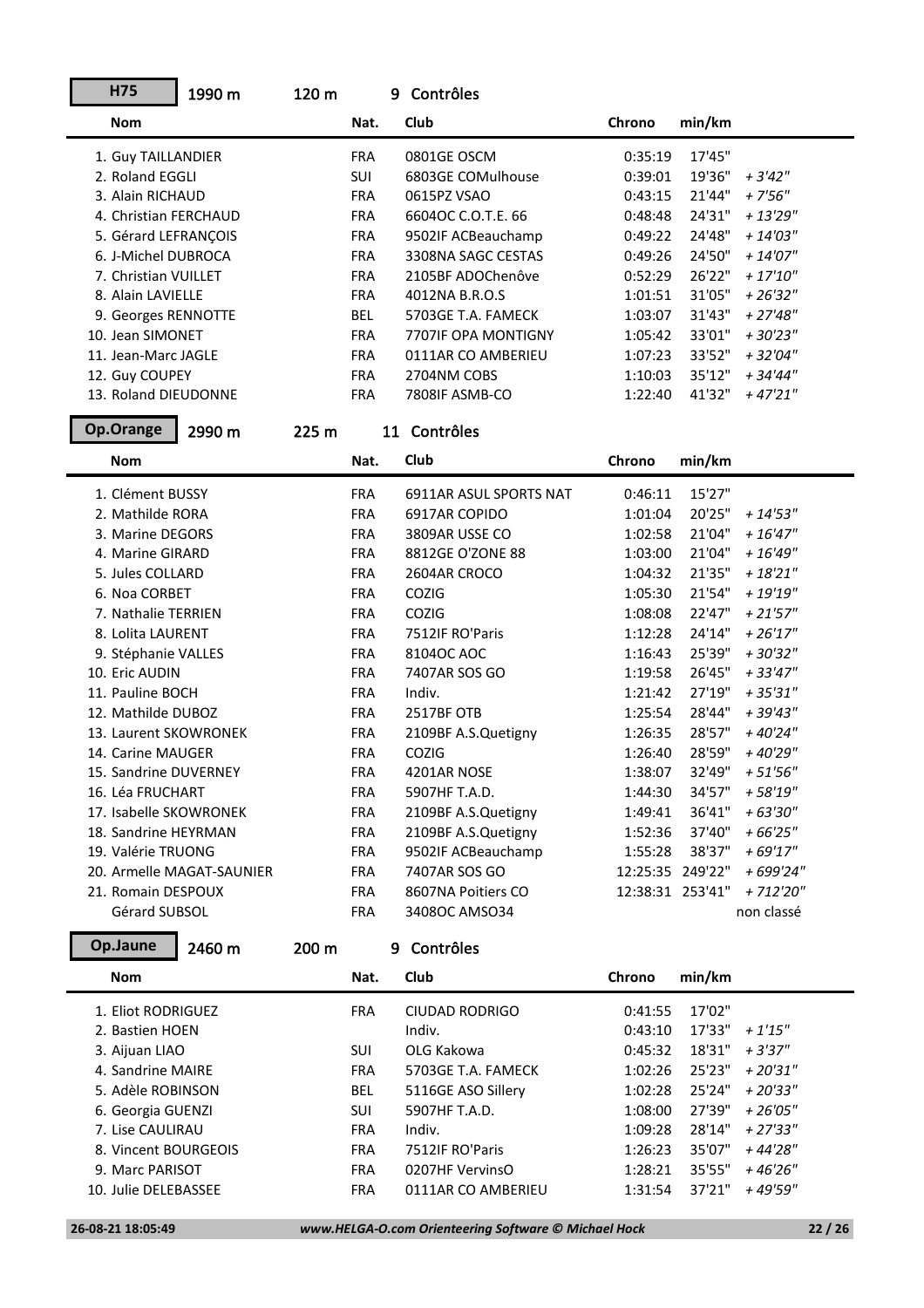| Op.Jaune                                  | 2460 m                        | 200 m |            | 9 Contrôles             |                    |                  |                        |
|-------------------------------------------|-------------------------------|-------|------------|-------------------------|--------------------|------------------|------------------------|
| <b>Nom</b>                                |                               |       | Nat.       | Club                    | Chrono             | min/km           |                        |
| 11. Laurina SIAO                          |                               |       | <b>FRA</b> | 7512IF RO'Paris         | 1:33:00            | 37'48"           | $+51'05''$             |
| 12. Margaux VOUETTE                       |                               |       | <b>FRA</b> | 3811AR GUC-CO           | 1:50:11            | 44'47"           | $+68'16''$             |
| 13. Julie PINEAU                          |                               |       | <b>FRA</b> | 5402GE SCAPA NANCY      | 11:59:30 292'29"   |                  | $+ 677'35''$           |
| <b>Caroline ROELS</b>                     |                               |       | <b>FRA</b> | Indiv.                  |                    |                  | non classé             |
| Manon MOUCHETTE                           |                               |       | <b>FRA</b> | 6917AR COPIDO           |                    |                  | non classé             |
| Isabelle CATALON                          |                               |       | <b>FRA</b> | 6917AR COPIDO           |                    |                  | non classé             |
| Jean Charles CLAIRC                       |                               |       | <b>FRA</b> | 2605AR VSO              |                    |                  | non classé             |
| Maggali DENOUAL                           |                               |       | <b>FRA</b> | 6008HF NOYON CO         |                    |                  | non classé             |
| <b>Op.Violet</b>                          | 3000 m                        | 225 m |            | 15 Contrôles            |                    |                  |                        |
| <b>Nom</b>                                |                               |       | Nat.       | Club                    | Chrono             | min/km           |                        |
| 1. Louis ARNOULD                          |                               |       | <b>FRA</b> | 3811AR GUC-CO           | 0:40:00            | 13'20"           |                        |
| 2. Lionel MELINARD                        |                               |       | <b>FRA</b> | 7512IF RO'Paris         | 0:40:31            | 13'30"           | $+0'31"$               |
| 3. Florent FARDEL                         |                               |       | <b>FRA</b> | 5907HF T.A.D.           | 0:44:00            | 14'40"           | $+4'00''$              |
| 4. Julien PAGET                           |                               |       | <b>FRA</b> | Indiv.                  | 0:44:41            | 14'54"           | $+4'41''$              |
| 5. Romain DESBREST                        |                               |       | <b>FRA</b> | Indiv.                  | 0:46:10            | 15'23"           | $+6'10''$              |
| 6. Gaël RIEZ                              |                               |       | <b>FRA</b> | 5907HF T.A.D.           | 0:48:04            | 16'01"           | $+8'04"$               |
| 7. Victoria PICQUENDAR                    |                               |       | <b>FRA</b> | 8807GE LO Sanchey       | 0:48:28            | 16'09"           | $+8'28"$               |
| 8. Gabin DECHAUD                          |                               |       | <b>FRA</b> | 0705AR Raidlink's 07    | 0:49:41            | 16'34"           | $+9'41''$              |
| 9. Eric BONDIVENNE                        |                               |       | <b>FRA</b> | 6408NA COOL             | 0:50:27            | 16'49"           | $+10'27"$              |
| Pauline VUILLEMIN                         |                               |       | <b>FRA</b> | 2508BF BALISE 25        | 0:50:27            | 16'49"           | $+10'27''$             |
| 11. Paul LOGÉ                             |                               |       | <b>FRA</b> | Indiv.                  | 0:54:18            | 18'06"           | $+ 14'18''$            |
|                                           | 12. Enrique Remigio RODRIGUEZ |       | <b>FRA</b> | <b>CIUDAD RODRIGO</b>   | 0:54:20            | 18'07"           | $+ 14'20''$            |
| 13. Mathis DUMORTIER                      |                               |       | <b>FRA</b> | 1905NA BriveCorrèzeCO   | 0:54:46            | 18'15"           | $+ 14'46''$            |
| 14. Melle CHIFFLET                        |                               |       | <b>FRA</b> | 0705AR Raidlink's 07    | 0:55:30            | 18'30"           | $+15'30''$             |
| 15. Baptiste PRETET                       |                               |       |            | 5116GE ASO Sillery      | 0:56:54            | 18'58"           | $+ 16'54''$            |
| 16. Coline DEBREUX                        |                               |       | <b>FRA</b> | 5402GE SCAPA NANCY      | 0:59:27            | 19'49"           | $+19'27''$             |
|                                           | 17. Laurent OUGIER SIMONIN    |       |            | 5116GE ASO Sillery      | 0:59:55            | 19'58"           | $+19'55"$              |
| 18. Raphaël CHENAL                        |                               |       |            | 5116GE ASO Sillery      | 1:01:32            | 20'31"           | $+21'32''$             |
| 19. Elodie SOUCAT                         |                               |       | <b>FRA</b> | 0111AR CO AMBERIEU      | 1:02:36            | 20'52"           | $+22'36''$             |
| 20. Thomas ROUH                           |                               |       | <b>FRA</b> | 5907HF T.A.D.           | 1:04:39            | 21'33"           | $+ 24'39''$            |
| 21. Lise GARCIA                           |                               |       | <b>FRA</b> | Indiv.                  | 1:05:00            | 21'40"           | $+25'00''$             |
| 22. Marie BONDIVENNE                      |                               |       | <b>FRA</b> | 6408NA COOL             | 1:08:00            | 22'40"           | $+28'00''$             |
| 23. Léonie LABIT                          |                               |       | <b>FRA</b> | 5907HF T.A.D.           | 1:13:24            | 24'28"           | $+33'24"$              |
| 24. Marie TEYSSEDRE<br>25. Yohann MAUBANT |                               |       | <b>FRA</b> | 5907HF T.A.D.<br>Indiv. | 1:14:19            | 24'46"<br>24'53" | $+34'19''$<br>+ 34'39" |
| 26. Clarisse TIZZONI                      |                               |       | <b>FRA</b> | 5906HF VALMO            | 1:14:39<br>1:16:31 | 25'30"           | $+36'31''$             |
| 27. Charlène FRAYSSE                      |                               |       | <b>FRA</b> | 5402GE SCAPA NANCY      | 1:23:44            | 27'55"           | $+43'44"$              |
| 28. Virginie MARTIN                       |                               |       | <b>FRA</b> | 2904BR Quimper 29       | 1:23:56            | 27'59"           | + 43'56"               |
| 29. Nacer SLIMANI                         |                               |       | N/A        | Indiv.                  | 1:31:32            | 30'31"           | $+51'32"$              |
| 30. Elodie BOUSSER                        |                               |       | <b>FRA</b> | Indiv.                  | 2:01:01            | 40'20"           | $+81'01''$             |
| 31. Marie LASGREZAS                       |                               |       | <b>FRA</b> | 2407NA POP              | 2:08:52            | 42'57"           | + 88'52"               |
|                                           | Béatrice DE LONGUEVILLE       |       | <b>BEL</b> | 5907HF T.A.D.           |                    |                  | non classé             |
| Clément LALOUX                            |                               |       | <b>FRA</b> | 5907HF T.A.D.           |                    |                  | non classé             |
| Op.Bleu                                   |                               |       |            | 9 Contrôles             |                    |                  |                        |
|                                           | 1620 m                        | 50 m  |            |                         |                    |                  |                        |
| <b>Nom</b>                                |                               |       | Nat.       | Club                    | Chrono             | min/km           |                        |
| 1. Leo VERJUX                             |                               |       | <b>FRA</b> | 2508BF BALISE 25        | 0:15:08            | 9'20"            |                        |
| 2. Mathis MELINARD                        |                               |       | <b>FRA</b> | 7512IF RO'Paris         | 0:27:24            | 16'55"           | + 12'16"               |
| 3. Karolina KARLSSON                      |                               |       | <b>SWE</b> | Nybro OK                | 0:27:38            | 17'03"           | + 12'30"               |
| 4. Lorick CASTEEL                         |                               |       |            | 7407AR SOS GO           | 0:28:22            | 17'31"           | + 13'14"               |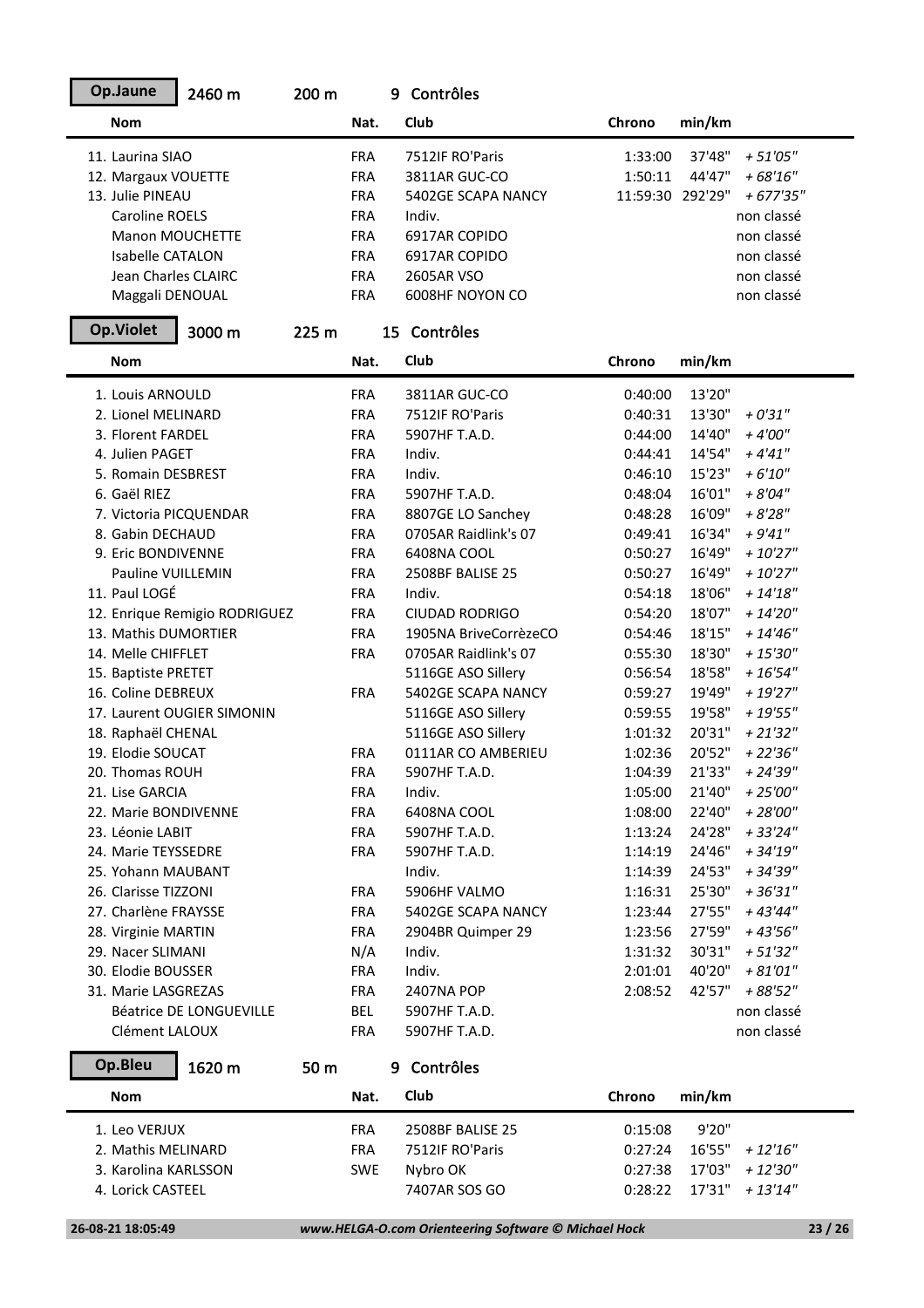| Op.Bleu<br>1620 m                       | 50 <sub>m</sub> | 9.                       | Contrôles                 |         |                                  |
|-----------------------------------------|-----------------|--------------------------|---------------------------|---------|----------------------------------|
| <b>Nom</b>                              |                 | Nat.                     | Club                      | Chrono  | min/km                           |
| 5. Virginia CATMUR<br>Philomene LETERME |                 | <b>GBR</b><br><b>FRA</b> | 0503PZ BNCO<br>7311AR ANO | 0:49:48 | 30'44"<br>+ 34'40"<br>non classé |
| Op.Vert<br>1390 m                       | 50 <sub>m</sub> | 8.                       | Contrôles                 |         |                                  |
| <b>Nom</b>                              |                 | Nat.                     | Club                      | Chrono  | min/km                           |
| 1. Morgane PARISOT                      |                 | <b>FRA</b>               | 0207HF VervinsO           | 0:36:11 | 26'02"                           |
| 2. Hugo PEÑARANDA PÉREZ                 | <b>ESP</b>      |                          | CLUB RIOJANO DE ORIENTACI | 0:36:58 | 26'36"<br>$+0'47''$              |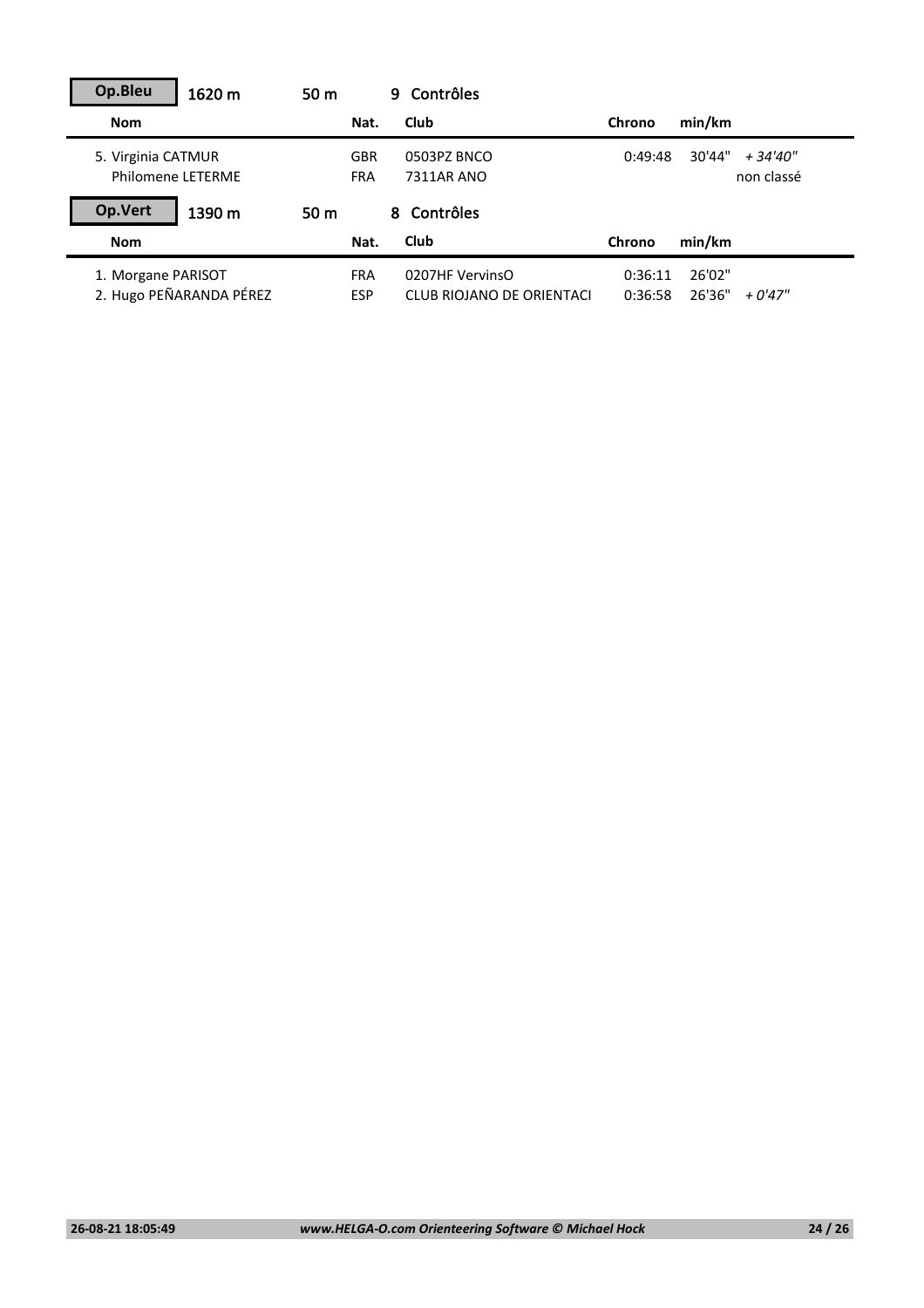## **Participation**

| 26-08-21 18:05:49                 |                | www.HELGA-O.com Orienteering Software © Michael Hock | 25/26          |
|-----------------------------------|----------------|------------------------------------------------------|----------------|
| 2408NA CAC                        | $\overline{2}$ | 2999BR INDIVIDUEL                                    | $\overline{2}$ |
| 1106OC COORE MJC                  | $\overline{2}$ | <b>1601NA COF</b>                                    | 2              |
| NATURALEZA                        |                |                                                      |                |
| CLUB RIOJANO DE ORIENTACION EN LA | $\overline{3}$ | TVJahn Wolfsburg                                     | 3              |
| 8813GE Terres d'O                 | 3              | CA Rosé                                              | 3              |
| 5407GE SO Luneville               | 3              | 6408NA COOL                                          | 3              |
| 2407NA POP                        | 3              | 3809AR USSE CO                                       | 3              |
| 0503PZ BNCO                       | 3              | 2101BF A.B.C.O. DIJON                                | 3              |
| <b>COZIG</b>                      | 4              | TV Oberbexbach                                       | 4              |
| 8812GE O'ZONE 88                  | 4              | C.O.Liège                                            | 4              |
| 8404PZ OPA                        | 4              | 8809GE HVO                                           | 4              |
| 3914BF JSO                        | 4              | 5609BR COPV                                          | 4              |
| 2108BF Talant SO                  | 4              | 3812AR BOL D'AIR                                     | 4              |
| 7309AR COCS                       | 5              | 8405PZ LUBO                                          | 5              |
| 66110C CCIO                       | 5.             | 6701GE COSE                                          | 5              |
| 1408NM VIK'AZIM                   | 5.             | 3408OC AMSO34                                        | 5              |
| 9404IF AS IGN                     | 6              | 0615PZ VSAO                                          | 5              |
| 6307AR Balise 63                  | 6              | 6906AR ALCO                                          | 6              |
| 46010C FINO46                     | 6              | 5906HF VALMO                                         | 6              |
| 4403PL NAO                        | 6              | 4504CE ASCO ORLEANS                                  | 6              |
| 9502IF ACBeauchamp                | $\overline{7}$ | 32040C CARTO 32                                      | 6              |
| 7305AR ECHO 73                    | $\overline{7}$ | 7808IF ASMB-CO                                       | $\overline{7}$ |
| 6008HF NOYON CO                   | 8              | 2604AR CROCO                                         | $\overline{7}$ |
| 3502BR CRCO                       | 8              | 4204AR Boussole en F.                                | 8              |
| 8702NA ORIENTATION 87             | 9              | 3308NA SAGC CESTAS                                   | 8              |
| 6803GE COMulhouse                 | 9              | 7512IF RO'Paris                                      | 9              |
| 3705CE COTS                       | 9              | 6208HF B.A                                           | 9              |
| 2904BR Quimper 29                 | 9              | 3105OC TOAC Orientatio                               | 9              |
| 8104OC AOC                        | 10             | 8105OC BOA Albi                                      | 10             |
| 6804GE COColmar                   | 11             | 6917AR COPIDO                                        | 11             |
| 3811AR GUC-CO                     | 11             | 4012NA B.R.O.S                                       | 11             |
| 2605AR VSO                        | 11             | 3319NA SMOG                                          | 11             |
| 7407AR SOS GO                     | 12             | 1403NM O. CAENNAISE                                  | 11             |
| 6806GE COBuhl.Florival            | 12             | 7004BF V.H.S.O.                                      | 12             |
| 5116GE ASO Sillery                | 13             | 1303PZ MARCO                                         | 12             |
| 7716IF BALISE 77                  | 14             | 1705NA CMO                                           | 13             |
| 8607NA Poitiers CO                | 15             | 9105IF COLE                                          | 15             |
| Indiv.                            | 17             | 1905NA BriveCorrèzeCO                                | 16             |
| 7404AR ASO                        | 17             | 7807IF GO78                                          | 17             |
| 4203AR OE42                       | 19             | 3913BF O'JURA                                        | 18             |
| 2704NM COBS                       | 20             | 2109BF A.S.Quetigny                                  | 19             |
| 5402GE SCAPA NANCY                | 21             | 0111AR CO AMBERIEU                                   | 20             |
| 7707IF OPA MONTIGNY               | 22             | 2508BF BALISE 25                                     | 21             |
| <b>2517BF OTB</b>                 | 24             | 0705AR Raidlink's 07                                 | 23             |
| 1307PZ ACA AIX EN PROV            | 27             | 5703GE T.A. FAMECK                                   | 25             |
| 3810AR ORIENT'ALP                 | 37<br>29       | 2105BF ADOChenôve                                    | 30<br>28       |
| 4201AR NOSE                       | 43             | 0207HF VervinsO                                      | 39             |
| 6911AR ASUL SPORTS NAT            |                | 5907HF T.A.D.                                        |                |